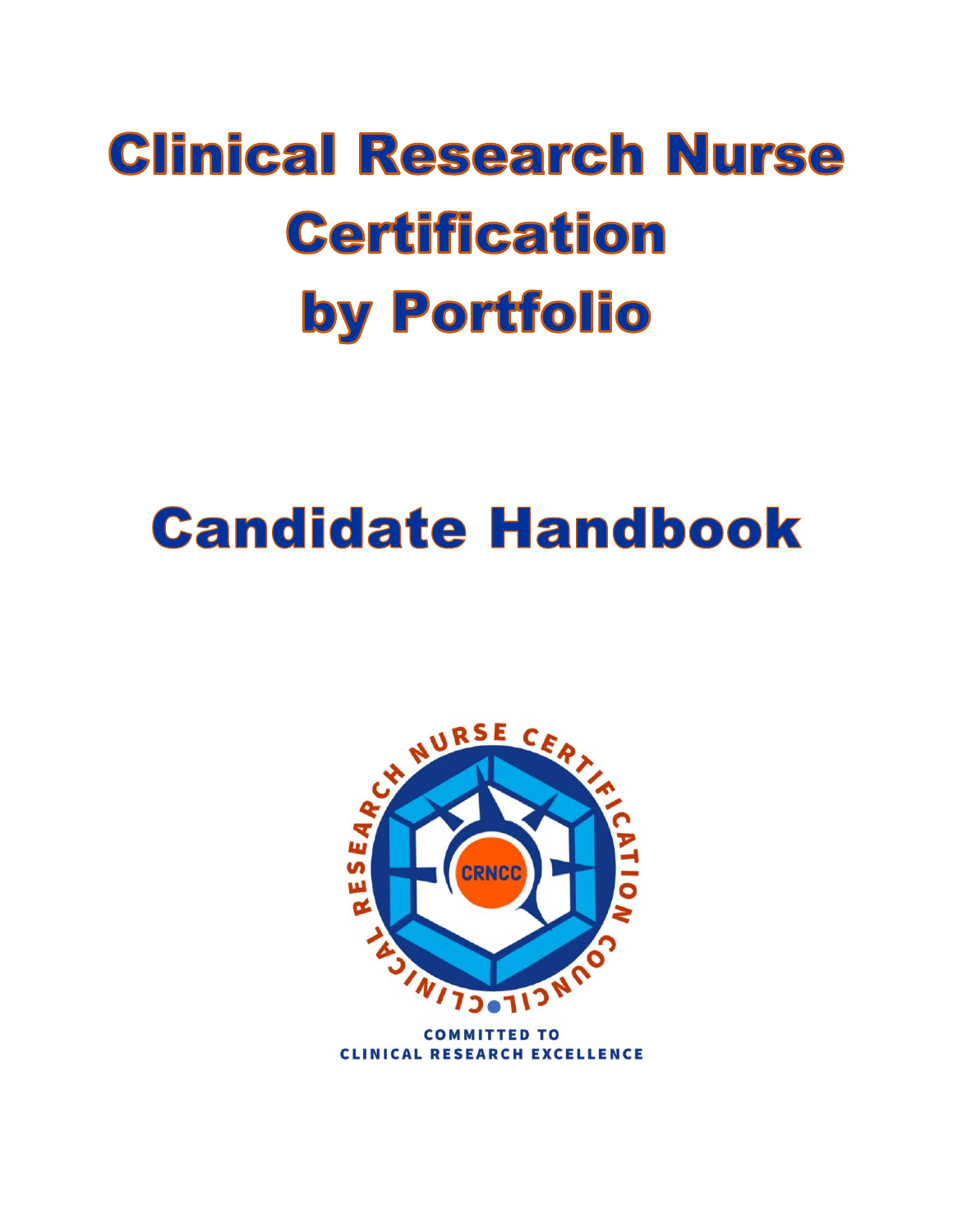## <span id="page-1-0"></span>**TABLE OF CONTENTS**

| 1 |                  |         |                                                      |     |  |  |  |
|---|------------------|---------|------------------------------------------------------|-----|--|--|--|
| 2 |                  |         |                                                      |     |  |  |  |
|   | 2.1              |         |                                                      |     |  |  |  |
|   | $2.2\phantom{0}$ |         |                                                      |     |  |  |  |
|   |                  | 2.2.1   |                                                      |     |  |  |  |
|   |                  | 2.2.2   |                                                      |     |  |  |  |
|   | 2.3              |         |                                                      |     |  |  |  |
|   | 2.4              |         |                                                      |     |  |  |  |
|   | 2.5              |         |                                                      |     |  |  |  |
|   |                  | 2.5.1   |                                                      |     |  |  |  |
| 3 |                  |         |                                                      |     |  |  |  |
|   | 3.1              |         |                                                      |     |  |  |  |
|   | 3.2              |         |                                                      |     |  |  |  |
|   |                  | 3.2.1   | Step 2a - Complete Continuing Education (CE) Record9 |     |  |  |  |
|   |                  | 3.2.2   |                                                      |     |  |  |  |
|   |                  | 3.2.2.1 |                                                      |     |  |  |  |
|   |                  | 3.2.2.2 |                                                      |     |  |  |  |
|   |                  | 3.2.2.3 | Category 3: Research and Scholarly Projects  14      |     |  |  |  |
|   |                  | 3.2.2.4 |                                                      |     |  |  |  |
|   |                  | 3.2.2.5 |                                                      |     |  |  |  |
|   | 3.3              |         |                                                      | .16 |  |  |  |
|   | 3.4              |         |                                                      |     |  |  |  |
|   |                  | 3.4.1   |                                                      |     |  |  |  |
|   |                  | 3.4.2   |                                                      |     |  |  |  |
|   |                  | 3.4.3   |                                                      |     |  |  |  |
|   |                  | 3.4.4   |                                                      |     |  |  |  |
|   | 3.5              |         |                                                      |     |  |  |  |
|   | 3.6              |         |                                                      |     |  |  |  |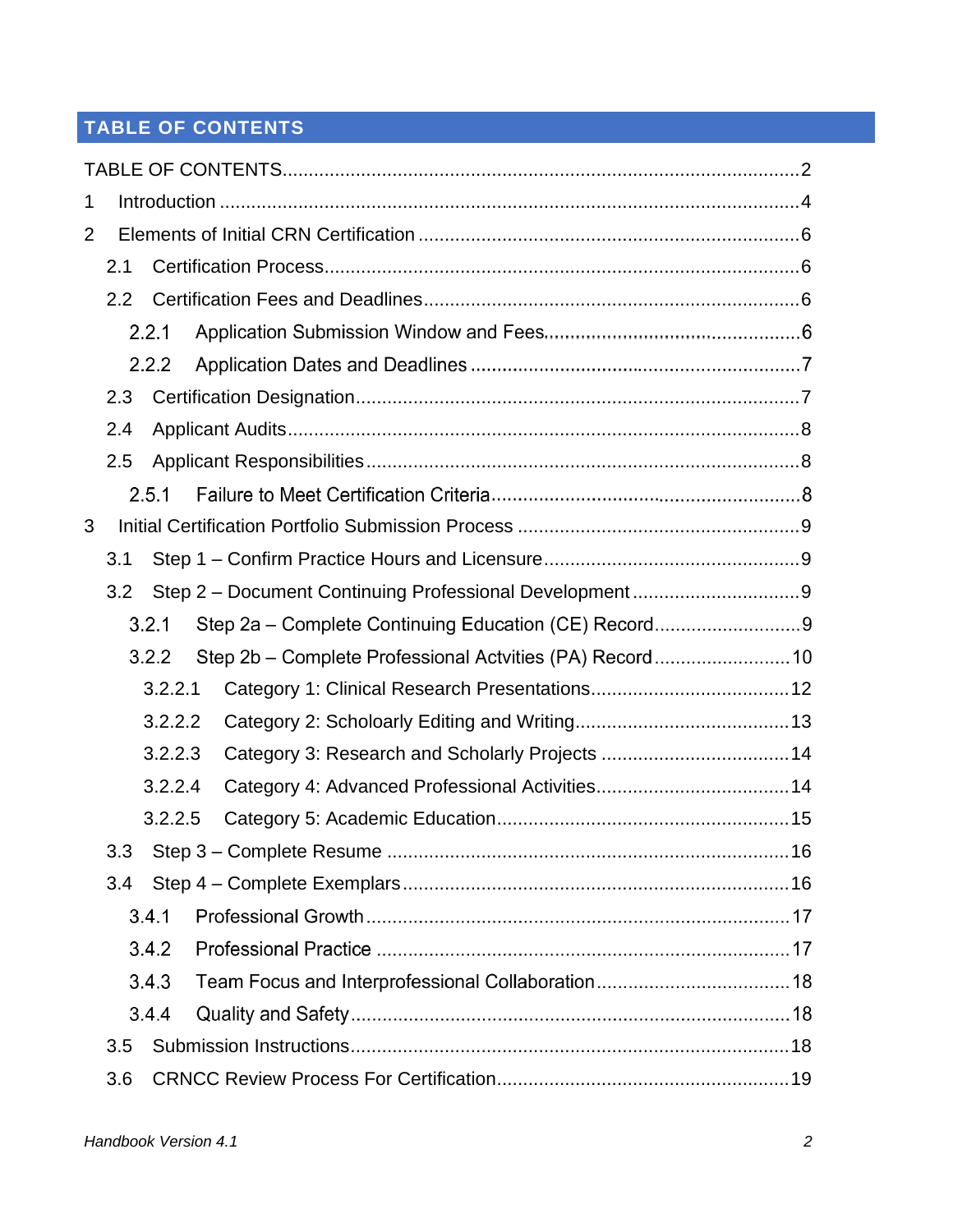| 4            |       |                                                                 |                                                         |  |  |
|--------------|-------|-----------------------------------------------------------------|---------------------------------------------------------|--|--|
|              | 4.1   |                                                                 |                                                         |  |  |
|              | 4.2   |                                                                 |                                                         |  |  |
|              |       | 4.2.1                                                           |                                                         |  |  |
|              |       | 4.2.2                                                           |                                                         |  |  |
|              | 4.3   |                                                                 |                                                         |  |  |
|              | 4.4   |                                                                 |                                                         |  |  |
|              |       | 4.4.1                                                           |                                                         |  |  |
| 5            |       |                                                                 |                                                         |  |  |
|              | 5.1   |                                                                 |                                                         |  |  |
|              | 5.2   |                                                                 |                                                         |  |  |
|              | 5.3   |                                                                 | Step 2 - Document Continuing Professional Development26 |  |  |
|              |       | 5.3.1                                                           |                                                         |  |  |
|              | 5.3.2 |                                                                 |                                                         |  |  |
|              | 5.3.3 |                                                                 |                                                         |  |  |
|              |       | 5.3.3.1                                                         |                                                         |  |  |
|              |       | 5.3.3.2                                                         |                                                         |  |  |
|              |       | 5.3.3.3                                                         |                                                         |  |  |
|              |       | 5.3.3.4                                                         |                                                         |  |  |
|              |       | 5.3.3.5                                                         |                                                         |  |  |
|              | 5.4   |                                                                 |                                                         |  |  |
|              |       |                                                                 |                                                         |  |  |
| 6            |       |                                                                 |                                                         |  |  |
| $\mathbf{7}$ |       |                                                                 |                                                         |  |  |
|              | 7.1   |                                                                 |                                                         |  |  |
|              | 7.2   |                                                                 |                                                         |  |  |
|              | 7.3   | Appendix C: Examples of Professional Activity Points Accrual 38 |                                                         |  |  |
|              | 7.4   |                                                                 |                                                         |  |  |
|              | 7.5   |                                                                 |                                                         |  |  |
|              | 7.6   |                                                                 |                                                         |  |  |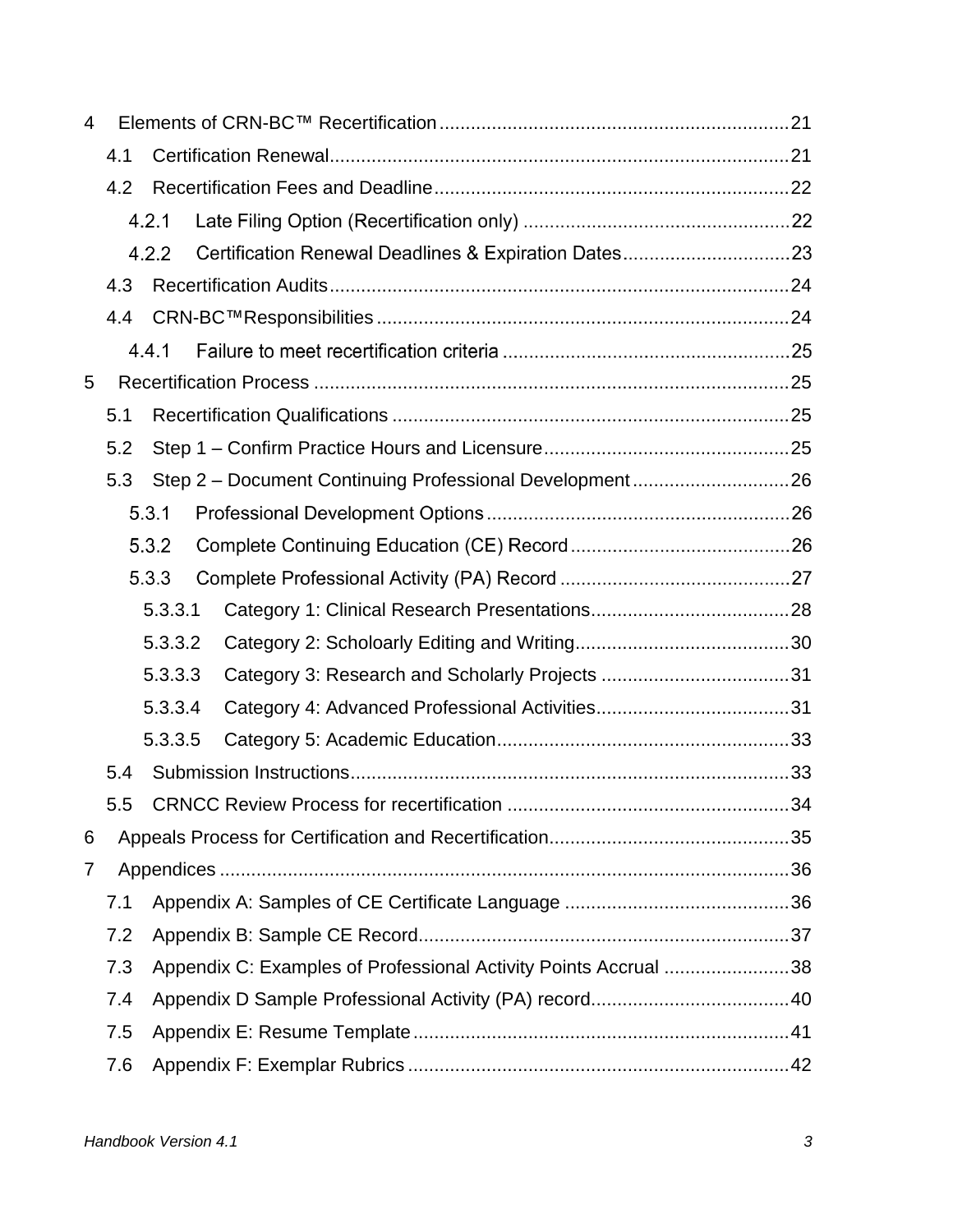## <span id="page-3-0"></span>**1 INTRODUCTION**

The purpose of the Clinical Research Nurse Certification Council (CRNCC) is to establish and maintain excellence in the specialty practice of clinical research nursing through credentialing (CRN-BCTM). The CRN-BCTM directly or indirectly impacts the care of clinical research participants across the care continuum in all clinical specialties and settings, ensuring protection of consumers engaged in clinical research and the public who benefit from research discovery.

*Certification* has been defined by the American Board of Nursing Specialties (ABNS, 2005) as "the formal recognition of the specialized body of knowledge, skills, and experience demonstrated by the achievement of standards identified by a nursing specialty to promote optimal health outcomes" (para. 1).

Specialty nursing certification is relevant to every area of nursing practice. Nurses across nursing roles and practice settings can impact health care quality by demonstrating their specialty knowledge and their commitment to lifelong learning through certification.

Certified clinical research nurses (CRN-BC™) contribute their expertise, knowledge, and skill in clinical research involving human subjects. The mission of the CRNCC is to promote human subjects' protections and fidelity to the research protocol by supporting commitment to practice excellence, continuing competence, and lifelong learning in the specialty practice of clinical research nursing.

Continuing competence is the ongoing professional responsibility of a clinical research nurse to obtain, integrate, and apply current knowledge and skills required to practice safely, effectively, and ethically in designated roles and settings.

A workgroup of subject matter peers was established by the International Association of Clinical Research Nurses (IACRN) to explore clinical research nursing certification by portfolio. As the basis for certification development, the work group defined continuing competence as:

- A professional and ethical obligation for safe practice.
- Protection of the public and advancement of the profession through ongoing development of individual nurses.
- A shared responsibility among individual nurses, the profession, regulatory bodies, certification agencies, professional associations, educators, and care organizations/workplaces.
- Evolving as it builds upon previous competence and integrates new evidence.
- Dynamic, fluid, and impacted by many factors as nurses enter new roles and new settings.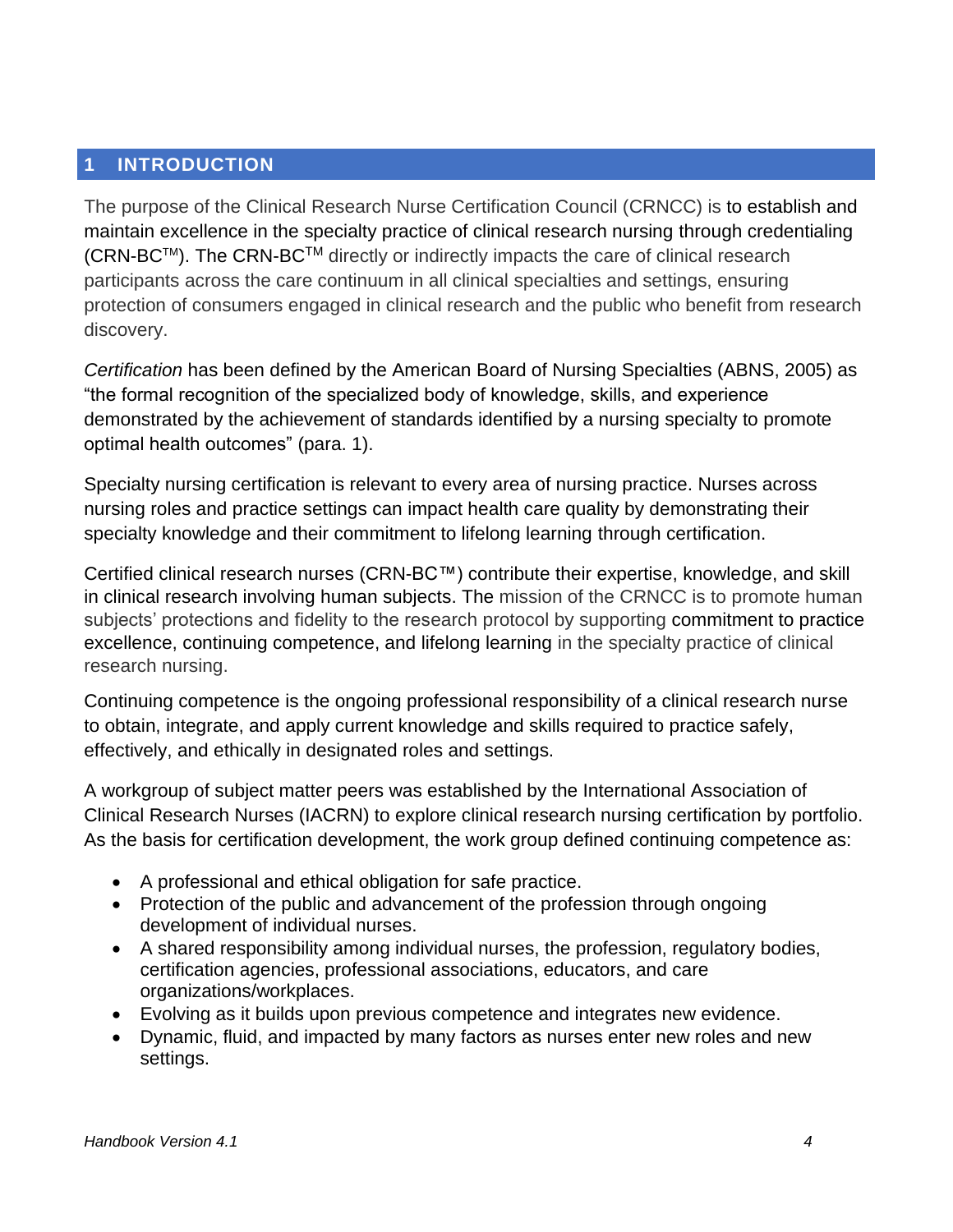An important goal of specialty certification is consumer protection—to ensure consumers receive health care from knowledgeable clinical research nurses. Recertification procedures were developed as part of CRNCC's efforts to ensure the continuing competence of its certificants.

Clinical research nursing is the specialized practice of professional nursing focused on maintaining equilibrium between care of the research participant and fidelity to the research protocol. This specialty practice incorporates human subject protection; care coordination and continuity; contribution to clinical science; clinical practice; and study management throughout a variety of professional roles, practice settings, and clinical specialties.

Certification as a clinical research nurse demonstrates the individual's commitment to practice excellence, continuing competence, and lifelong learning. The CRN-BC™ credential represents the only nursing certification that recognizes expertise as a clinical research nurse. It is earned through completion of a professional portfolio that validates the applicant's role performance in clinical research nursing.

*American Board of Nursing Specialties. (2005). A Position Statement on the Value of Specialty Nursing Certification. Retrieved from [http://www.nursingcertification.org/resources/Documents/research/value\\_certification.pdf](http://www.nursingcertification.org/resources/Documents/research/value_certification.pdf)*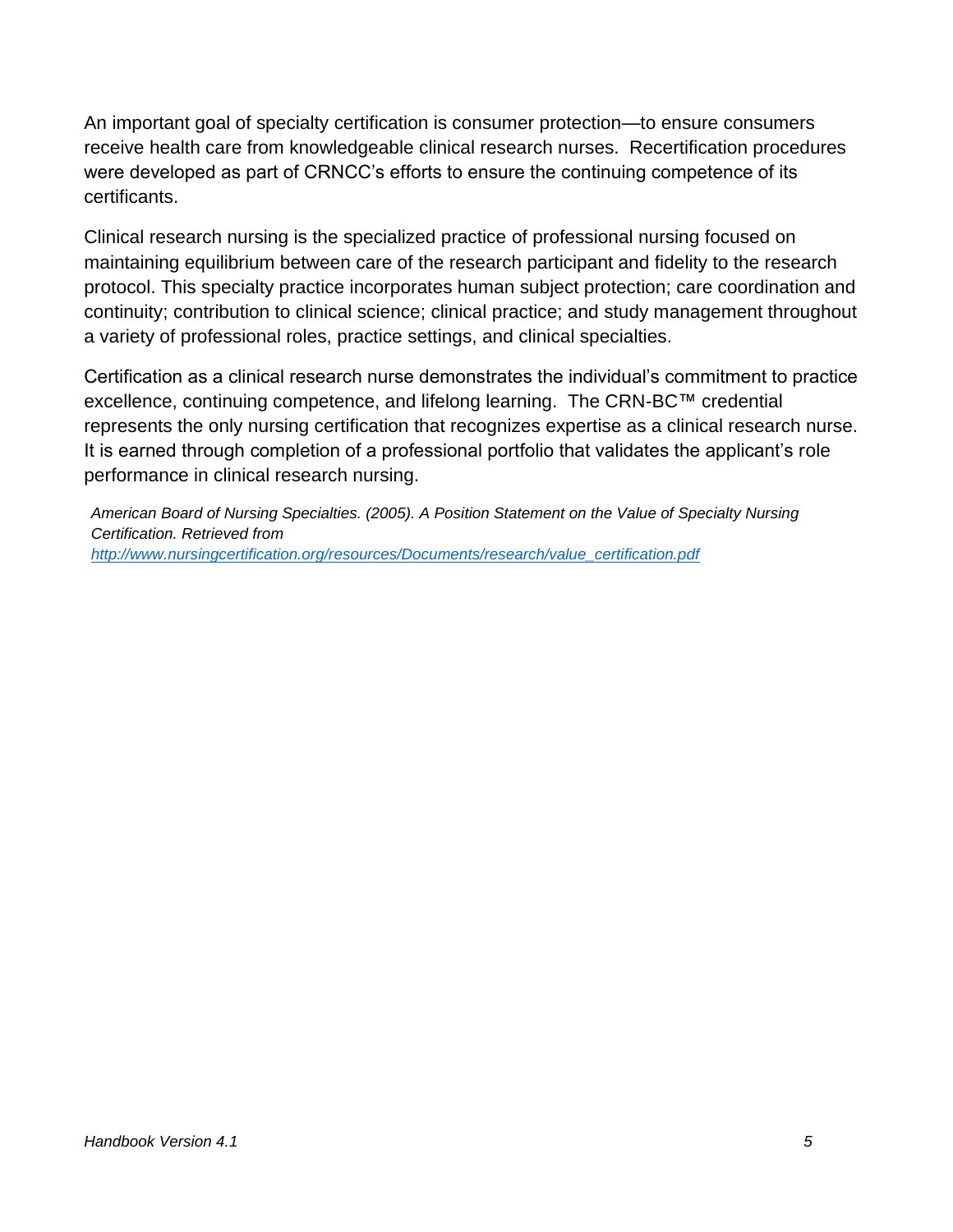## <span id="page-5-0"></span>**2 ELEMENTS OF INITIAL CRN CERTIFICATION**

This process is to be used when applying for initial certification by portfolio (e.g., first time applying for certification, reapplying after failure to achieve initial certification, or applying for certification after certification has expired).

#### <span id="page-5-1"></span>**2.1 CERTIFICATION PROCESS**

Elements of the initial certification by portfolio are described in this handbook. All certification documents must be submitted in English. Certification by portfolio will be based solely on the submitted application materials. Candidates for certification must meet all eligibility requirements for certification and submit evidence of the required documentation. Briefly, candidates must:

- Complete the Certification Application form
- Complete a minimum number of contact hours of continuing education in **clinical research.**
- Choose at least two of five professional activity options to document their *expertise and engagement* in the role of clinical research nurse.
- Write an exemplar describing their performance and development as an expert CRN in four key areas: professional growth, professional practice, team focus and interprofessional collaboration, and quality and safety. (Initial application only)
- Provide a current resume using the template found in [Appendix E](#page-40-0) (Initial application only)

## <span id="page-5-2"></span>**2.2 CERTIFICATION FEES AND DEADLINES**

#### <span id="page-5-3"></span>**APPLICATION SUBMISSION WINDOW AND FEES**

| Certification Application Windows and Fees*                              |       |                        |  |  |  |  |
|--------------------------------------------------------------------------|-------|------------------------|--|--|--|--|
| <b>Initial Certification</b><br><b>Application Window</b><br><b>Fees</b> |       |                        |  |  |  |  |
|                                                                          |       |                        |  |  |  |  |
| <b>IACRN Member</b>                                                      | \$345 | March 1- April 1       |  |  |  |  |
|                                                                          |       | September 1- October 1 |  |  |  |  |
| Non-member                                                               | \$495 | March 1- April 1       |  |  |  |  |
| September 1- October 1                                                   |       |                        |  |  |  |  |
| *All fees, once paid, are non-refundable and non-transferable            |       |                        |  |  |  |  |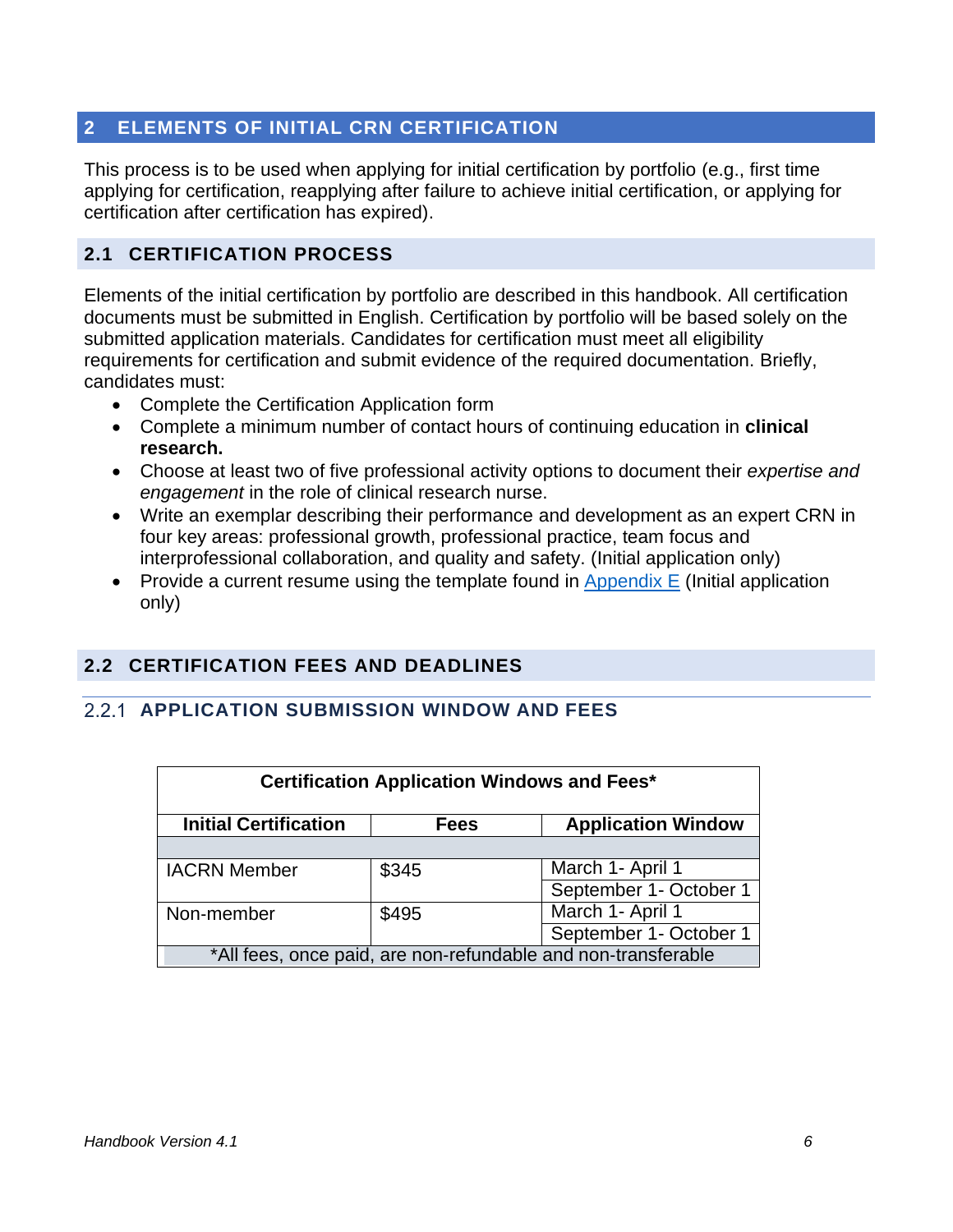| <b>Initial Certification &amp; Rectification Application Dates and Deadlines</b> |                                                         |                                                                 |                                           |                                                 |  |  |
|----------------------------------------------------------------------------------|---------------------------------------------------------|-----------------------------------------------------------------|-------------------------------------------|-------------------------------------------------|--|--|
| <b>Certification</b><br><b>Application</b><br><b>Deadline</b>                    | <b>Certification</b><br><b>Beginning</b><br><b>Date</b> | <b>Recertification</b><br><b>Application</b><br><b>Deadline</b> | <b>Certification</b><br><b>Expiration</b> | <b>Recertification</b><br><b>Beginning Date</b> |  |  |
| April 1, 2021*                                                                   | <b>July 2021</b>                                        | September 1, 2025                                               | December 31, 2025                         | January 1, 2026                                 |  |  |
| October 1, 2021                                                                  | January 2022                                            | September 1, 2026                                               | December 31, 2026                         | January 1, 2027                                 |  |  |
| April 1, 2022*                                                                   | <b>July 2022</b>                                        | September 1, 2026                                               | December 31, 2026                         | January 1, 2027                                 |  |  |
| October 1, 2022                                                                  | January 2023                                            | September 1, 2027                                               | December 31, 2027                         | January 1, 2028                                 |  |  |
| April 1, 2023*                                                                   | <b>July 2023</b>                                        | September 1, 2027                                               | December 31, 2027                         | <b>January 1, 2028</b>                          |  |  |
| October 1, 2023                                                                  | January 2024                                            | September 1, 2028                                               | December 31, 2028                         | January 1, 2029                                 |  |  |
| April 1, 2024*                                                                   | <b>July 2024</b>                                        | September 1, 2028                                               | December 31, 2028                         | <b>January 1, 2029</b>                          |  |  |
| October 1, 2024                                                                  | January 2025                                            | September 1, 2029                                               | December 31, 2029                         | January 1, 2030                                 |  |  |
| April 1, 2025*                                                                   | <b>July 2025</b>                                        | September 1, 2029                                               | December 31, 2029                         | January 1, 2030                                 |  |  |
| October 1, 2025                                                                  | January 2026                                            | September 1, 2030                                               | December 31, 2030                         | January 1, 2031                                 |  |  |
| April 1, 2026*                                                                   | <b>July 2026</b>                                        | September 1, 2030                                               | December 31, 2030                         | <b>January 1, 2031</b>                          |  |  |
| October 1, 2026                                                                  | January 2027                                            | September 1, 2031                                               | December 31, 2031                         | January 1, 2032                                 |  |  |

## **2.2.2 APPLICATION DATES AND DEADLINES**

## <span id="page-6-0"></span>**2.3 CERTIFICATION DESIGNATION**

Use of the designation Clinical Research Nurse – Board Certified™ (CRN-BC™) is restricted to Registered Nurses (RNs) holding current certification by the CRNCC. Unencumbered Registered Nurse (RN) license or country specific nursing registration as an RN must be maintained throughout the certification period. Any CRN-BC™ whose certification has expired or been revoked for any reason may no longer use the letters CRN-BC™ to denote certification.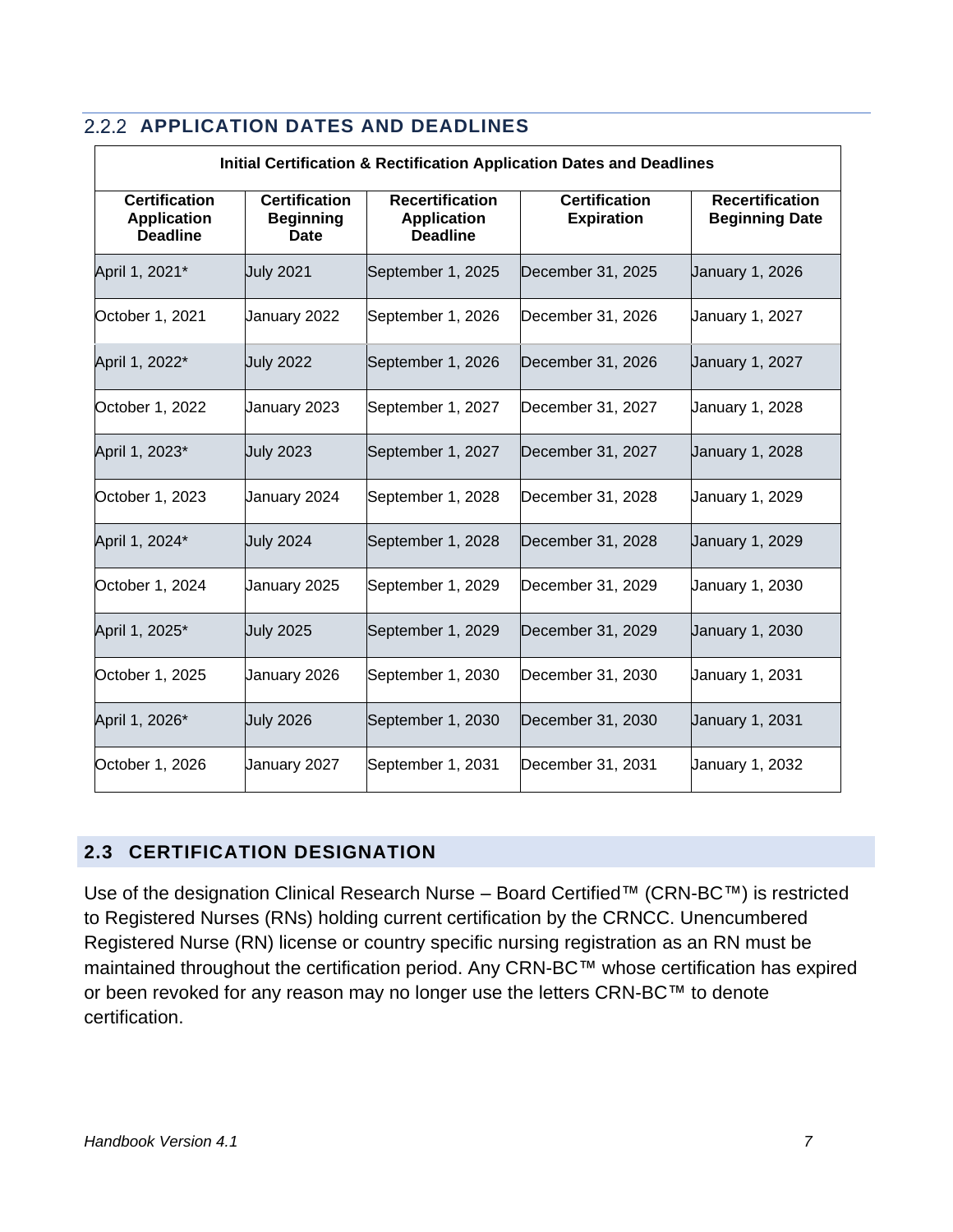## <span id="page-7-0"></span>**2.4 APPLICANT AUDITS**

Audits of incoming applications for initial submission or recertification will occur on a regular basis, at about the rate of 1 out of every 10 applications. The CRNCC review committee reserves the right to audit an application at their discretion. It is advised that as the applicant is completing the application process, he/she create a file of the documents that will be required should an audit occur.

## <span id="page-7-1"></span>**2.5 APPLICANT RESPONSIBILITIES**

It is the responsibility of the individual applicant to notify and maintain a current email address with the CRNCC. CRNCC is not responsible for information that fails to reach an applicant.

Please note, CRNCC records are maintained separately from the International Association of Clinical Research Nurses (IACRN) records.

## **2.5.1 FAILURE TO MEET CERTIFICATION CRITERIA**

Certification will be denied for any of the following reasons:

- Falsification of application
- Misrepresentation
- Failure to meet criteria of CE/PA per policy
- Failure to provide requested contact hour certificates and/or documents requested during an audit
- Failure to meet experiential requirement
- Lack of current unencumbered RN license
- Failure to apply by deadline

Each candidate's application is peer-reviewed based entirely on information submitted in the application. Insufficient information or failure to document qualification requirements may result in a portfolio that does not meet certification requirements. Candidates not meeting qualification requirements and/or applications unable to provide sufficient documentation will not be considered for CRN certification.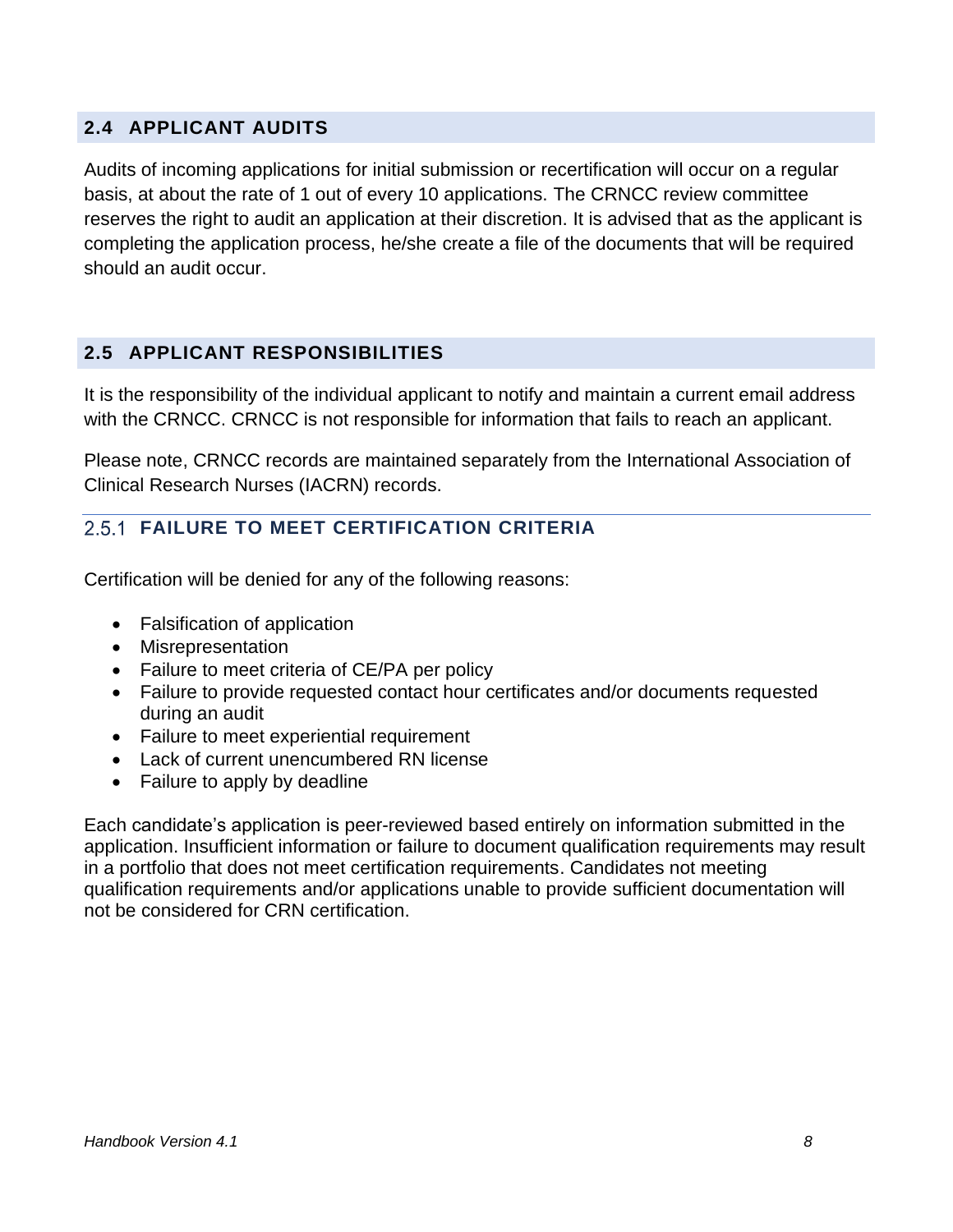## <span id="page-8-0"></span>**3 INITIAL CERTIFICATION PORTFOLIO SUBMISSION PROCESS**

#### <span id="page-8-1"></span>**3.1 STEP 1 – CONFIRM PRACTICE HOURS AND LICENSURE**

To be eligible for CRN-BC™ certification by portfolio, the registered nurse must meet the following requirements:

#### **Licensure**

- Document current and unencumbered RN license on Certification Application
- 2 years minimum as an RN at time of application for certification

#### **Specialty Practice**

- Attest to a minimum 4000 practice hours in the clinical research nurse role (not including hours in residency or orientation) in the previous 3 years at time of application for certification.
- Include practice hours per year for each position held in clinical research in the EXPERIENCE section of the resume.

#### <span id="page-8-2"></span>**3.2 STEP 2 – DOCUMENT CONTINUING PROFESSIONAL DEVELOPMENT**

Continuing Professional Development (CPD) is the term used to describe the learning activities professionals engage in to develop and enhance their knowledge, skills and performance. The learning activities may be in the form of those they attend as a learner (e.g., webinars, conferences, journal clubs) or those they initiate or develop (e.g., presentations, publications, academic courses, membership in professional nursing organizations). For the purposes of CRN certification, the activities that the CRN **attends** will be considered continuing education (CE) activities and those in which they **participate** (i.e., initiate or develop) will be considered professional activities (PA). A total of 100 points will be required: a minimum of 36 and a maximum of 50 CE points; and a minimum of 50 and a maximum 64 PA points (in at least 2 categories) are required for initial certification.

## **STEP 2A – COMPLETE CONTINUING EDUCATION (CE) RECORD**

CE activities are those that the applicant **attends** for which they earn CE points from an approved provider, as described below. A **minimum of 36 points and maximum of 50 points** over the previous 3 years are required. One contact hour is equivalent to one CE point.

For initial certification, all CE activities **MUST** be in clinical research. No topics other than clinical research will be accepted. If a certificant attends a conference/activity that has a primary focus of clinical topics, to claim only the session(s) that apply to clinical research, (1) submit the CE certificate with the total number of CEs for the conference/activity and document in the "comments" column on the CE Documentation Record that only *X* number of contact hours were specific to clinical research (every 30 minutes = 0.5 contact hours). (2) Please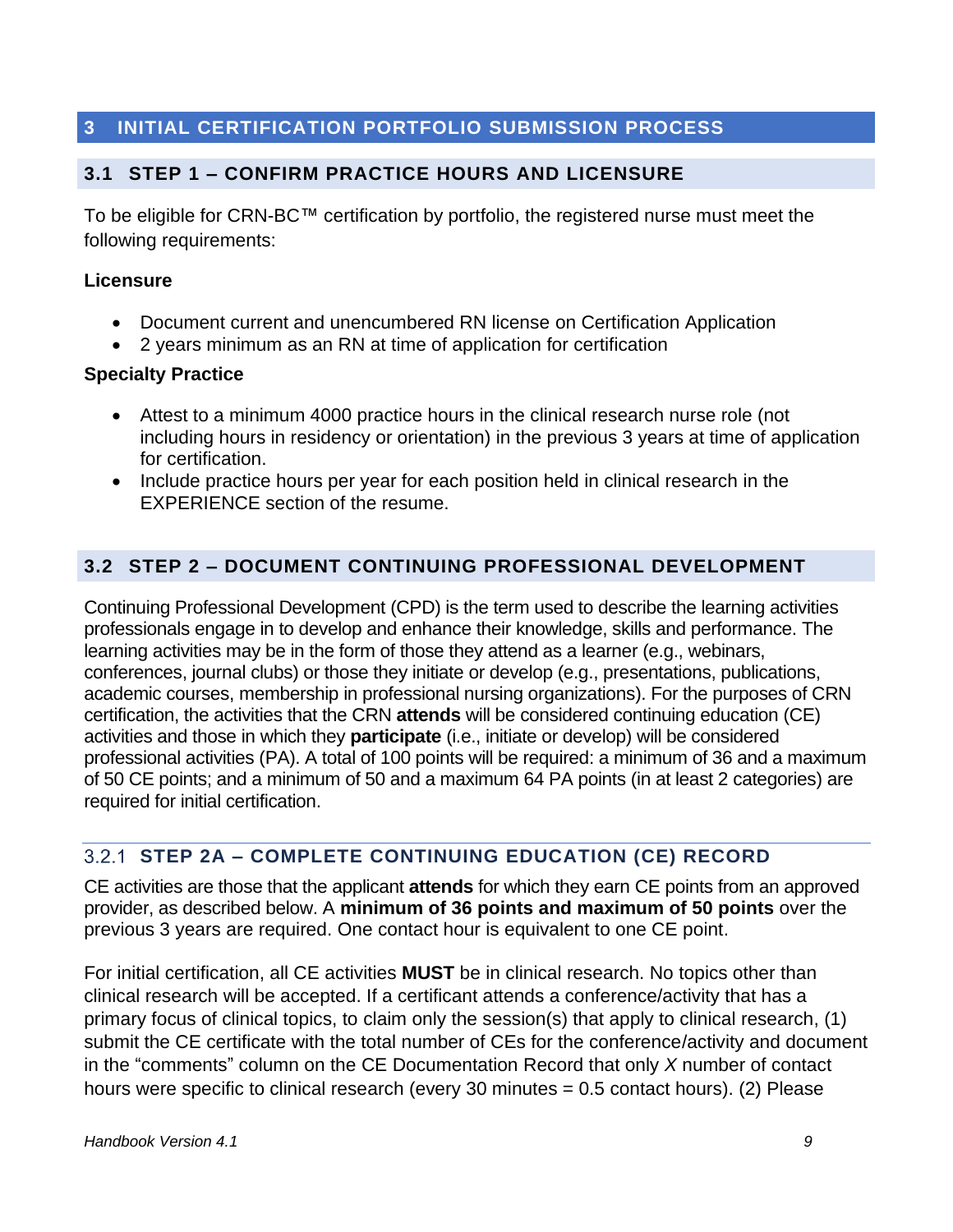include the conference/activity agenda to assist reviewers in confirming CE hours specific to clinical research. Activities may be used only once in the application. CE activities may be in any format including, but not limited to courses, conferences/workshops, independent study modules, journal articles, and online continuing education offerings. The CE activity **MUST** be offered by an approved/accredited provider/approve of:

- Nursing education (Continuing Nursing Education [CNE]/Nursing Continuing Professional Development [NCPD]
- Continuing medical education (CME)

The CE certificate must contain language that supports the activity is from an **accredited** or **approved provider** or an **accredited approver**. SoCRA and ACRP CEs do not meet CRN certification requirements, **unless** there is the additional statement on the certificate issued that states the activity is from an **accredited** or **approved provider** or an **accredited approve** (See [Appendix A](#page-35-2) for examples).

Continuing professional development (CPD) hours

• Continuing Professional Development is the term used to describe the learning activities professionals engage in to develop and enhance their abilities. CPDs are earned at the same rate of hours as CEs. CPDs for nurses offered by accredited providers are most commonly available in countries outside the US, such as the UK, Canada, and western Europe. CRN applicants wishing to earn credit for their CRN-BC application using CPD must submit an official "certificate" issued by an approved CPD provider stating the number of CPD hours/credits earned for the activity.

The applicant must provide evidence of meeting these requirements by:

- o Completing and submitting the [CE Documentation Record](https://960da0ef-eb17-4a12-a84c-8fde372d4cfa.filesusr.com/ugd/e60c5c_c527cdd7ffca41ae96c6495a0af7aaf5.xlsx?dn=Continuing%20Education%20Record%20(1).xlsx) (See [Appendix B](#page-36-1) for sample)
	- o See the [Application Checklist](https://www.crncc.org/_files/ugd/e60c5c_3ddf1220f2534b0cbee9e6d31a034143.pdf) for appropriate file naming convention to be used
- o Submitting **ONLY** certificates listed on the CE documentation form
	- o See the [Application Checklist](https://www.crncc.org/_files/ugd/e60c5c_3ddf1220f2534b0cbee9e6d31a034143.pdf) for appropriate file naming convention to be used

## **STEP 2B – COMPLETE PROFESSIONAL ACTVITIES (PA) RECORD**

In addition to meeting the minimum CE requirement outlined in section 3.2.1*,* the applicant must provide evidence of professional activities (PA) in a minimum of two of the five PA categories. Professional activities are those in which the applicant **participates** (i.e., initiates or develops). A **minimum of 50 points and maximum of 64 points** are required. Professional activity points may be earned at any time during the 5-year window proceeding submission of an application for certification. There is no requirement that points be earned annually. The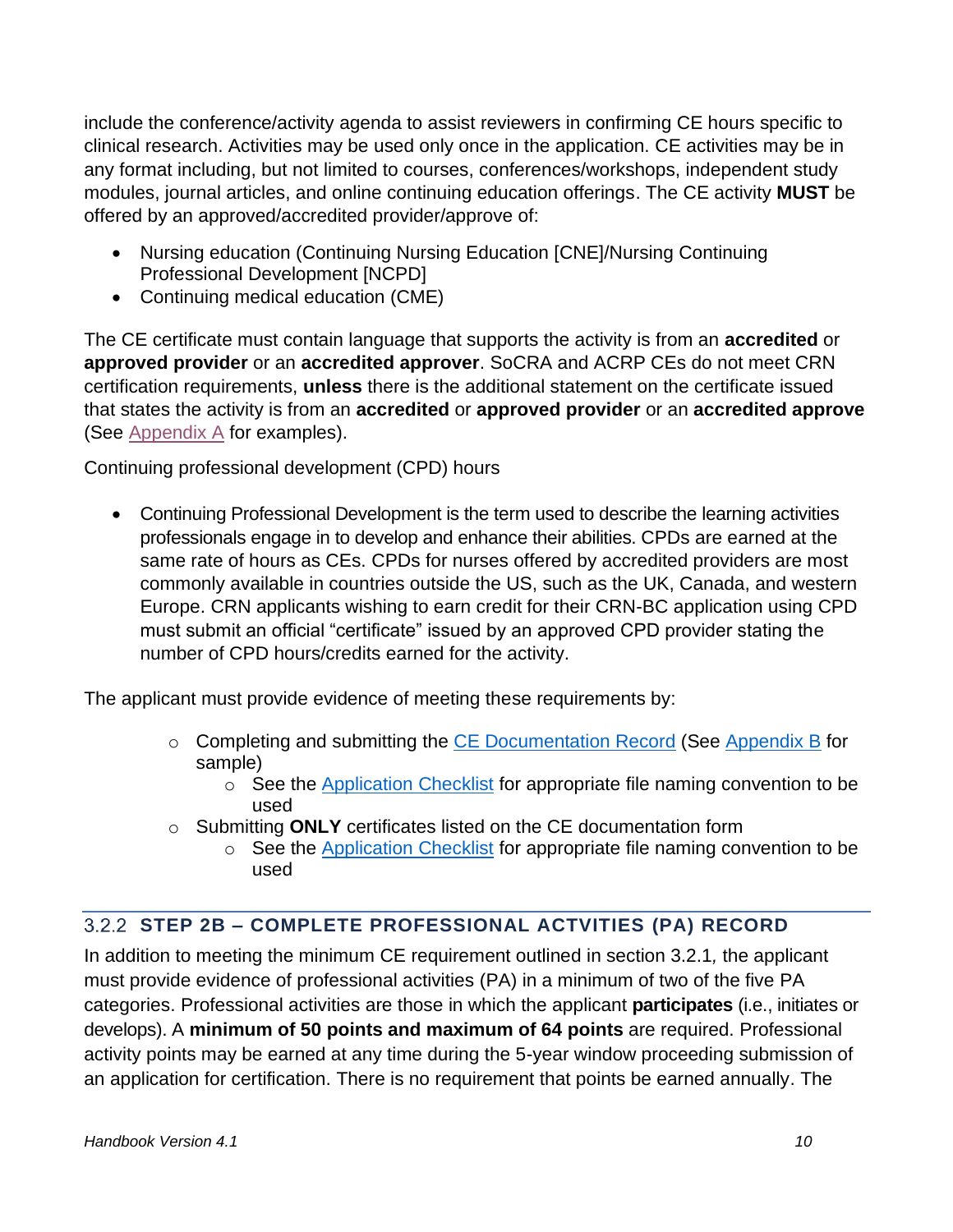combination of CE points (Step 2A) and professional activity points (Step 2B) MUST equal the required 100 points.

There are 5 categories of Professional Activities (PA):

- Clinical research podium and poster presentations, and webinars/podcasts
- Scholarly editing and writing on clinical research
- Research and scholarly projects
- Advanced professional activities
- Academic education

For initial certification, all PA activities **MUST** be in clinical research except where noted in categories 2, 3 and 4. Activities may be used only once in the application*.*

Instructions for completing the Professional Activity Record:

- Activity Title: Enter the name of the activity title. Include the name of your presentation or poster title, citation/reference of the publication, book/chapter title, committee member or chair position held (name of organization/committee and position held), name of academic course, or the name and position held on a committee.
- Date of PA: Enter the date the activity occurred. If applicable record start date and end date (e.g., coursework, leadership terms)
- Professional Activity (PA): From the drop-down options, chose the category for the PA entry.
- Activity Description: From the Category Tabs, chose the Activity Description that fits the PA entry. Use only the red categories listed on the category description tabs. For example:
	- o Post/Orig/No CE/Dev and Present/2pt
	- o AU/articl/PRjournal/10 points first author 8 points other author
	- o OrigResearch/published/8 points co-PI
	- o IACRNChair/5 points
	- o Quarter1credit/12.5 points
- Number of Earned PA Points: From the Category Tab on the spreadsheet or the Candidate Handbook sections 3.2.2.1 – 3.2.2.5 below, enter the points allocated for the PA you are recording.
- Activity Sponsor: Who sponsored the activity; the institution or group where the presentation occurred, the book/chapter publisher, committee affiliation, name of program and institution for academic courses
- Accredited provider: If the PA was offered for CE credit, list the approved or accredited provider (e.g., Ohio Nurses Association).

The applicant must provide evidence of meeting these requirements by:

- Completing and submitting the [Professional Activity](https://960da0ef-eb17-4a12-a84c-8fde372d4cfa.filesusr.com/ugd/e60c5c_74c9b5a7a23a4dd69112d3f8c8945254.xlsx?dn=Professional%20Development%20Record%20(V2)%20(1).xlsx) Record
	- o See the [Application Checklist](https://www.crncc.org/_files/ugd/e60c5c_3ddf1220f2534b0cbee9e6d31a034143.pdf) for appropriate naming convention to be used
	- $\circ$  See [Appendix C](#page-37-0) for examples of how an applicant might accrue the required points over a 5-year period.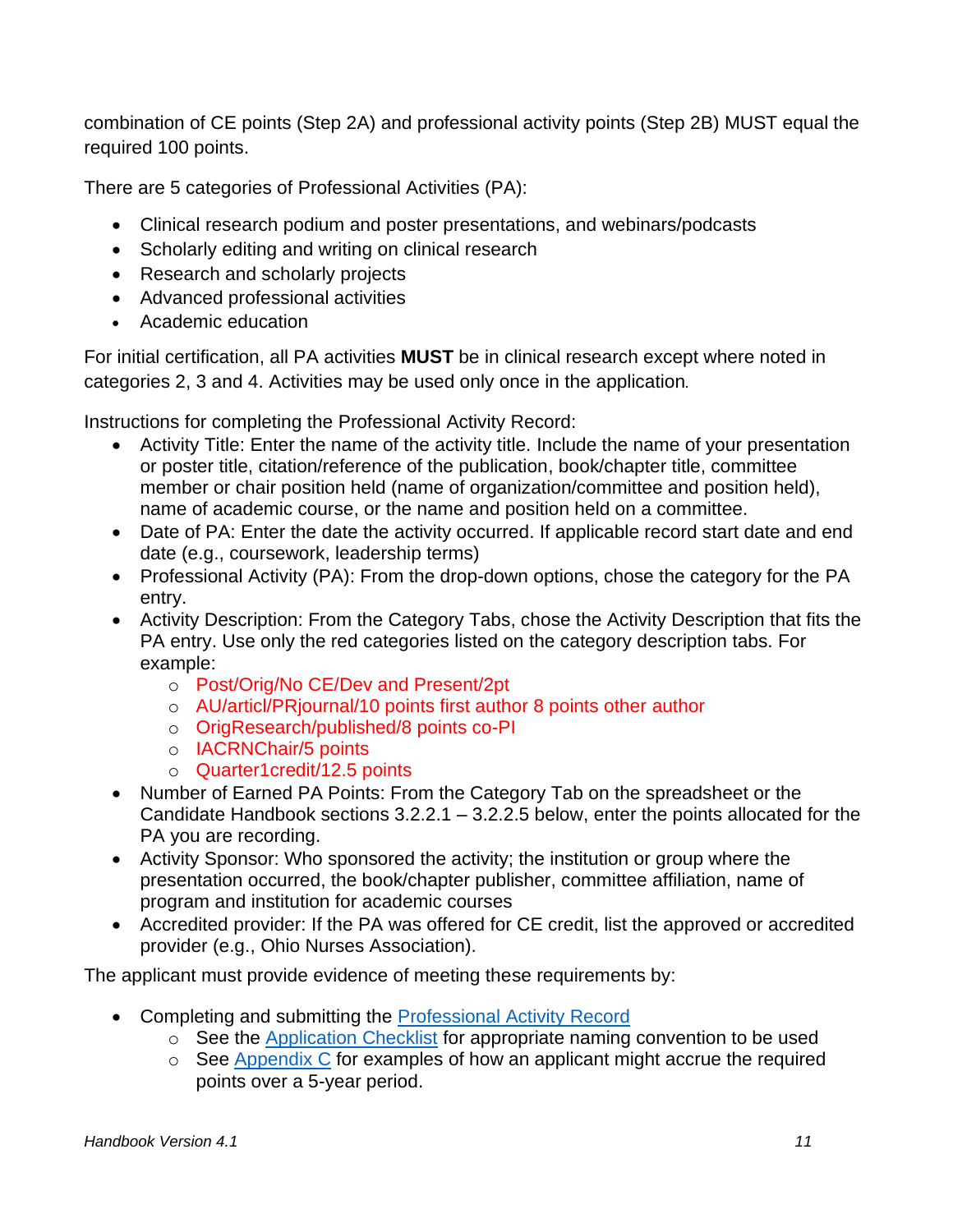## <span id="page-11-0"></span>3.2.2.1 CATEGORY 1: CLINICAL RESEARCH PRESENTATIONS

Presentations are scored based on type and length of activity as well as if the activity offers CE credit, as outlined in section 3.2.1. Presentations (both virtual and in-person) may be used only once in the application. For example, credit cannot be given for repeating presentations. A **maximum of 35 points** is allowed.

All content must be related to clinical research. If the applicant is audited, a copy of the presentation PowerPoint or poster, a copy of the conference agenda, or a letter of acknowledgement from the event organizer that stipulates title and date of presentation must be submitted upon request.

#### Scoring of Presentations

- a. Podium presentations of templated material **(content not developed by the presenter)**, presented as a professional nursing or clinical research activity: Each 1 hour of podium presentation  $= 1$  point (must be 30-60 minutes in length)
- b. Original community or hospital/unit-specific presentation (in-service) **not offered for CE credit (i.e., not vetted by approved provider):** Each 30 minutes of presentation = 1 point (1-hour presentation = 2 points)
- c. Original podium presentation at a professional nursing or clinical research conference or educational activity **offered for CE credit (i.e., vetted by approved provider):** Each 30 minutes of podium presentation = 2 points (e.g., 1-hour presentation = 4 points; points awarded the same for all presenters if there are multiple speakers)

## Scoring of Webinar/Podcast:

- a. Webinar/podcast of templated material (**content not developed by the presenter**), as a professional nursing or clinical research activity: Each 30 minutes of presentation =  $1/2$  point (1-hour presentation = 1 points)
- b. Original webinar/podcast presented as a professional nursing or clinical research activity **not offered for CE credit (i.e., not vetted by approved provider**: Each 30 minutes of presentation = 1 point (1-hour presentation = 2 points)
- c. Original webinar/podcast presented as a professional nursing or clinical research educational activity **offered for CE credit (e.g., vetted by approved provider):** Each 30 minutes of webinar/podcast presentation  $=$  2 points (e.g., 1-hour presentation  $=$ 4 points)

## Scoring of Poster:

- a. Original community or hospital/unit-specific poster (in-service) **not offered for CE credit (i.e., not vetted by approved provider)**: Poster development and presentation  $= 2$  points Poster development (co-developer) = 1 point
- b. Original poster presentation at a professional nursing conference or clinical research conference or educational activity **offered for CE credit (e.g., vetted by approved provider)**: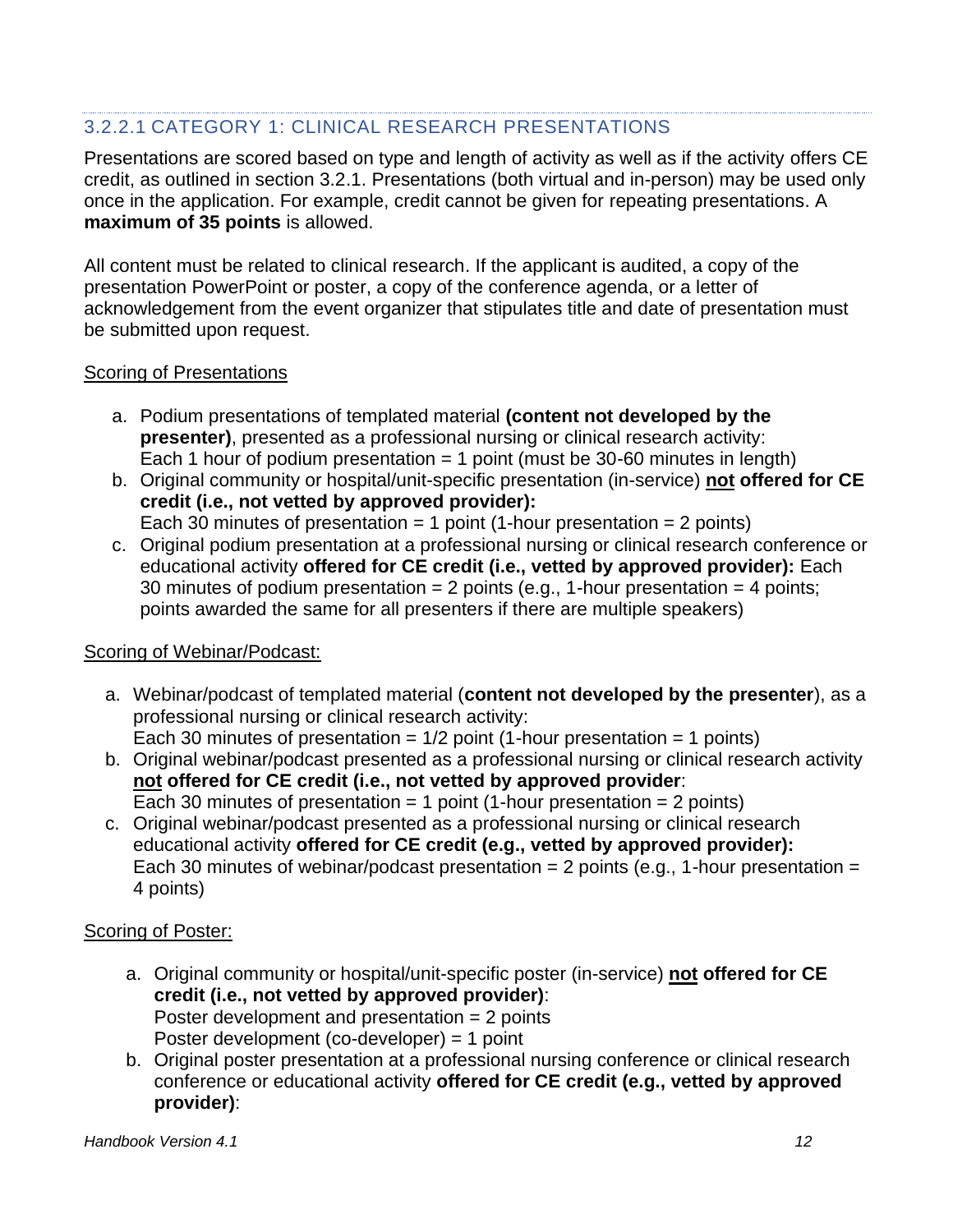Poster development and presentation =3 points Poster development (co-developer) = 2 point

#### Scoring of Roundtable:

Round table leadership: Each 30 minutes of presentation  $= 1/2$  point (1-hour  $presentation = 1 point)$ 

## <span id="page-12-0"></span>3.2.2.2 CATEGORY 2: SCHOLOARLY EDITING AND WRITING

Publications may be used only once in the application. Authorship on a publication must meet the International Committee of Medical Journal Editors' criteria (See website definition): [http://www.icmje.org/recommendations/browse/roles-and-responsibilities/defining-the-role-of](http://www.icmje.org/recommendations/browse/roles-and-responsibilities/defining-the-role-of-authors-and-contributors.html)[authors-and-contributors.html.](http://www.icmje.org/recommendations/browse/roles-and-responsibilities/defining-the-role-of-authors-and-contributors.html) A **maximum of 35 points** is allowed.

When documenting authorship of a publication on the PA Record, record the title in the published article/chapter/book in the activity column and record a searchable reference or doi in the "comments" section [\(See Appendix D\)](#page-39-0).

If the applicant is audited, a copy of the publication must be submitted upon request. If this is not possible (e.g., CD/audiotape or thesis/dissertation), a letter of acknowledgement must be submitted from the publisher.

#### Scoring of publications

- a. Author of hospital or unit-based/research-specific policies/standards of practice = 2 points per policy/SOP
- b. Authorship of a column in a professional nursing newsletter = 2 points
- c. Authorship of abstract or meeting proceedings **published** in a professional nursing  $journal = 3 points$
- d. Editor of research-specific hospital/department newsletter  $=$  4 points
- e. Editor of chapter newsletter for professional nursing organization (e.g., IACRN, ONS) = 5 points
- f. Authorship of  $CE$  module for a commercial vendor  $= 5$  points
- g. Authorship of article **published in a non-refereed/non-peer-reviewed journal** (e.g.,  $ACRP$ ) = 7 points for first author; 5 points for other authors
- h. Authorship of article **published in a refereed/peer-reviewed journal** = 10 points for first author; 8 points for other authors
- i. Authorship of or contributor to professional specialty document (e.g., Scope & Standards) =  $8$  points
- j. Author of a recurring column in a professional nursing journal  $= 8$  points
- k. Authorship of chapter in published book; single topic on CD or audiotape  $= 10$  points
- 1. Guest editor for one issue of professional nursing journal  $= 10$  points
- m. Editor of a professional nursing newsletter =10 points for a minimum of 1 year in the role
- n. Section editor of a professional nursing book  $= 15$  points
- o. Authorship of entire book, CD, audiotape = 20 points
- p. Editor of entire professional nursing book = 20 points
- q. Editor of a professional nursing journal  $= 20$  points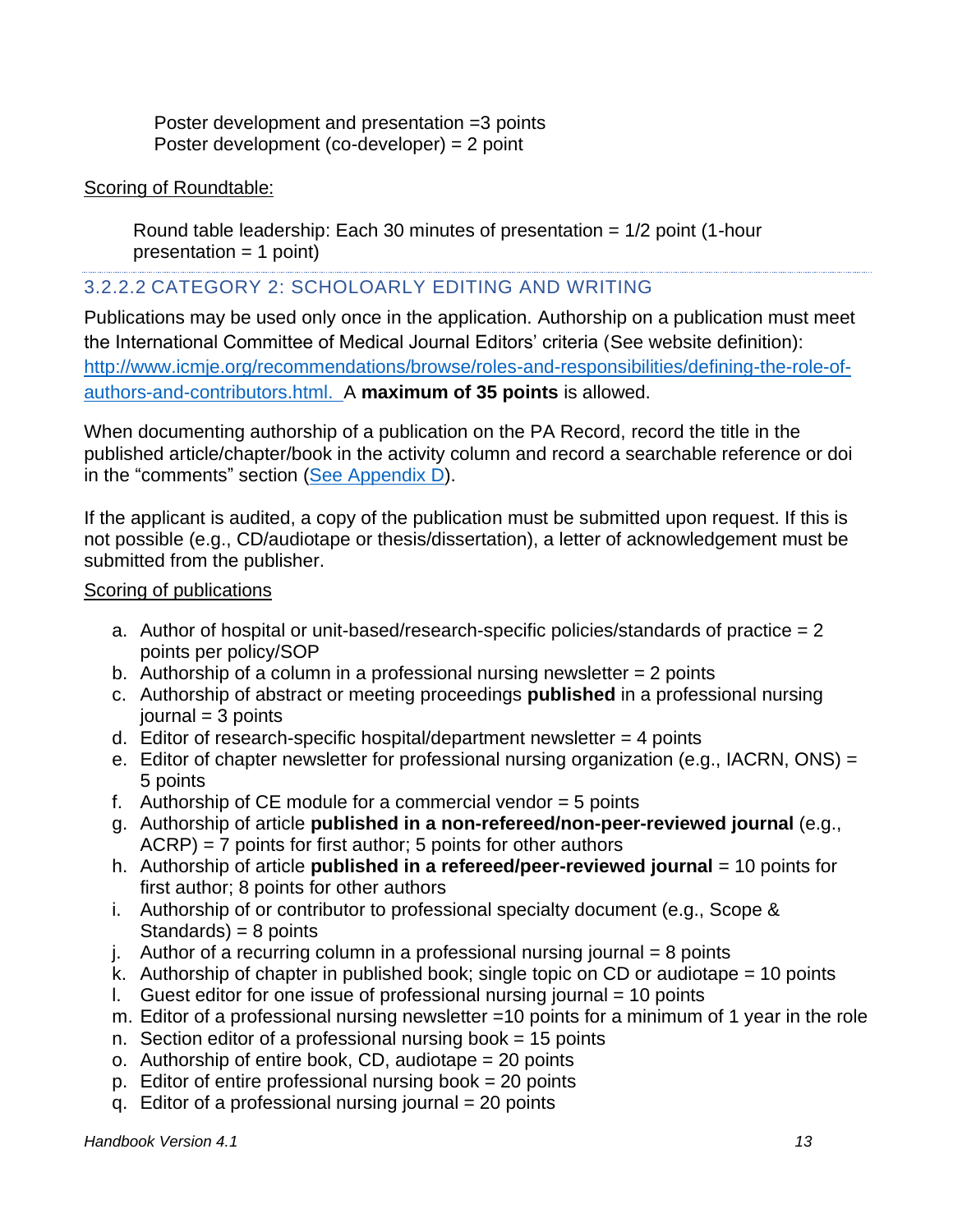## <span id="page-13-0"></span>3.2.2.3 CATEGORY 3: RESEARCH AND SCHOLARLY PROJECTS

Research and Scholarly Projects includes original research as well as Continuous Quality Improvement (CQI) and Evidence Based Practice (EBP) projects. A **maximum of 35 points** is allowed.

If the applicant is audited, a formal abstract must be submitted upon request for any unpublished/not yet published work along with a copy of the IRB/IEC determination.

Original research or EBP/CQI projects that are completed and published may claim points in both category #2 (published) and category #3 (complete but unpublished).

#### Scoring of research and scholarly projects

- a. CQI/EBP with clinical research focus **unpublished** = 5 points for primary investigator, 3 points for co-investigator
- b. Original research **unpublished** = 6 points for primary investigator, 4 points for coinvestigator
- c. Chair or member of thesis/dissertation committee for nursing or allied health discipline = 8 points
- d. Chair or member of IRB/IEC = 8 points for chair, 5 points for member **per year**
- e. PhD dissertation from nursing or allied health discipline = 20 points
- f. DNP scholarly project  $= 15$  points
- g. Master's thesis from nursing or allied health discipline = 10 points
- h. BSN CQI/EBP/capstone project  $= 5$  points

For items b above, the original research category may only be used when the CRN is the principal investigator or co-investigator on investigator-initiated research and the idea/hypothesis of the research reflects the CRN's original work.

For items f, g, and h above, a copy of the university transcript demonstrating completion of the program must accompany the certification application for credit to be awarded.

## <span id="page-13-1"></span>3.2.2.4 CATEGORY 4: ADVANCED PROFESSIONAL ACTIVITIES

Credit is given for leadership roles and active participation in nursing organizations or initiatives that exceed expectations/duties of the employment position held at the time the activity was conducted. A **maximum of 35 points** is allowed.

## Scoring of professional activities

- a. Facilitate clinical research activity in the practice setting (e.g., chair weekly protocol team meetings, lead monthly meetings of a specific research group, train study teams) = 2 points **per year**
- b. State, regional, or national award related to clinical research  $= 2$  points
- c. Officer of national specialty nursing organization = 3 points **per year**
- d. Officer of local chapter of specialty nursing organization = 3 points **per year**

.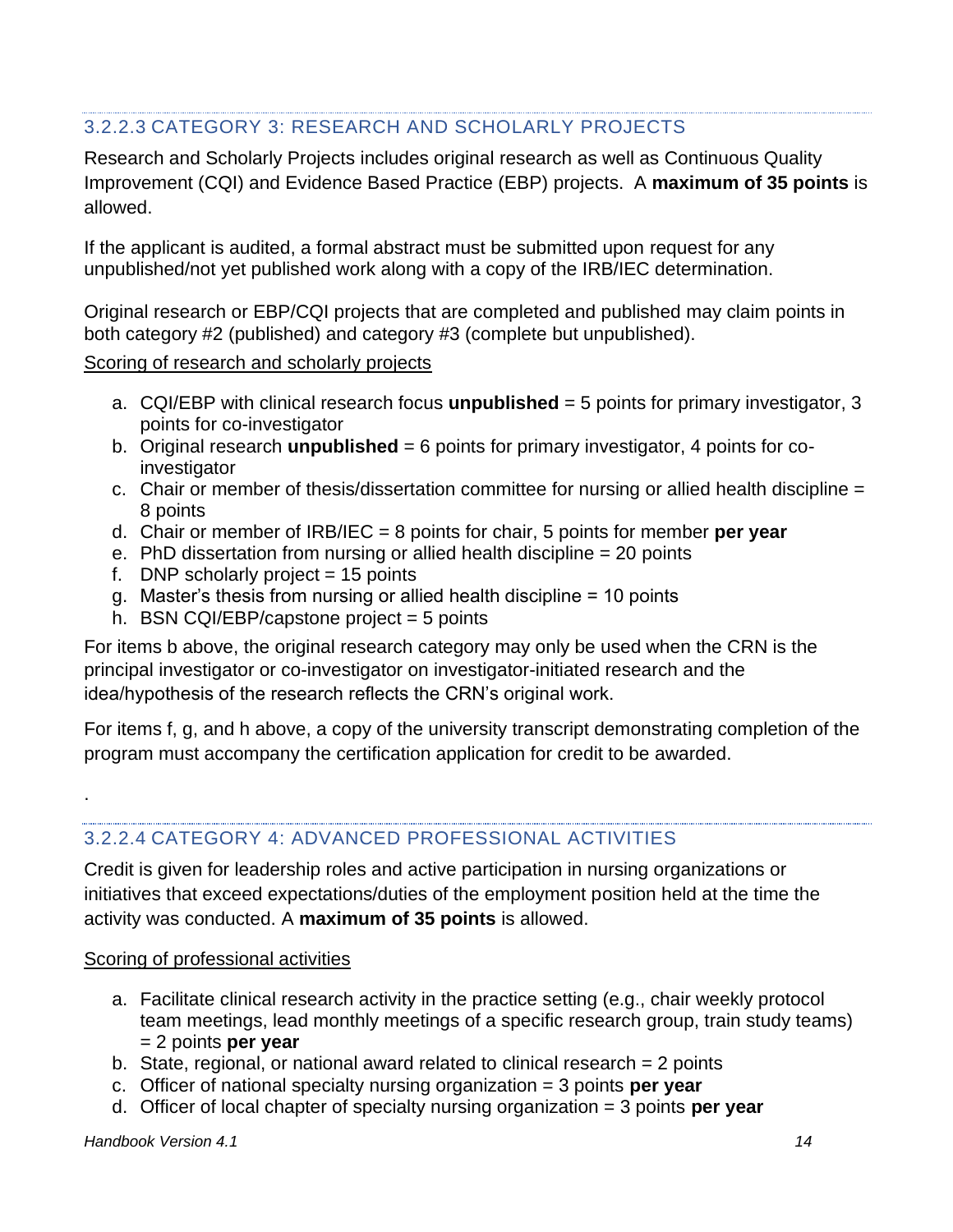- e. Committee member or chair for hospital-based or unit-based research council = 3 points **per year** (has attended 50% or more of meetings in service term)
- f. Committee member for local community initiative related to clinical research = 3 points **per year** (has attended 50% or more of meetings in service term)
- g. IACRN Committee chair or member = chair 5 points **per year**; members 3 points **per year** (has attended 50% or more of meetings in service term)
- h. Mentorship of novice investigators in protocol development and implementation 80 hours of mentorship = 5 points (verification form required); maximum of two 5-point awards in the application
- i. Preceptorship of RN students or clinical research professionals: 80 hours of preceptorship = 5 points (verification form required); maximum of two 5-point awards in the application
- j. Nurse representative to a national or regional initiative related to clinical research (e.g., advisory board for a CTSA) = 5 points **per year** (has attended 50% or more of meetings in service term)
- k. Chair or member of community advisory board related to community research = 5 points **per year** (has attended 50% or more of meetings in service term)
- l. IACRN Board of Directors = 5 points **per year**
- m. Participation in a nursing leadership program = 5 points for fellow (preceptee) and 3 points for mentor participation. To qualify, the program must equal a minimum of 10 hours. A maximum of two 5-point awards allowed in the application (5 points for each 10 hours of participation) for fellows and a maximum of two 3-point awards allowed in the application (3 points for each 10 hours of participation) for mentors. Participation verification is required.

NOTE: If CEs are awarded for the leadership program, the applicant may apply the CEs in the CE category or elect to use the PA points. Points may not be used in both CE and PA categories.

For items h and i above, a [CRN Preceptor Form](https://www.crncc.org/_files/ugd/e60c5c_c962cc859f314774b656e0dbae5bd62e.pdf) and/or [CRN Mentorship Form](https://www.crncc.org/_files/ugd/e60c5c_06b6282738a8440e9f078f3100f96a79.pdf) must be submitted for any claimed hours. See each form for completion instructions.

If the applicant is audited, a letter must be submitted upon request from the nursing organization or the event organizer to verify the applicant's role for any of the above activities.

## <span id="page-14-0"></span>3.2.2.5 CATEGORY 5: ACADEMIC EDUCATION

Academic education (personal study) in the following courses only will be allowed: Methods, Statistics, Research, Translational Science. Credit will not be given for general education or other nursing courses. A **maximum of 35 points** is allowed.

#### Scoring of academic education

- Semester work 1 academic credit  $= 15$  points
- Quarter work 1 academic credit  $= 12.5$  points
- $5\frac{1}{2}$  week term 1 academic credit = 6.25 points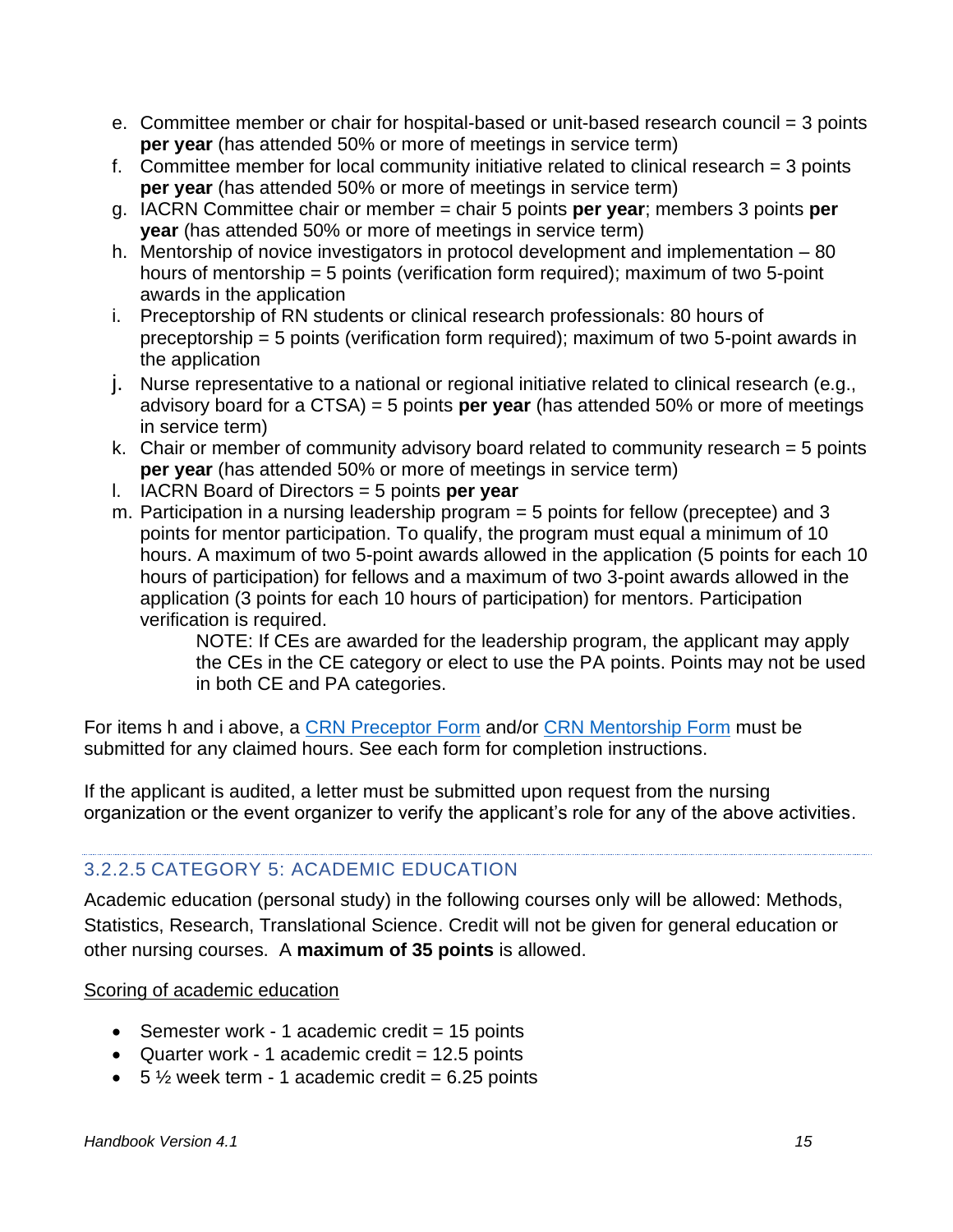To be used in the portfolio, education must be beyond the applicant's initial nursing degree (e.g., applicant with ADN returns to school for BSN; MSN returns to school for PhD). Please provide a separate statement of the course's specific application to clinical research nursing and your current nursing role. If the applicant is audited, a course description and transcripts may be requested.

**Note:** Academic teaching is used to meet experiential requirement; it is not a separate professional activity.

## <span id="page-15-0"></span>**3.3 STEP 3 – COMPLETE RESUME**

Please use the resume template found in  $\Delta p$  and  $\Delta E$  as a formatting guide to provide information about employment, education, professional affiliations, licenses and certifications, and awards.

State practice hours per year for each position held in clinical research in the EXPERIENCE section of the resume. Information about presentations and publications should NOT be included on the resume, but rather in Step 2B (3.2.2 Professional Activities).

## <span id="page-15-1"></span>**3.4 STEP 4 – COMPLETE EXEMPLARS**

An exemplar is a narrative or story about a topic that reflects the CRNs practice/experience/expertise. An exemplar is not a case study, a list of achievements, or a report. An exemplar should communicate your contributions and accomplishments that exemplify you as an expert clinical research nurse. It is important to include your thoughts, reflections, what you learned and, most important, describe how the experience contributed to development of your expertise as a CRN.

Your exemplar should provide evidence of clinical research nursing practice excellence specifically related to the following topics:

- Professional Development
- Professional Practice
- Team Focus and Interprofessional Collaboration
- Quality and Safety

For each exemplar, describe what was learned from the experience you are describing and how this experience allowed you to grow professionally as a CRN. Include **how** the activity contributed to you professionally, your thoughts, your reflections and what you learned from the experience. Examples you use to illustrate your expertise in clinical research nursing should draw from your work in clinical research as opposed to other nursing experience. Exemplars must be recent (within 3 years) or current except for the Professional Development category which may be greater if it illustrates your development of current expertise. The exemplar is worth a **maximum of 64 points** (16 points for each topic). A **passing score of 45 points** is required.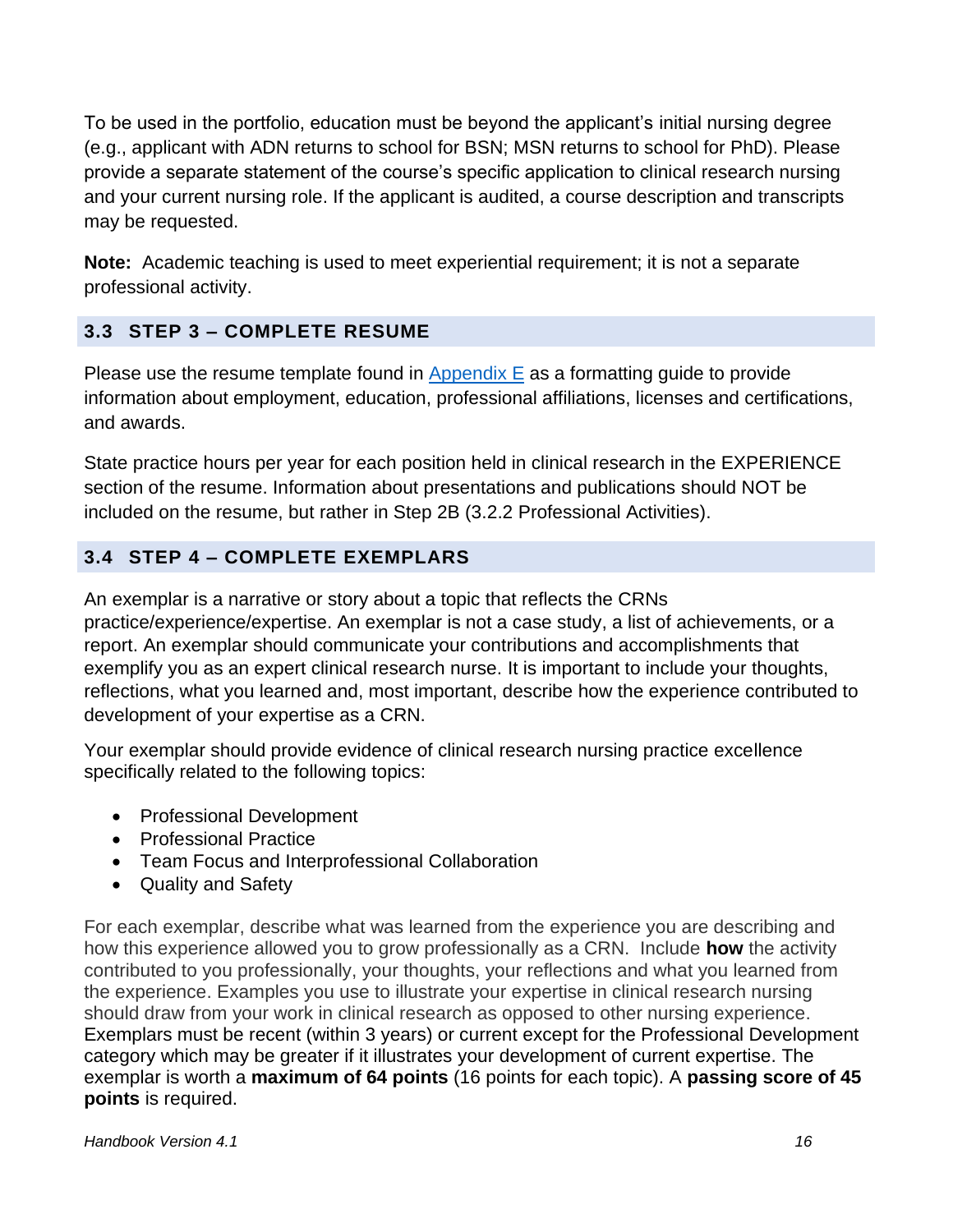The **TOTAL** word count for all 4 topics combined is a minimum of 1,000 words and **not to exceed** 1,500 words including topic headers. **Remember to include the topic headers before each of the 4 sections.** The exemplar should be typewritten and double-spaced, with applicant's name as a header in the upper left corner so it can be redacted for blinded review.

When writing your exemplar, **avoid** the following:

- Repeating content found on your resume
- Generalizations best to focus on one activity to allow inclusion of all aspects of the exemplar rubric
- Over speaking/saying too much that doesn't focus on the activity/topic you are sharing. Communicate clearly and concisely
- Summary statements

Evaluation of each topic is based on:

- Relevance to domain/thoroughness of discussion (substantive response): 4 points
- Demonstrates higher level of expertise: 4 points
- Reflects best practices in clinical research nursing: 4 points
- Presentation of content (e.g., writing clarity, grammar; spelling, presentation directions followed): 4 points

Scoring rubrics are found in [Appendix F.](#page-41-0)

**Note:** Activities discussed in detail in the exemplar may also be documented in Step 2B (See 3.2.2 Professional Activities) to earn the required number of points for the portfolio. Points earned for the exemplar are separate from the points earned for Continuing Professional Development that includes both continuing education and professional activities.

## **PROFESSIONAL GROWTH**

Focus on a specific situation/activity that has contributed to your professional growth and development as a CRN professional, including **how** the activity contributed, your thoughts, reflections and what you learned. This example should **not** summarize your work experiences as a CRN or list professional activities in which you have participated. It is **not** a recap of your resume. Accepted activities include but are not limited to the following:

- advanced education
- professional conference attendance
- poster or podium presentations
- professional award with demonstration of criteria
- nursing research/manuscript development

## **PROFESSIONAL PRACTICE**

Focus your example on a description of recent or current ethical practice or professional leadership experience that best illustrates your CRN practice expertise and describes **how** this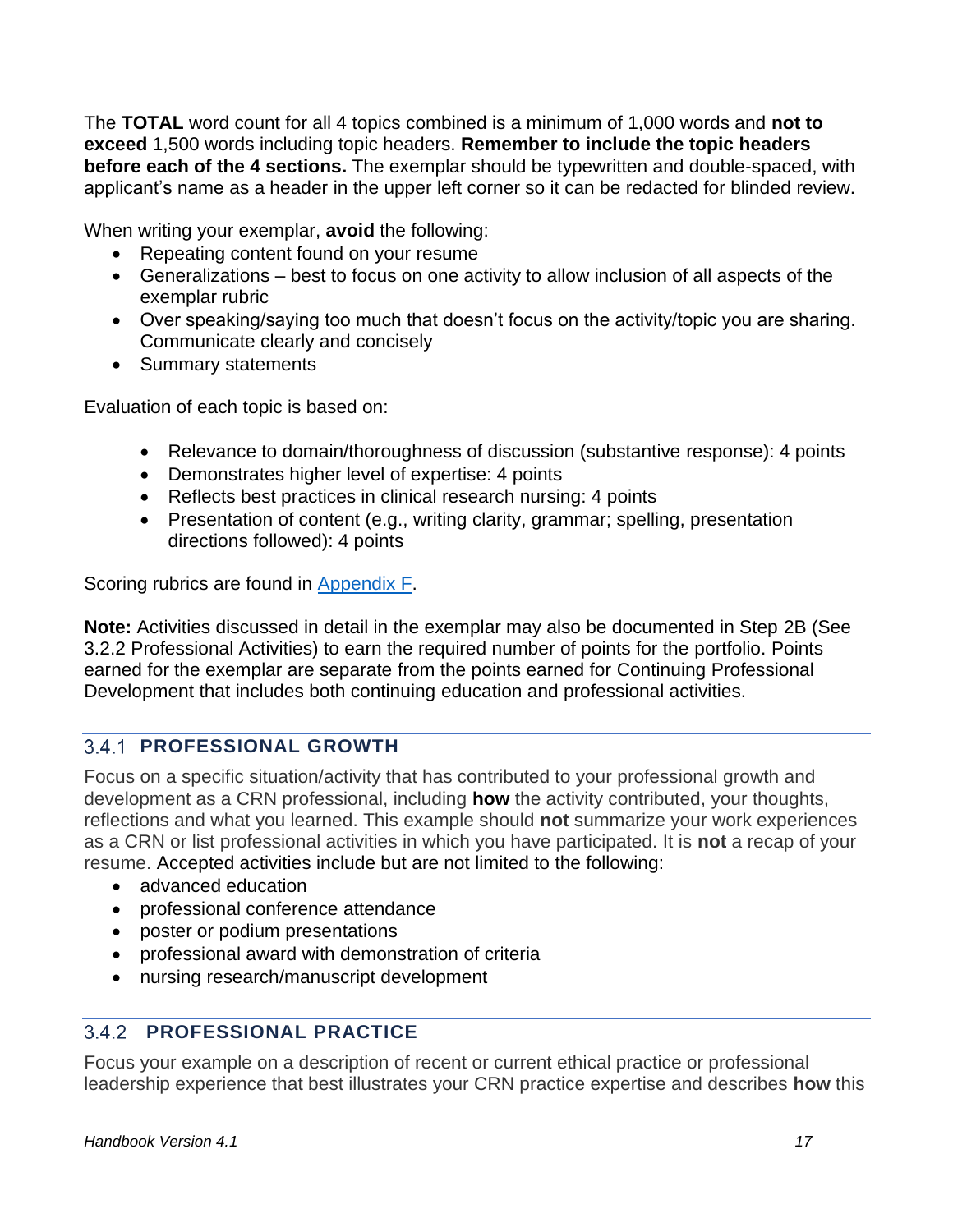experience contributes to your ethical practice as a CRN professional. Accepted activities include but are not limited to the following:

- active participation/leadership in Shared Governance/other council structure
- active participation/leadership in Magnet Steering Council
- active participation/leadership in facility IRB/IEC
- active participation/leadership in local/state nurses association or other organizations that advance the profession
- demonstration of adherence to requirements of human subject protection during all aspects of clinical research

## **TEAM FOCUS AND INTERPROFESSIONAL COLLABORATION**

Focus your example on a description of a recent or current activity that identifies your **involvement** (participation/leadership) in **developing** a team focus with interprofessional collaboration in the work setting. Describe, as a CRN, **how** this involvement in developing a team focused interprofessional collaboration contributed to your expertise as a CRN professional. Accepted activities include but are not limited to the following:

- active participation/leadership in collaborative practice team, Joint Commission/diseasespecific certification interprofessional group
- facilitation and implementation of clinical research protocols through interprofessional or research team collaboration

## **QUALITY AND SAFETY**

Focus your example on recent or current activities that identify your contribution to quality and safety outcomes in the CRN work setting and describe how this activity has contributed to your expertise as a CRN professional. Accepted activities include but are not limited to the following:

- active/leadership in quality and safety committees
- participation in quality and safety education
- participation in root cause analysis initiatives
- monitoring safety of research participants
- monitoring study integrity and quality of data

## <span id="page-17-0"></span>**3.5 SUBMISSION INSTRUCTIONS**

- Review qualifications and requirements for submission.
- Complete the following documents:
	- [Certification Application](https://www.crncc.org/apply-renew)
		- o Indicate IACRN Member or Non-member status.
		- $\circ$  Title is the title given to your current position by your organization.
		- o Role describes what you do (e.g., manager, educator, direct care provider, study coordinator, etc).
		- o Complete attestation statements of RN licensure and clinical research practice hours in previous 3 years (excluding orientation or residency).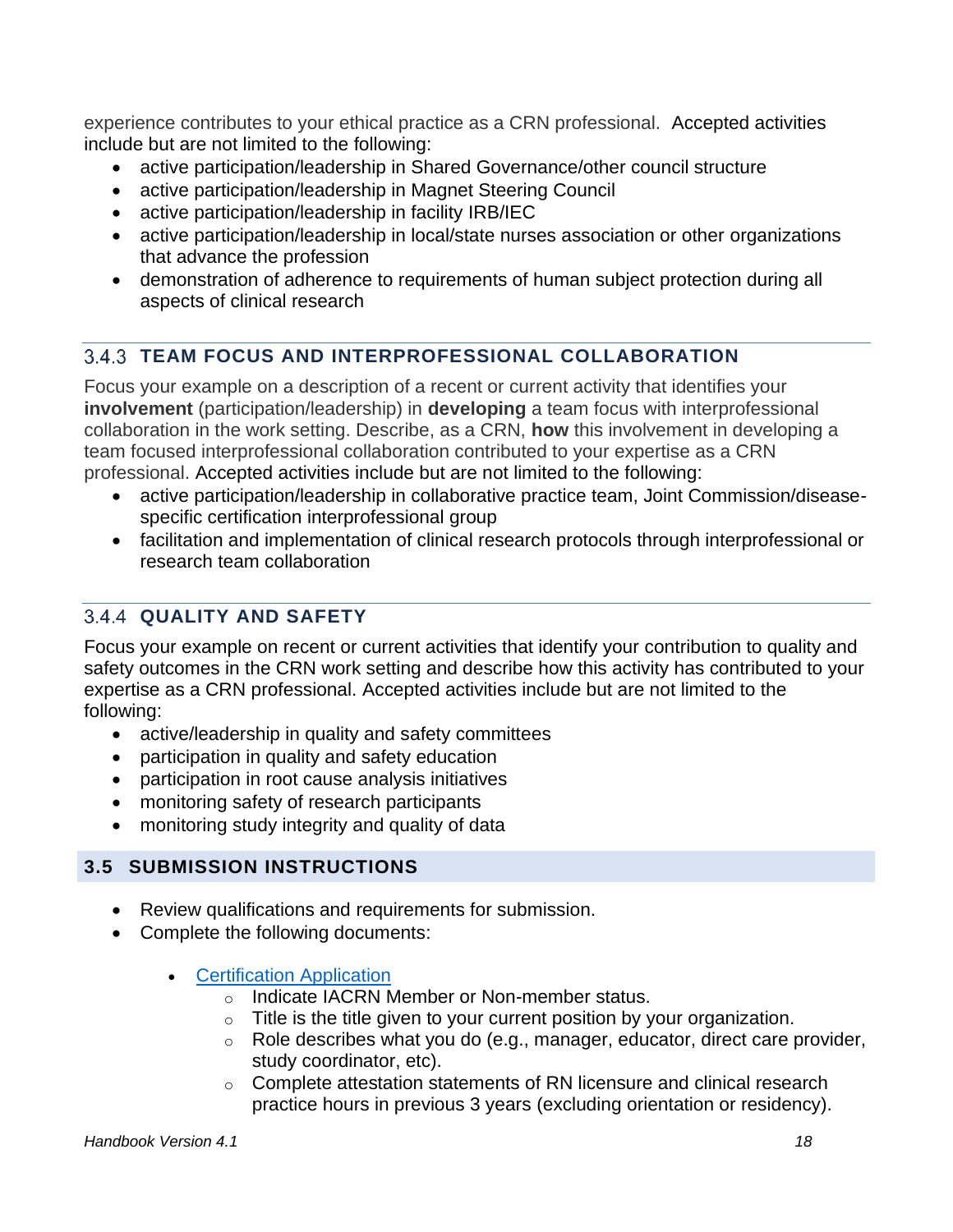- [CE Documentation Record](https://960da0ef-eb17-4a12-a84c-8fde372d4cfa.filesusr.com/ugd/e60c5c_c527cdd7ffca41ae96c6495a0af7aaf5.xlsx?dn=Continuing%20Education%20Record%20(1).xlsx) and CE certificates earned
- [PA Documentation Record](https://960da0ef-eb17-4a12-a84c-8fde372d4cfa.filesusr.com/ugd/e60c5c_74c9b5a7a23a4dd69112d3f8c8945254.xlsx?dn=Professional%20Development%20Record%20(V2)%20(1).xlsx)
- Resume
- Exemplar

If Applicable, include:

- [CRN Preceptor Form](https://www.crncc.org/_files/ugd/e60c5c_c962cc859f314774b656e0dbae5bd62e.pdf)
- [CRN Mentorship Form](https://www.crncc.org/_files/ugd/e60c5c_06b6282738a8440e9f078f3100f96a79.pdf)
- Use the [Application Checklist](https://www.crncc.org/_files/ugd/e60c5c_3ddf1220f2534b0cbee9e6d31a034143.pdf) for instructions on file naming and submission process
- Go to CRNCC.org to submit recertification application and required documents and fees
- Submit applications and questions to [https://www.crncc.org/contact.](https://www.crncc.org/contact)
	- Please follow the naming convention instructions for documents
	- See Certification Application Window and Fees in [2.2.1](#page-5-3)

For questions, contact [https://www.crncc.org/contact.](https://www.crncc.org/contact)

See website for submission.

## <span id="page-18-0"></span>**3.6 CRNCC REVIEW PROCESS FOR CERTIFICATION**

Upon receipt of the candidate's application, the CRNCC review proceeds as follows:

#### **Administrative Intake and Review**

- A confirmation email is sent to the applicant upon receipt of the candidate's application
- An administrative review is conducted
	- o Confirm all documents have been received
	- $\circ$  Confirm submission of appropriate payment submitted (IACRN member or nonmember fee)
	- o Confirm applicant meets license and work experience qualifications
	- o Confirm submission of CE points/hours
		- o Minimum 36-point requirement recorded
		- $\circ$  CEs earned within the past 3 years
	- o Confirm CE certificates on CE Documentation Record have been submitted
	- $\circ$  Confirm PA points
		- o Minimum 50-point requirement recorded
		- $\circ$  Professional activities occurred within the previous 5 years
	- o Confirm the resume template was followed and **hours worked per year are documented in the EXPERIENCE section of the resume**
	- $\circ$  Verify Exemplar word count; minimum of 1,000 words but does not exceed the maximum of 1,500 words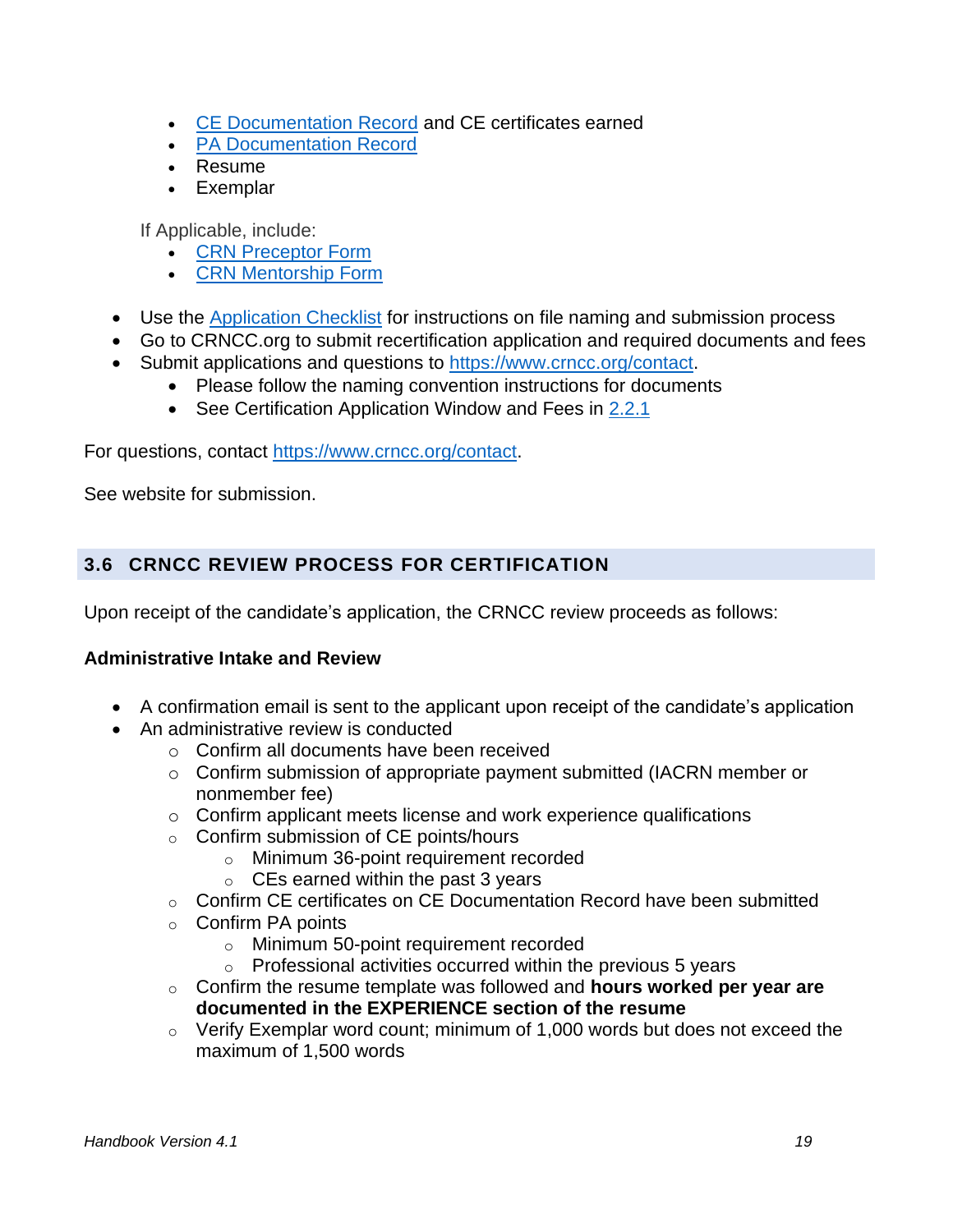$\circ$  Verify Exemplars include the following headings: Professional Growth, Professional Practices, Team Focus and Interprofessional Collaboration, and Quality and Safety

Note: CE approved providers, PAs approved for CRN certification, and the exemplar are not reviewed/scored at this point. Applications requiring administrative "management" to obtain/clarify information/documents may be charged an additional administrative fee of \$20.

• Complete applications are blinded and forwarded to peer reviewers

#### **Peer-Review**

- CE hours/points are reviewed to determine if they meet requirements outlined in the CRN Candidate Handbook; meet the minimum 36-point requirement; were earned within the past 3 years; and are research related.
- PAs are reviewed to determine if they meet requirements outlined in the CRN Candidate Handbook; meet the minimum 50-point requirement; were earned within the past 5 years; and are research related.
- CEs and PAs are reviewed to ensure certification requirements are met.
- Approved CE and PAs are calculated to determine if the combined points  $= 100$
- Exemplars are scored using the rubric for each of the 4 topics found in the CRN Candidate Handbook. The minimum passing score is 45 points
- Resume information and practice experience is confirmed
- Reviewer scores are submitted electronically to determine pass/fail status.
- Applicants are notified of their pass/fail status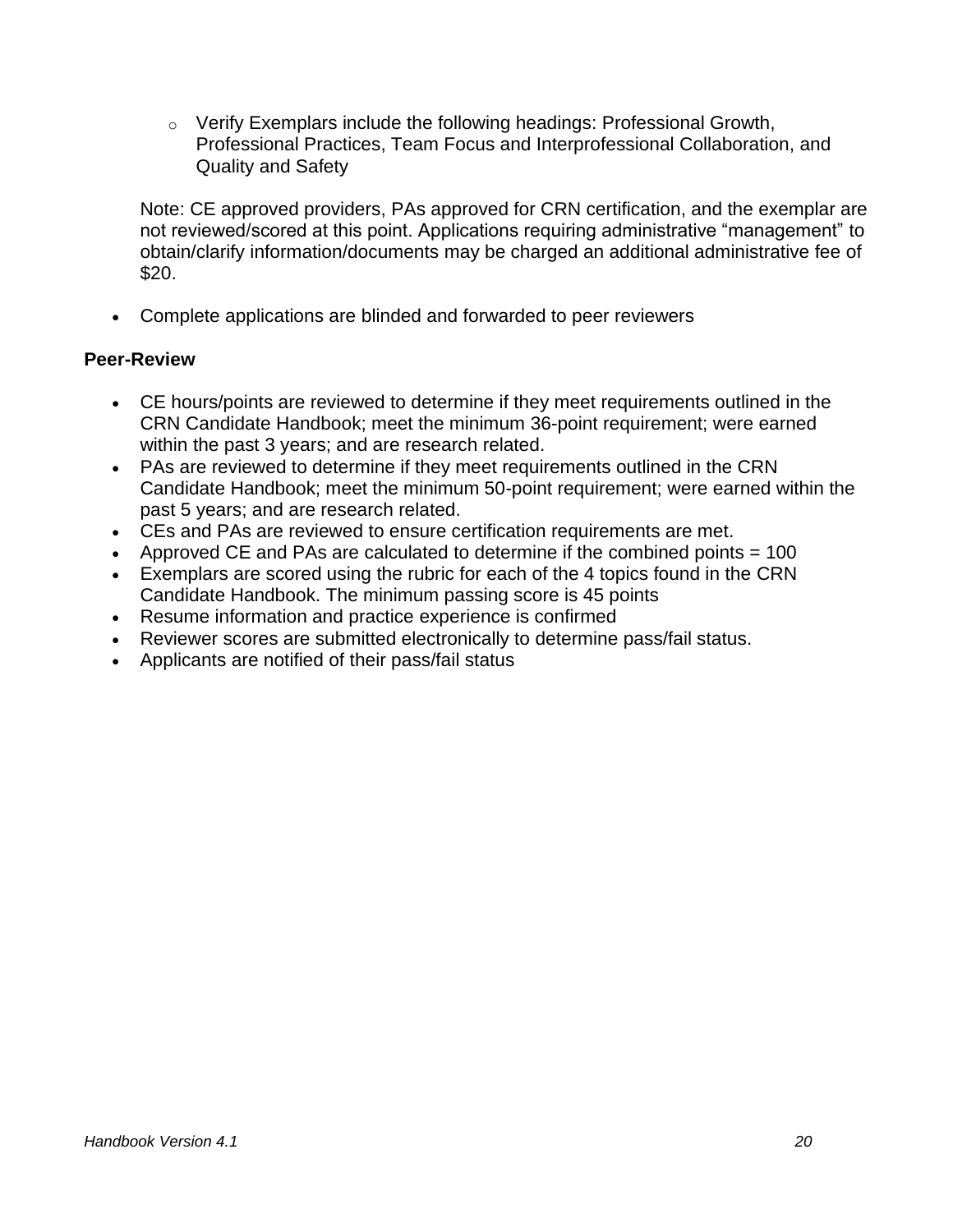## <span id="page-20-0"></span>**4 ELEMENTS OF CRN-BC™ RECERTIFICATION**

An important goal of specialty certification is consumer protection—to ensure consumers receive health care from knowledgeable clinical research nurses. Recertification procedures were developed as part of CRNCC's efforts to ensure the continuing competence of its certificants.

Continuing competence is the ongoing professional responsibility of a clinical research nurse to obtain, integrate, and apply current knowledge and skills required to practice safely, effectively, and ethically in designated roles and settings.

As the basis for certification, continuing competence is defined as:

- A professional and ethical obligation for safe practice.
- Protection of the public and advancement of the profession through ongoing development of individual nurses.
- A shared responsibility among individual nurses, the profession, regulatory bodies, certification agencies, professional associations, educators, and care organizations/workplaces.
- Evolving as it builds upon previous competence and integrates new evidence.
- Dynamic, fluid, and impacted by many factors as nurses enter new roles and new settings.

## <span id="page-20-1"></span>**4.1 CERTIFICATION RENEWAL**

This process is to be used when applying for recertification after certification has been achieved through the initial certification process. Elements of recertification are described in this section. Briefly, candidates must meet the qualifications for recertification that includes:

- Current CRN-BC™ certification
- Meet licensure and practice requirements
- Meet either option 1, option 2 or option 3 for continuing education (CE) and professional activity (PA) requirements.

Each recertification period shall be for 5 years, with the renewal application due September 1 of the year of expiration, occurring uniformly on December 31, of the fifth year.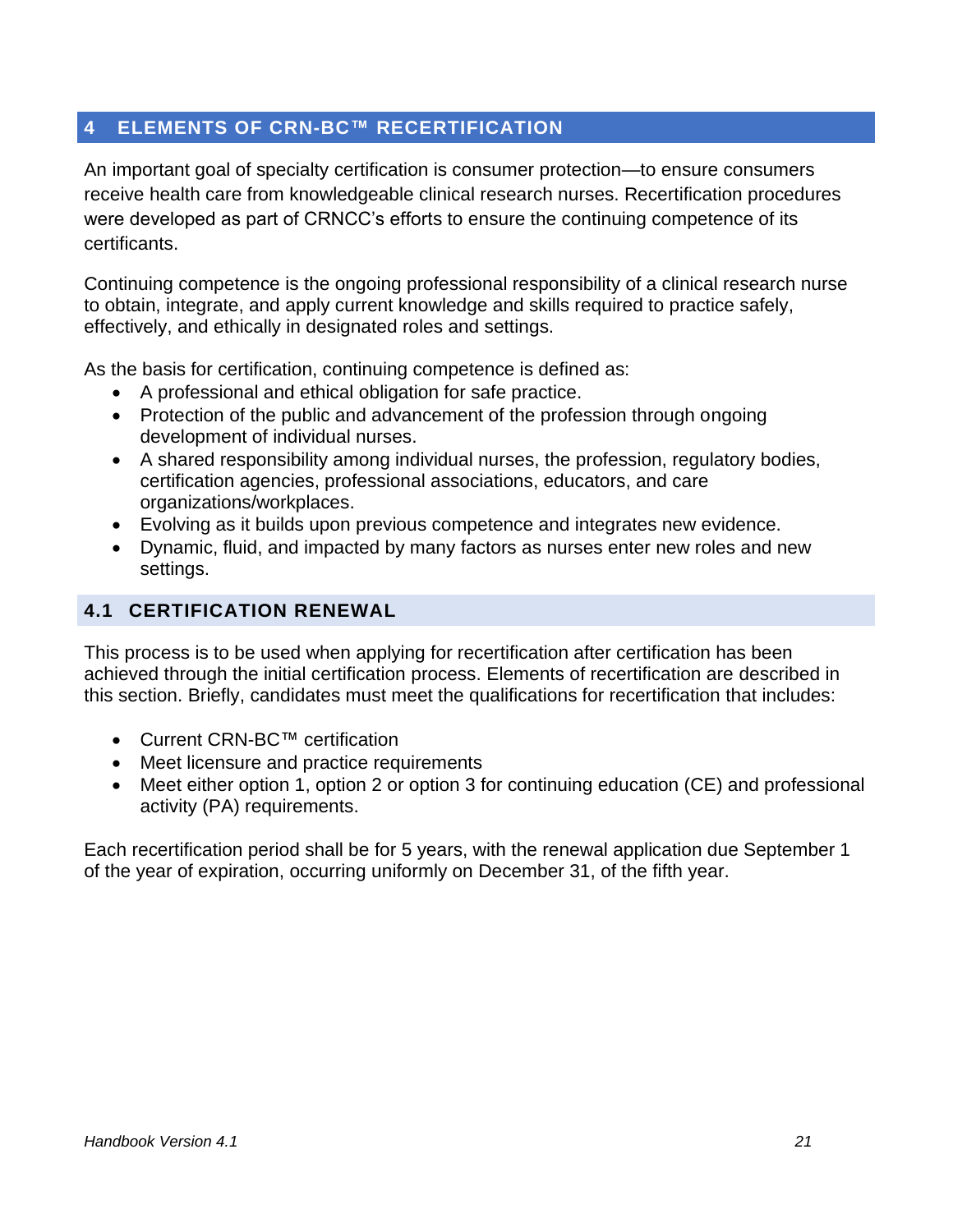| <b>CE/PA Options for Renewal of Certification</b><br>(Select from one of the following 3 options)   |                                                                                                                                     |                                                                                                                                 |  |  |  |  |  |
|-----------------------------------------------------------------------------------------------------|-------------------------------------------------------------------------------------------------------------------------------------|---------------------------------------------------------------------------------------------------------------------------------|--|--|--|--|--|
| <b>Option 1</b>                                                                                     | <b>Option 2</b>                                                                                                                     | Option 3                                                                                                                        |  |  |  |  |  |
| Accrual of a total of 75 CEs<br>earned in clinical research.                                        | Accrual of a minimum of 50 CEs in<br>clinical research and the balance of<br>CEs earned in clinical practice to<br>total 75 points. | Accrual of a minimum 50 CEs in<br>clinical research and the balance<br>earned in professional activities to<br>total 75 points. |  |  |  |  |  |
| (Note: no CE in clinical practice<br>and no professional activities<br>are accepted in this option) | (Note: no professional activities are<br>accepted in this option)                                                                   | (Note: no CE in clinical practice is<br>accepted in this option)                                                                |  |  |  |  |  |
|                                                                                                     | All CE and professional activities (if option 3 is selected) must be earned in the most recent previous 5 years                     |                                                                                                                                 |  |  |  |  |  |

## <span id="page-21-0"></span>**4.2 RECERTIFICATION FEES AND DEADLINE**

It is the professional responsibility of the certificant to check the dates during which certification is valid and to make sure all materials necessary for renewal are submitted prior to the recertification deadline. To be considered on time, a completed application must be submitted by the recertification deadline. Applications received after the recertification deadline will not be processed and certification will expire unless the candidate has opted for the Late Filing Option (See 4.2.1).

The application fee must accompany the completed application. Incomplete and/or inaccurate applications will be acknowledged with a letter to the applicant stating the deficiencies and are subject to audit. Incomplete and/or inaccurate applications may be denied or assessed an administrative fee of \$20. All application fees are non-refundable and non- transferable.

| <b>Recertification Fees and Deadline</b>                     |             |             |  |  |  |  |
|--------------------------------------------------------------|-------------|-------------|--|--|--|--|
| <b>Deadline</b><br><b>Status</b><br>Fee                      |             |             |  |  |  |  |
|                                                              |             |             |  |  |  |  |
| <b>IACRN Member</b>                                          | See website | September 1 |  |  |  |  |
| September 1<br><b>IACRN Non-member</b><br>See website        |             |             |  |  |  |  |
| All fees, once paid, are non-refundable and non-transferable |             |             |  |  |  |  |

## <span id="page-21-1"></span>**LATE FILING OPTION (RECERTIFICATION ONLY)**

Applications received after the recertification deadline will not be processed and certification will expire unless the candidate has opted for the *Late Filing Option*.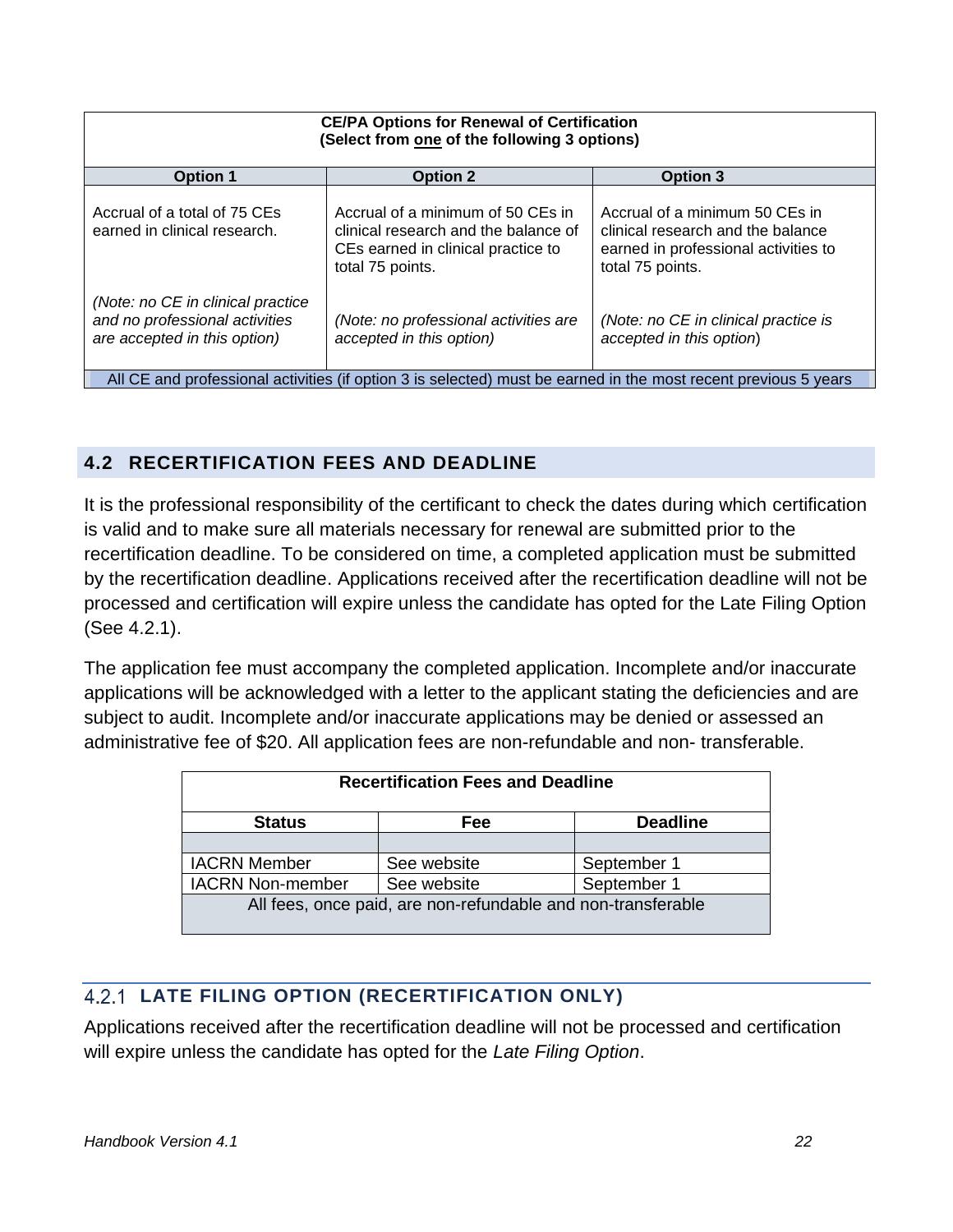The Late Filing Option may be used by individuals who need additional time to submit the required fees and/or application for recertification. This option is not available for initial certification.

This extension is **not** for the purpose of obtaining additional contact hours or to earn additional experiential hours. To initiate the Late Filing Option the certificant must submit the form titled "Request for Late Application" prior to the *September 1 renewal deadline.* With initiation of the Late Filing Option, the recertification application, late filing fee, and application fee will be due at the time of the extended deadline of October 1.

| <b>Late Filling Option</b>                                   |         |           |  |  |  |  |
|--------------------------------------------------------------|---------|-----------|--|--|--|--|
|                                                              |         |           |  |  |  |  |
| <b>Deadline</b><br>Fee<br><b>Status</b>                      |         |           |  |  |  |  |
| <b>IACRN Members and</b>                                     | \$45.00 | October 1 |  |  |  |  |
| <b>IACRN Non-members</b>                                     |         |           |  |  |  |  |
| All fees, once paid, are non-refundable and non-transferable |         |           |  |  |  |  |

Note: Contact hours and/or experiential hours earned between September 1 and October 1 cannot be applied to this recertification period. Hours earned between September 1 and December 31, of the last year of certification, may be applied to the next 5-year certification period.

| 4.2.2 CERTIFICATION RENEWAL DEADLINES & EXPIRATION DATES        |                                                         |                                                                 |                                           |                                                 |  |  |  |  |
|-----------------------------------------------------------------|---------------------------------------------------------|-----------------------------------------------------------------|-------------------------------------------|-------------------------------------------------|--|--|--|--|
| <b>Rectification Application Deadlines and Expiration Dates</b> |                                                         |                                                                 |                                           |                                                 |  |  |  |  |
| <b>Certification</b><br><b>Application</b><br><b>Deadline</b>   | <b>Certification</b><br><b>Beginning</b><br><b>Date</b> | <b>Recertification</b><br><b>Application</b><br><b>Deadline</b> | <b>Certification</b><br><b>Expiration</b> | <b>Recertification</b><br><b>Beginning Date</b> |  |  |  |  |
| April 1, 2021*                                                  | <b>July 2021</b>                                        | September 1, 2025                                               | December 31, 2025                         | January 1, 2026                                 |  |  |  |  |
| October 1, 2021                                                 | January 2022                                            | September 1, 2026                                               | December 31, 2026                         | January 1, 2027                                 |  |  |  |  |
| April 1, 2022*                                                  | <b>July 2022</b>                                        | September 1, 2026                                               | December 31, 2026                         | <b>January 1, 2027</b>                          |  |  |  |  |
| October 1, 2022                                                 | January 2023                                            | September 1, 2027                                               | December 31, 2027                         | January 1, 2028                                 |  |  |  |  |
| April 1, 2023*                                                  | <b>July 2023</b>                                        | September 1, 2027                                               | December 31, 2027                         | <b>January 1, 2028</b>                          |  |  |  |  |
| October 1, 2023                                                 | January 2024                                            | September 1, 2028                                               | December 31, 2028                         | January 1, 2029                                 |  |  |  |  |
| April 1, 2024*                                                  | <b>July 2024</b>                                        | September 1, 2028                                               | December 31, 2028                         | <b>January 1, 2029</b>                          |  |  |  |  |
| October 1, 2024                                                 | January 2025                                            |                                                                 | September 1, 2029 December 31, 2029       | January 1, 2030                                 |  |  |  |  |

## **CERTIFICATION RENEWAL DEADLINES & EXPIRATION DATES**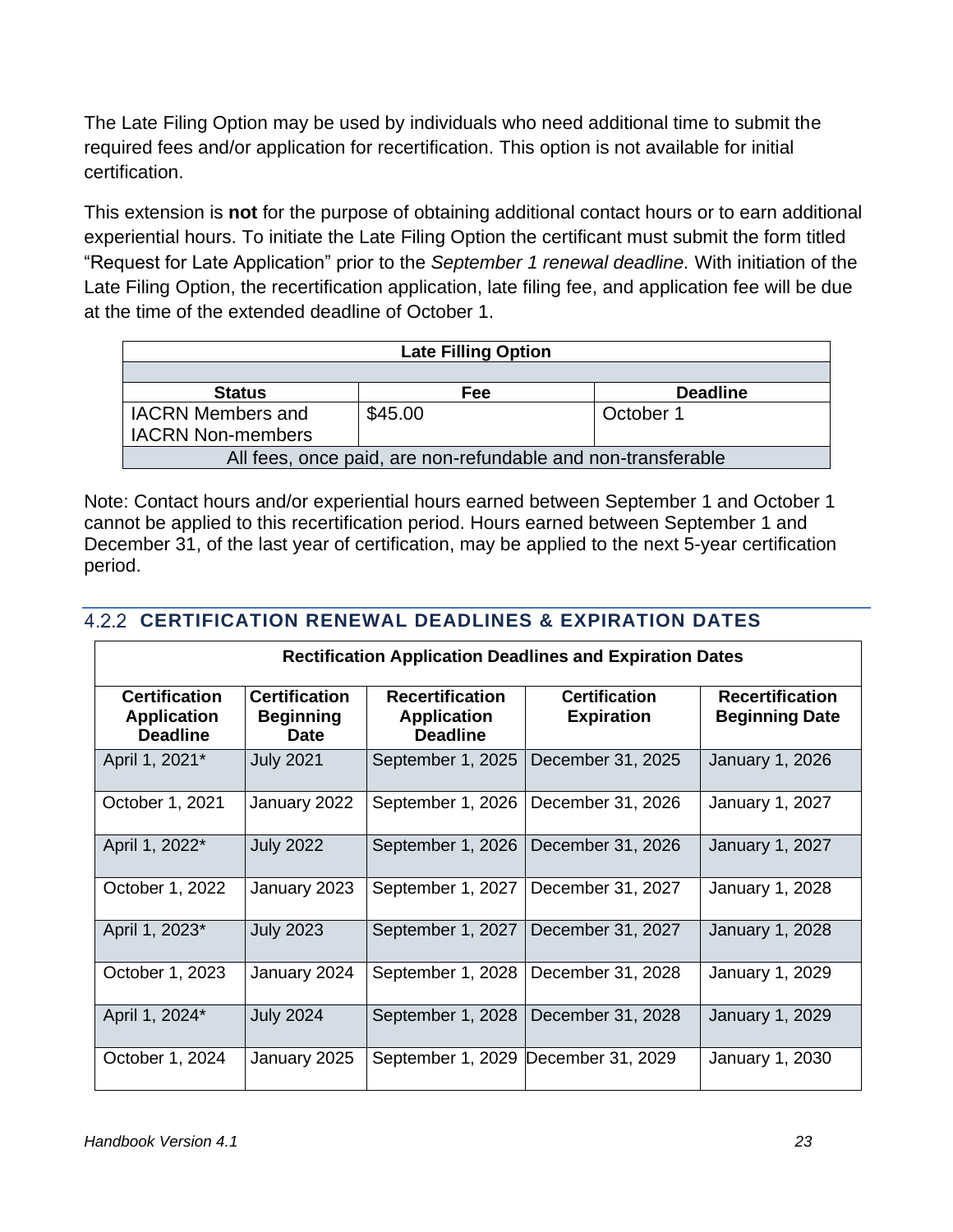| April 1, 2025*  | <b>July 2025</b> | September 1, 2029 | December 31, 2029                     | January 1, 2030        |
|-----------------|------------------|-------------------|---------------------------------------|------------------------|
| October 1, 2025 | January 2026     |                   | September 1, 2030   December 31, 2030 | <b>January 1, 2031</b> |
| April 1, 2026*  | <b>July 2026</b> |                   | September 1, 2030   December 31, 2030 | <b>January 1, 2031</b> |
| October 1, 2026 | January 2027     | September 1, 2031 | December 31, 2031                     | January 1, 2032        |

\* The April deadline for "initial" certification application is offered as a convenience for those who identify April as the best time of the year to submit their certification application. If the April date is selected, those candidates successful in obtaining their certification, will have an "initial" certification for 4 years 1/2 years. After the initial recertification, there is no difference in the two application submission dates (i.e., April or October).

#### <span id="page-23-0"></span>**4.3 RECERTIFICATION AUDITS**

Audits of incoming applications for recertification will occur on a regular basis, at about the rate of 1 out of every 10 applications. The CRNCC review committee reserves the right to audit an application at their discretion. It is advised that as the applicant is completing the application process, he/she create a file of the documents that will be required should an audit occur.

#### <span id="page-23-1"></span>**4.4 CRN-BC™RESPONSIBILITIES**

All communication shall be sent to the last known email address of nurses certified by the Clinical Research Nursing Certification Council (CRNCC).

It is the responsibility of the individual CRN-BC™ to notify and maintain a current email address with the CRNCC. CRNCC is not responsible for information that fails to reach a CRN-BC™.

Please note that CRNCC records are maintained separately from the International Association of Clinical Research Nurses (IACRN) records

Each candidate's application is peer-reviewed based entirely on information submitted in the application. Insufficient information or failure to document qualification requirements may result in a portfolio that does not meet certification requirements. Candidates not meeting qualification requirements and/or unable to provide sufficient documentation will not be considered for CRN recertification.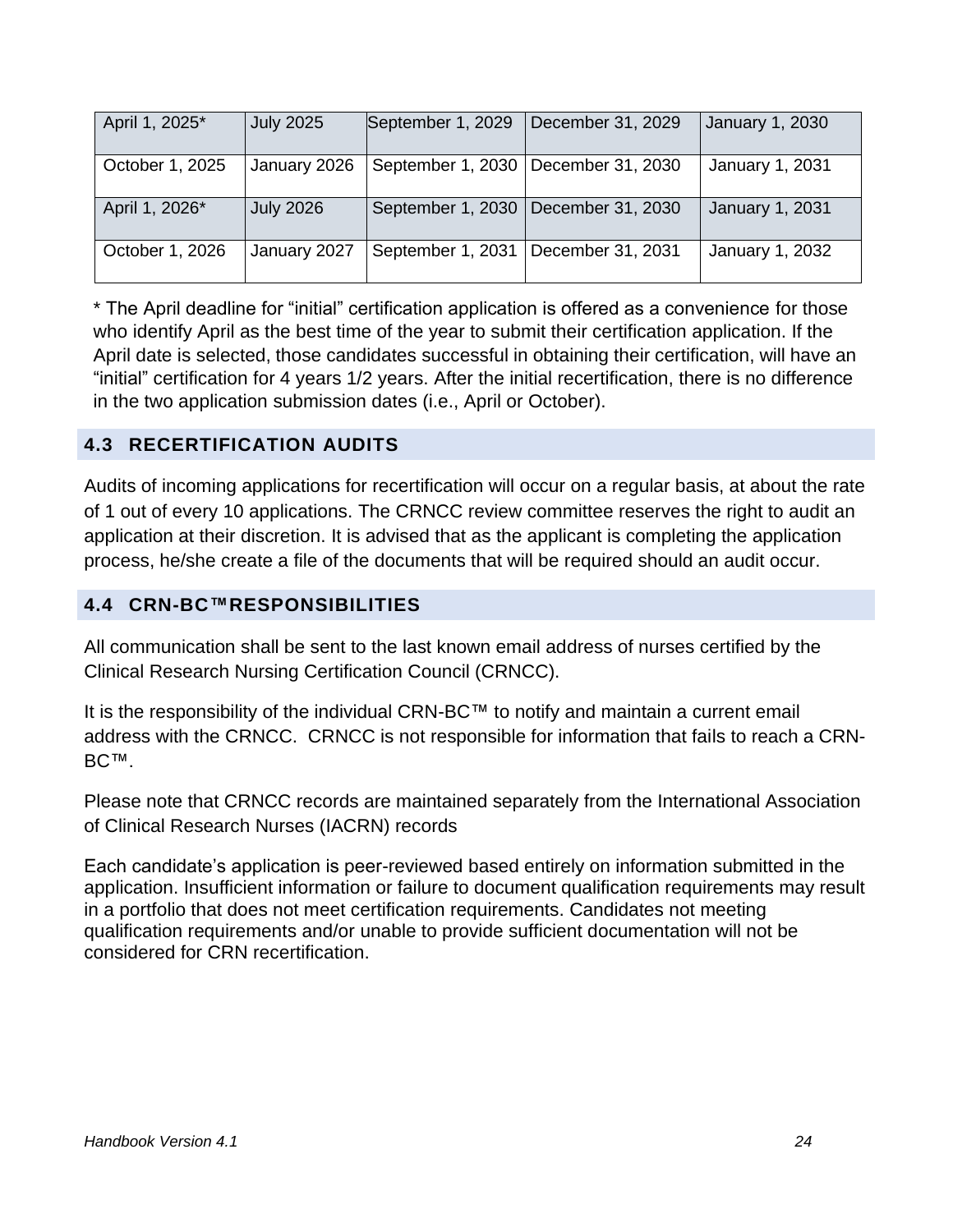## **FAILURE TO MEET RECERTIFICATION CRITERIA**

Recertification will be denied for any of the following reasons:

- Falsification of application
- Misrepresentation
- Failure to meet criteria of 75 CE/PA per policy (See options 1, 2 and 3)
- Failure to provide requested contact hour certificates and/or documents requested during audit
- Failure to meet experiential requirement
- Lack of current unencumbered RN license
- Failure to apply by deadline

## <span id="page-24-0"></span>**5 RECERTIFICATION PROCESS**

## <span id="page-24-1"></span>**5.1 RECERTIFICATION QUALIFICATIONS**

Renewal of certification will be based solely on the submitted materials in the recertification application. Candidates for recertification must meet all the following eligibility requirements:

- Current CRN-BC™ certification
- Current and unincumbered RN license
- Work experience of 4,000 hours in clinical research in the 5-year certification term
- Demonstrated achievement of CE/PA activities through either Option 1 or Option 2 or Option 3

## <span id="page-24-2"></span>**5.2 STEP 1 – CONFIRM PRACTICE HOURS AND LICENSURE**

Complete and submit the application for recertification. To be eligible for renewal, the CRN BC™ registered nurse must meet the following licensure and specialty practice requirements:

#### **Licensure**

• Document current and unencumbered RN license on the Clinical Research Nurse Certification Application

#### **Specialty Practice**

• Attest to a minimum of 4000 practice hours in the clinical research nurse role (not including hours in residency or orientation) in the previous 5 years at time of application for renewal of certification.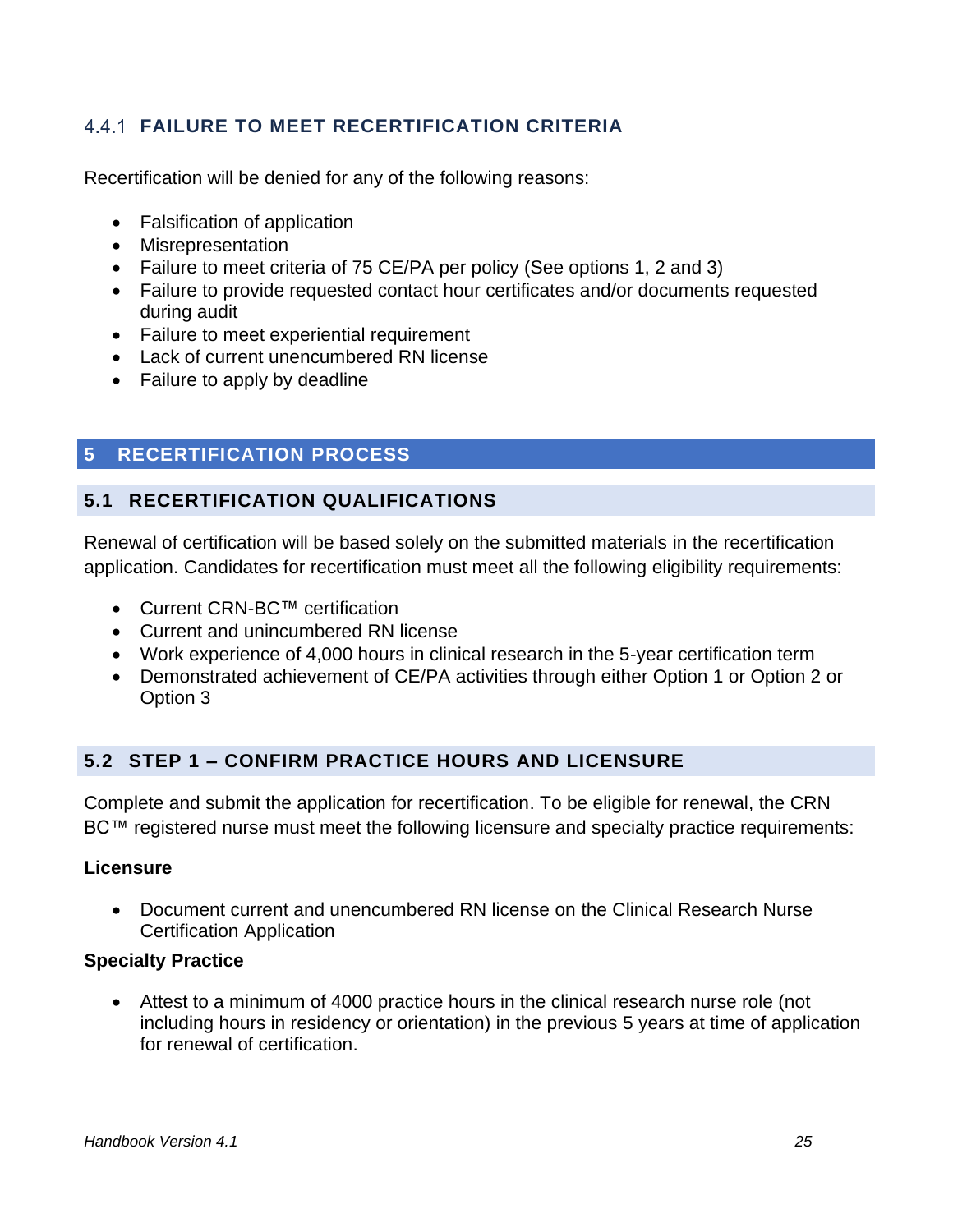## <span id="page-25-0"></span>**5.3 STEP 2 – DOCUMENT CONTINUING PROFESSIONAL DEVELOPMENT**

Continuing Professional Development that includes both CE and PA is the term used to describe the learning activities professionals engage in to develop and enhance their knowledge, skills and performance. The learning activities may be in the form of those they attend as a learner and are awarded CEs (e.g., webinars, conferences, journal clubs) or those they initiate or develop (e.g., presentations, publications, academic courses, membership in professional nursing organizations). For the purposes of CRN certification, the activities that the CRN **attends** will be considered continuing education (CE) activities and those in which they **participate** (i.e., initiate or develop) will be considered professional activities (PA). A total of 75 points will be required for recertification options below. **CE certificates claimed must be submitted with the application.**

## **PROFESSIONAL DEVELOPMENT OPTIONS**

Recertification may be achieved by one of three options:

- **Option 1:** CE points earned with a focus only in clinical research to total 75 CE points
- **Option 2:** CE points with a minimum of 50 points in clinical research and the balance earned in clinical topics to total 75 CE points
- **Option 3:** A Combination of CE and PA points to total 75 points. CEs must include a minimum 50 CEs with a focus only in clinical research and the balance earned in PA points to total 75 points. No CEs on clinical topics will be accepted in this option.

Points are accrued for recertification from the date of the candidate's initial certification submission deadline (April 1/October 1) or recertification submission deadline (September 1). Points earned after September 1 of the last year of the certification may be applied to the next certification period. Educational offerings should be listed in chronological order from the date of certification to the date of the recertification application.

## **COMPLETE CONTINUING EDUCATION (CE) RECORD**

CEs are required for options 1, 2 and 3. CE certificates claimed must be submitted with the application. CE activities are those that the applicant attends for which they are awarded CEs. Points must be earned over the previous 5 years. One contact hour is equivalent to one CE point.

If using **Option 1,** all 75 CEs must be earned in a clinical research topic.

If using **Option 2**, a minimum of 50 CE points must be in clinical research (no maximum) with the balance in either clinical research or clinic topics for a total of 75 CE points.

When the certificant using option 2 attends a conference/activity focusing on clinical topics that also includes a session(s) on clinical research, the process to claim the research session(s) is: (1) submit the CE certificate with the total number of CEs for the conference/activity and (2) document in the "comments" column on the CE Record that *X* number of CEs were specific to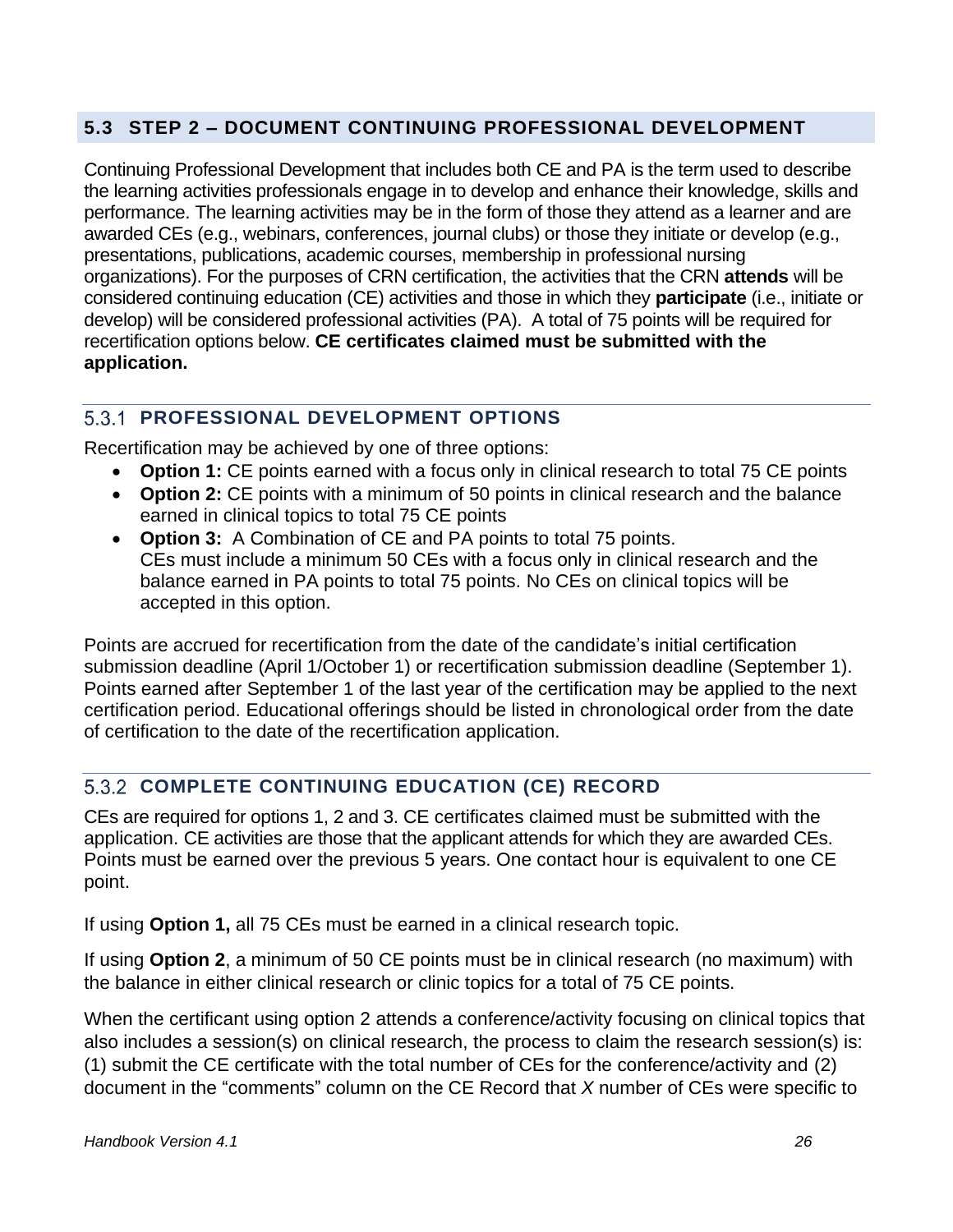clinical research (every 30 minutes  $= 0.5$  CEs) and/or X number of CEs are specific to clinical research. (3) Include the conference/activity agenda to assist reviewers in confirming CE hours specific to clinical research. Activities may be used only once in the application.

If using **Option 3**, a combination of CE and PA points (total 75 points) must include a minimum 50 CEs with a clinical research focus. The balance is earned in PA points to total 75 points. No clinical topic CEs will be accepted in this option.

## For **Options 1, 2, and 3 the following applies:**

- CE activities may be in any format including, but not limited to courses, conferences/workshops, independent study modules, journal articles, and online continuing education offerings. The CE activity **MUST** be offered by an approved provider of:
	- o Nursing education (Continuing Nursing Education [CNE]/Nursing Continuing Professional Development [NCPD]
	- o Continuing medical education (CME)
- The CE certificate must contain language that supports the activity is from an **accredited** or **approved provider** or an **accredited approver**. SoCRA and ACRP CEs do not meet CRN certification requirements, **unless** there is the additional statement on the certificate issued that states the activity is from an **accredited** or **approved provider** or an **accredited approver**. See [Appendix A](#page-35-1) for examples.
- The applicant must provide evidence of meeting these requirements by:
	- o Completing and submitting the [CE Documentation Record](https://960da0ef-eb17-4a12-a84c-8fde372d4cfa.filesusr.com/ugd/e60c5c_c527cdd7ffca41ae96c6495a0af7aaf5.xlsx?dn=Continuing%20Education%20Record%20(1).xlsx) (See [Appendix](#page-36-1) B for sample)
	- o Submitting certificates listed on the CE Documentation Record (See the Recertification Checklist for appropriate naming convention to be used).

Multiple presentations on the same content (e.g., two presentations of an educational offering), or annually required CE courses (e.g., PPE for administration of hazardous drugs, domestic violence that earn CE from an accredited provider) in the certificant's state of licensure may only be used once during the 5-year certification term.

## **COMPLETE PROFESSIONAL ACTIVITY (PA) RECORD**

**This step is NOT required for recertification options 1 or 2**. It is **required for option 3 only.** After the minimum 50 CE points are earned in clinical research (no maximum), the balance in points (to total 75 points) are earned in Professional Activities (PA).

There are 5 categories of Professional Activities:

- Clinical research podium and poster presentations, and webinars/podcasts
- Scholarly editing and writing on clinical research
- Research and Scholarly Projects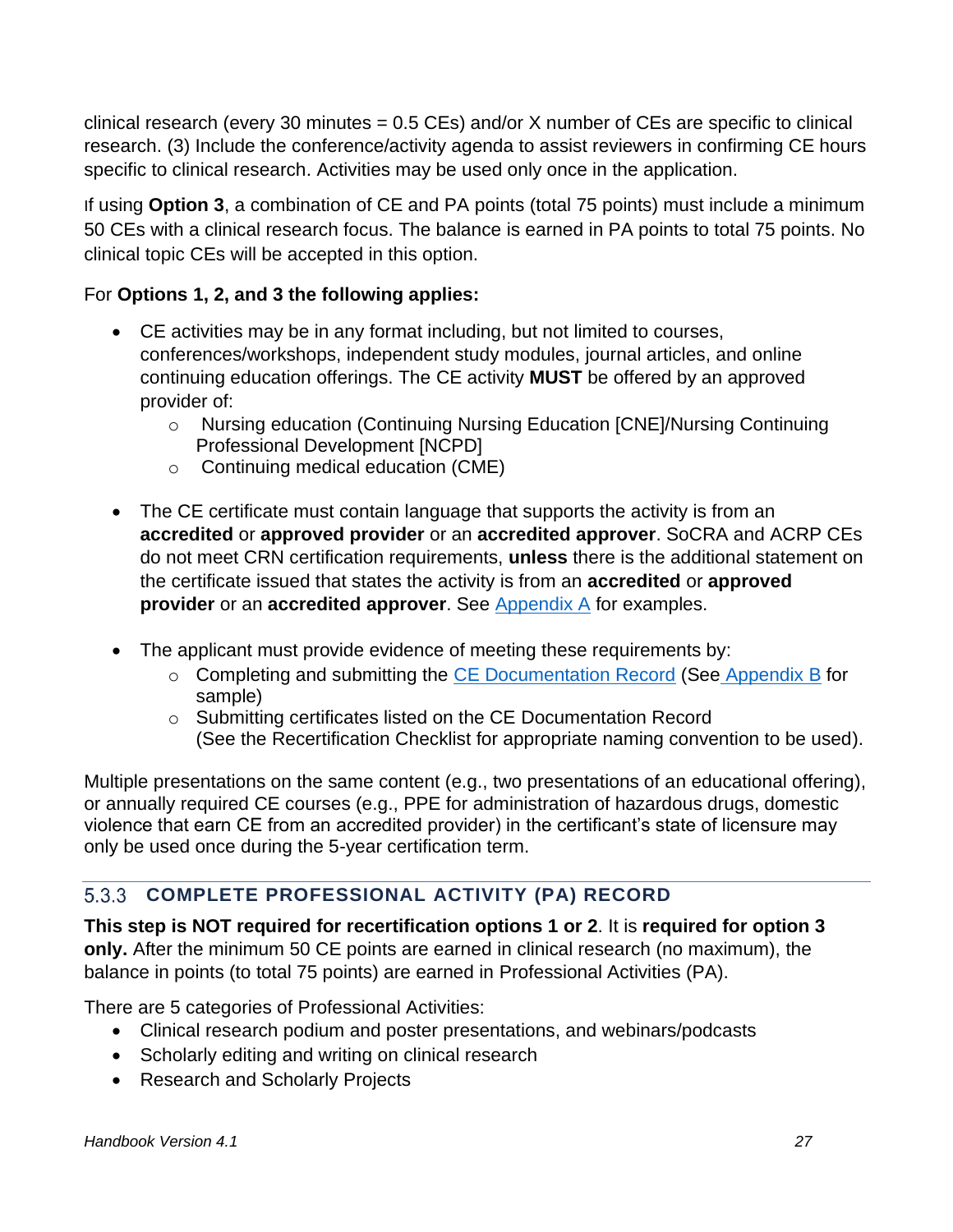- Advanced professional activities
- Academic education

All PA activities **must** be in clinical research. No general nursing topics will be accepted for recertification in option 3. Activities may be used only once in the application*.*

Instructions for completing the Professional Activities Record:

- Activity Title: Enter the name of the activity title. Include the name of your presentation or poster title, citation/reference of the publication, book/chapter title, committee member or chair position held (name of organization/committee and position held), name of academic course, or the name and position held on a committee.
- Date of PA: Enter the date the activity occurred. If applicable record start date and end date (e.g., coursework, leadership terms)
- Professional Activity (PA) Category: From the drop-down options, chose the category for the PA entry.
- Activity Description: From the Category Tabs, chose the Activity Description that fits the PA entry. Use only the red categories listed on the category description tabs. For example:
	- o Post/Orig/No CE/Dev and Present/2pt
	- o AU/articl/PRjournal/10 points first author 8 points other author
	- o OrigResearch/published/8 points co-PI
	- o IACRNChair/5 points
	- o Quarter1credit/12.5 points
- Number of earned PA points: From the Category Tab on the spreadsheet or the Candidate Handbook sections 5.3.3.1 – 5.3.3.5 below, enter the points allocated for the PA you are recording.
- Activity Sponsor: Who sponsored the activity; the institution or group where the presentation occurred, the book/chapter publisher, committee affiliation, name of program and institution for academic courses
- Accredited provider: If the PA was offered for CE credit, list the approved or accredited provider (e.g., Ohio Nurses Association).

The applicant must provide evidence of meeting these requirements by:

- Completing and submitting the [Professional Activities](https://960da0ef-eb17-4a12-a84c-8fde372d4cfa.filesusr.com/ugd/e60c5c_74c9b5a7a23a4dd69112d3f8c8945254.xlsx?dn=Professional%20Development%20Record%20(V2)%20(1).xlsx) Record
	- o See the Renewal of Certification Application Check List for appropriate naming convention to be used
	- $\circ$  See [Appendix C](#page-37-0) for examples of how an applicant might accrue the required points over a 5-year period.

## <span id="page-27-0"></span>5.3.3.1 CATEGORY 1: CLINICAL RESEARCH PRESENTATIONS

Presentations are scored based on type and length of activity as well as if the activity offers CE credit. Presentations (both virtual and in-person) may be used only once in the application. For example, credit cannot be given for two presentations of a certification review course. A **maximum of 25 points** is allowed.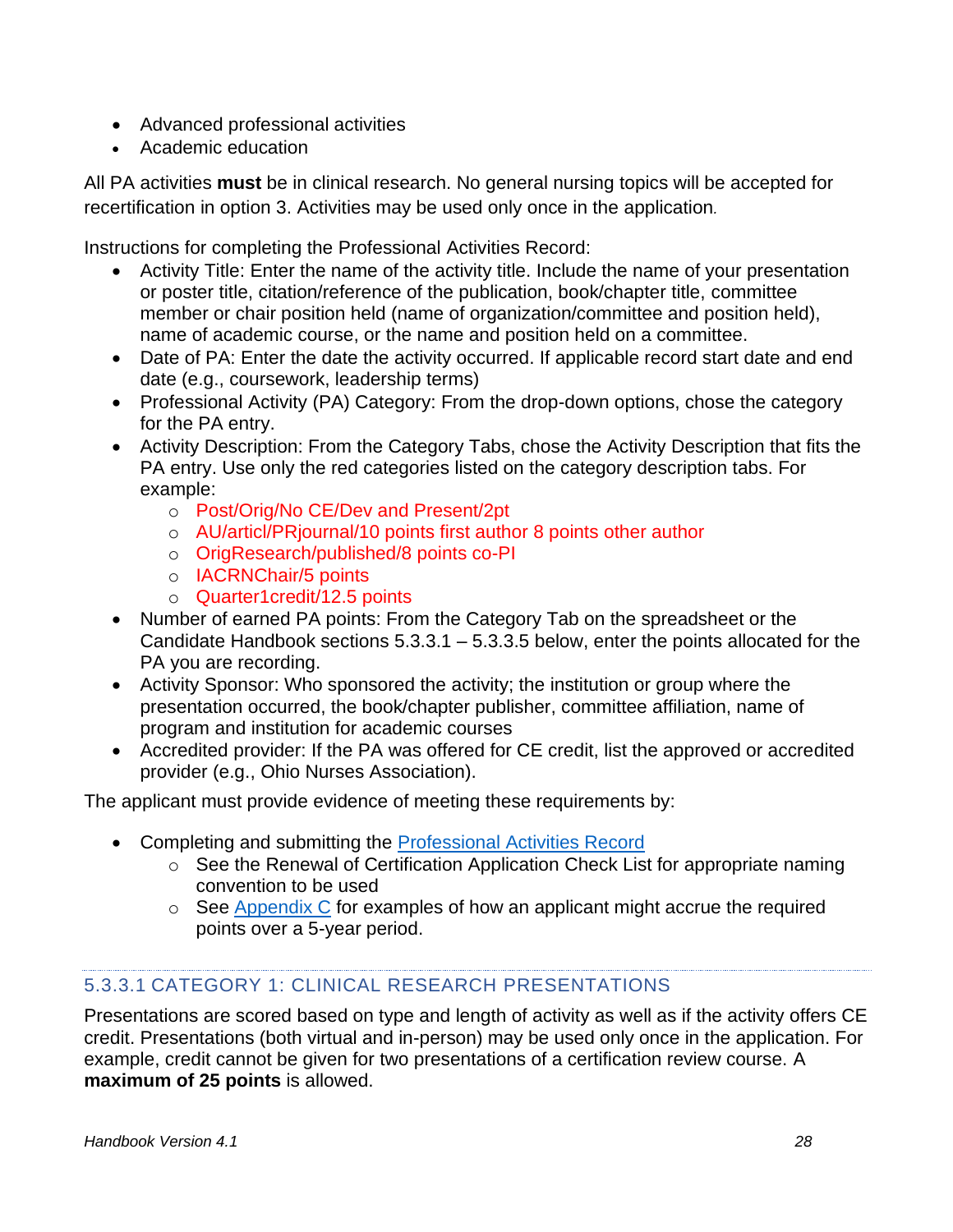All content must be related to clinical research. If the applicant is audited, a copy of the presentation PowerPoint or poster, a copy of the conference agenda, or a letter of acknowledgement from the event organizer that stipulates title and date of presentation must be submitted upon request.

#### **Scoring of Presentations**

- d. Podium presentations of templated material **(content not developed by the presenter)**, presented as a professional nursing or clinical research activity: Each 1 hour of podium presentation  $= 1$  point (must be 30-60 minutes in length)
- e. Original community or hospital/unit-specific presentation (in-service) **not offered for CE credit (i.e., not vetted by approved provider):** Each 30 minutes of presentation = 1 point (1-hour presentation = 2 points)
- f. Original podium presentation at a professional nursing or clinical research conference or educational activity **offered for CE credit (i.e., vetted by approved provider):** Each 30 minutes of podium presentation = 2 points (e.g., 1-hour presentation = 4 points; points awarded the same for all presenters if there are multiple speakers)

#### Scoring of Webinar/Podcast:

- d. Webinar/podcast of templated material (**content not developed by the presenter**), as a professional nursing or clinical research activity: Each 30 minutes of presentation =  $1/2$  point (1-hour presentation = 1 points)
- e. Original webinar/podcast presented as a professional nursing or clinical research activity **not offered for CE credit (i.e., not vetted by approved provider**: Each 30 minutes of presentation = 1 point (1-hour presentation = 2 points)
- f. Original webinar/podcast presented as a professional nursing or clinical research educational activity **offered for CE credit (e.g., vetted by approved provider):** Each 30 minutes of webinar/podcast presentation =  $2$  points (e.g., 1-hour presentation = 4 points)

#### Scoring of Poster:

- c. Original community or hospital/unit-specific poster (in-service) **not offered for CE credit (i.e., not vetted by approved provider)**: Poster development and presentation = 2 points Poster development (co-developer) = 1 point
- d. Original poster presentation at a professional nursing conference or clinical research conference or educational activity **offered for CE credit (e.g., vetted by approved provider)**:

Poster development and presentation =3 points Poster development (co-developer) = 2 point

#### **Scoring of Roundtable:**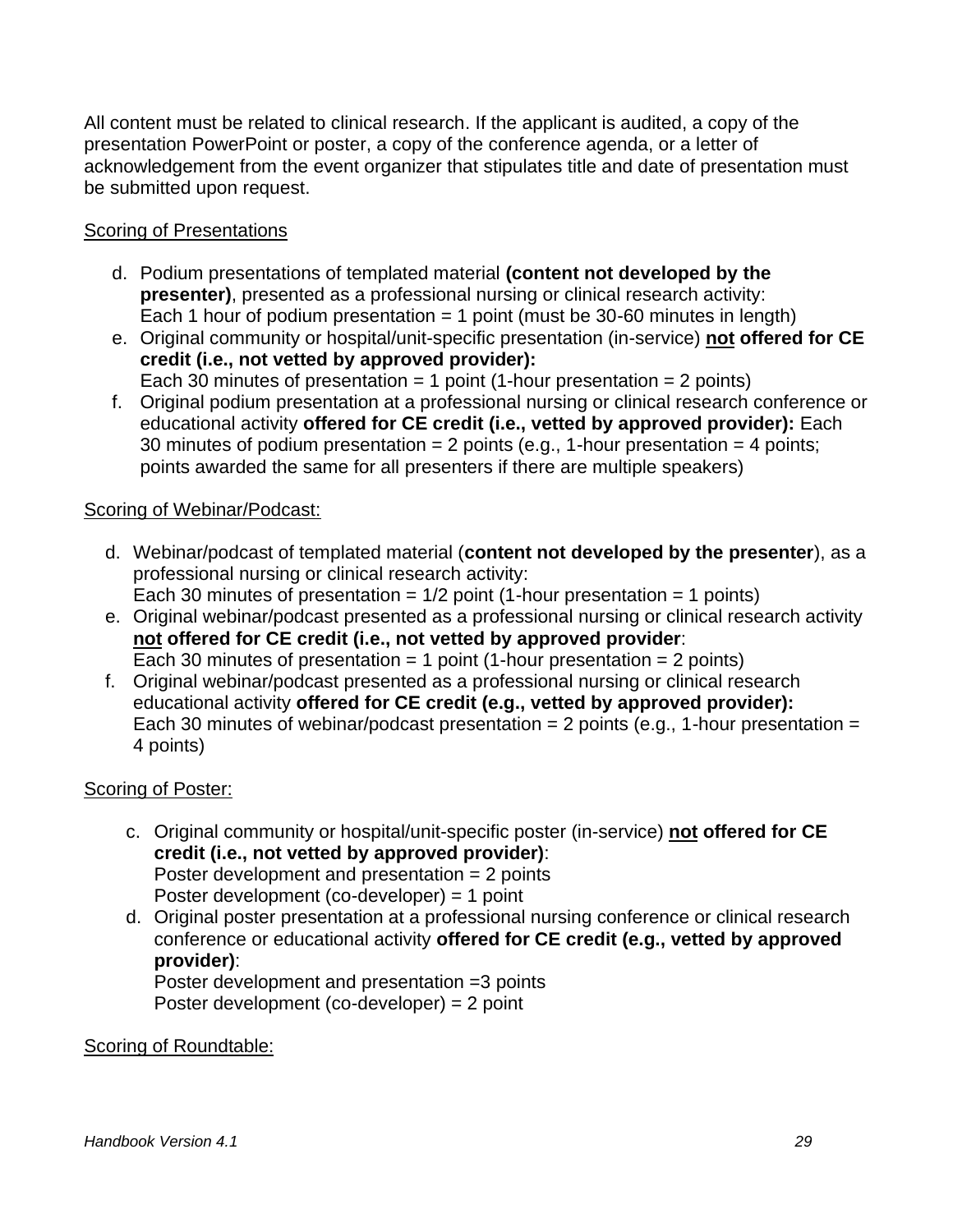a. Round table leadership  $=$  Each 30 minutes of presentation  $= 0.5$  points (1 hour  $presentation = 1 point)$ 

#### <span id="page-29-0"></span>5.3.3.2 CATEGORY 2: SCHOLOARLY EDITING AND WRITING

Publications may be used only once in the application. Authorship on a publication must meet the International Committee of Medical Journal Editors' criteria (please See website definition): [http://www.icmje.org/recommendations/browse/roles-and-responsibilities/defining-the-role-of](http://www.icmje.org/recommendations/browse/roles-and-responsibilities/defining-the-role-of-authors-and-contributors.html)[authors-and-contributors.html.](http://www.icmje.org/recommendations/browse/roles-and-responsibilities/defining-the-role-of-authors-and-contributors.html) A **maximum of 25 points** is allowed.

When documenting authorship of a publication on the PA Record, record the title in the published article/chapter/book in the activity column and record a searchable reference or doi in the "comments" section (See [Appendix D\)](#page-39-0)

If the applicant is audited, a copy of the publication must be submitted upon request. If this is not possible (e.g., CD/audiotape or thesis/dissertation), a letter of acknowledgement must be submitted from the publisher.

#### Scoring of publications

- a. Author of hospital or unit-based/research-specific policies/standards of practice = 2 points per policy/SOP
- b. Authorship of a column in a professional nursing newsletter  $= 2$  points
- c. Authorship of abstract or meeting proceedings **published** in a professional nursing  $journal = 3 points$
- d. Editor of research-specific hospital/department newsletter  $=$  4 points
- e. Editor of chapter newsletter for professional nursing organization (e.g., IACRN, ONS) = 5 points
- f. Authorship of  $CE$  module for a commercial vendor  $= 5$  points
- g. Authorship of article **published in a non-refereed/non-peer-reviewed journal** (e.g.,  $ACRP$ ) = 7 points for first author; 5 points for other authors
- h. Authorship of article **published in a refereed/peer-reviewed journal** = 10 points for first author; 8 points for other authors
- i. Authorship of or contributor to professional specialty document (e.g., Scope & Standards) =  $8$  points
- $i.$  Author of a recurring column in a professional nursing journal  $= 8$  points
- k. Authorship of chapter in published book; single topic on CD or audiotape = 10 points
- 1. Guest editor for one issue of professional nursing journal  $= 10$  points
- m. Editor of a professional nursing newsletter =10 points for a minimum of 1 year in the role
- n. Section editor of a professional nursing book  $= 15$  points
- o. Authorship of entire book,  $CD$ , audiotape = 20 points
- p. Editor of entire professional nursing book = 20 points
- q. Editor of a professional nursing journal = 20 points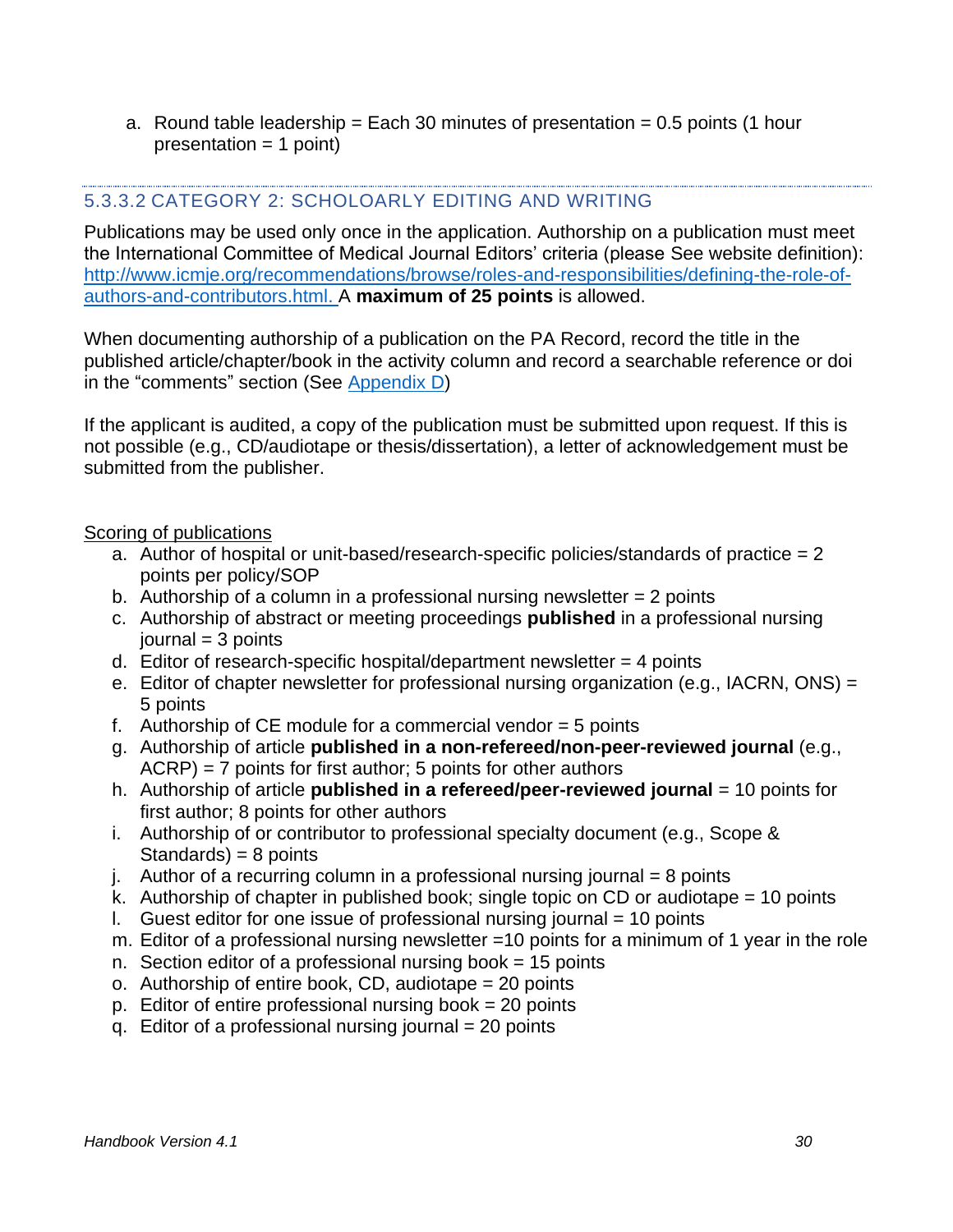## <span id="page-30-0"></span>5.3.3.3 CATEGORY 3: RESEARCH AND SCHOLARLY PROJECTS

Research and Scholarly Projects includes original research as well as Continuous Quality Improvement (CQI) and Evidence Based Practice (EBP) projects. A **maximum of 25 points** is allowed.

If the applicant is audited, a formal abstract must be submitted upon request for any unpublished/not yet published work and a copy of the IRB/IEC determination if applicable.

#### Scoring of research and scholarly projects

- a. CQI/EBP with clinical research focus **unpublished** = 5 points for primary investigator, 3 points for co-investigator
- b. Original research **unpublished** = 6 points for primary investigator, 4 points for coinvestigator
- c. Chair or member of thesis/dissertation committee for nursing or allied health discipline = 8 points
- d. Chair or member of IRB/IEC = 8 points for chair, 5 points for member **per year**
- e. PhD dissertation from nursing or allied health discipline = 20 points
- f. DNP scholarly project  $= 15$  points
- g. Master's thesis from nursing or allied health discipline = 10 points
- h. BSN CQI/EBP/capstone project  $= 5$  points

For items b above, the original research category may only be used when the CRN is the principal investigator or co-investigator on investigator-initiated research and the idea/hypothesis of the research reflects the CRN's original work.

For items f, g, and h above, a copy of the university transcript demonstrating completion of the program must accompany the recertification application for credit to be awarded. If the applicant is audited, a formal abstract must be submitted for any unpublished/not yet published work.

**Note:** If original research or EBP/CQI project is completed and published, points may be claimed in both category #2 and category #3.

## <span id="page-30-1"></span>5.3.3.4 CATEGORY 4: ADVANCED PROFESSIONAL ACTIVITIES

Credit is given for leadership roles and active participation in nursing organizations or initiatives that exceed expectations/duties of the employment position held at the time the activity was conducted. A **maximum of 25 points** is allowed.

## Scoring of professional activities

- a. Facilitate clinical research activity in the practice setting (e.g., chair weekly protocol team meetings, lead monthly meetings of a specific research group, train study teams) = 2 points **per year**
- b. State, regional, or national award related to clinical research  $= 2$  points
- c. Officer of national specialty nursing organization = 3 points **per year**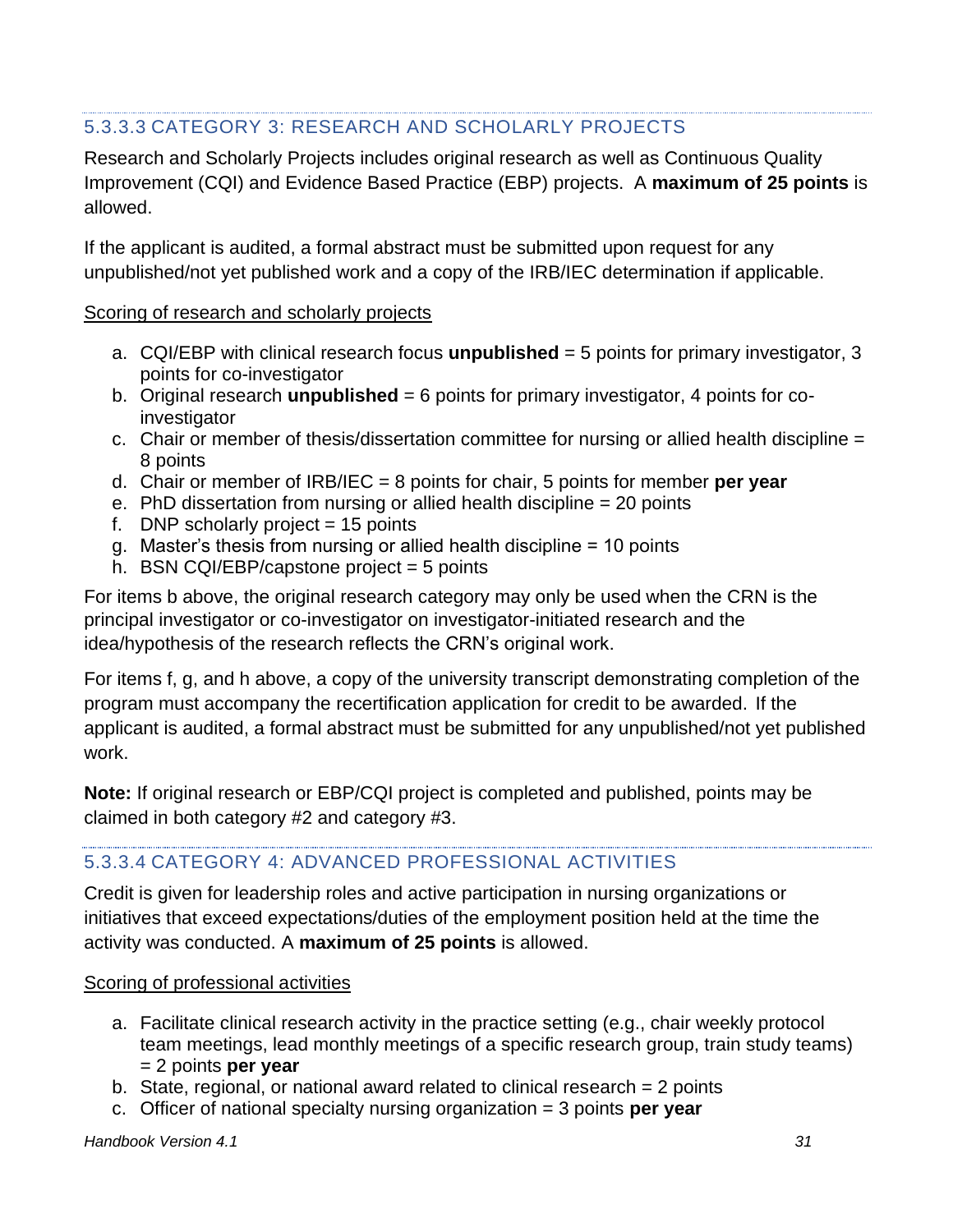- d. Officer of local chapter of specialty nursing organization = 3 points **per year**
- e. Committee member or chair for hospital-based or unit-based research council = 3 points **per year** (has attended 50% or more of meetings in service term)
- f. Committee member for local community initiative related to clinical research = 3 points **per year** (has attended 50% or more of meetings in service term)
- g. IACRN Committee chair or member = chair 5 points per year; members 3 points **per year** (has attended 50% or more of meetings in service term)
- h. Mentorship of novice investigators in protocol development and implementation 80 hours of mentorship = 5 points (verification form required); maximum of two 5-point awards in the application
- i. Preceptorship of RN students or clinical research professionals: 80 hours of preceptorship = 5 points (verification form required); maximum of two 5-point awards in the application
- j. Nurse representative to a national or regional initiative related to clinical research (e.g., advisory board for a CTSA) = 5 points **per year** (has attended 50% or more of meetings in service term)
- k. Chair or member of community advisory board related to community research = 5 points **per year** (has attended 50% or more of meetings in service term)
- l. IACRN Board of Directors = 5 points **per year**
- m. The CRN-BC<sup>™</sup> who participates in the CRNCC Committee for a job analysis = 5 points.
	- o This credit can be claimed only once in the 5-year certification period, and only if the CRN-BC™ participated in all meetings.
- n. One-Time Credit for Completing Certification by Portfolio = 5 points.
	- o The CRN-BC™ who participates in completing the certification by portfolio may earn a one-time credit for completing certification by portfolio.
- o. One-Time Credit Participation in the Clinical Research Nurse Certification Council = 5 points
	- o The CRN-BC™ who participates in the Clinical Research Nurse Certification Council may earn a one-time credit only if the CRN-BCTM participated in all council activities.
- p. Participation in a nursing leadership program = 5 points for fellow (preceptee) and 3 points for mentor participation. The program must equal a minimum of 10 hours. A maximum of two 5-point awards allowed in the application (5 points for each 10 hours of participation) for fellows and a maximum of two 3-point awards allowed in the application (3 points for each 10 hours of participation) for mentors. Participation verification required.

NOTE: If CEs are awarded for the leadership program, the applicant may apply the CEs in the CE category or elect to use PA points. Please note, points earned for one program cannot applied to both CE and PA categories.

For items h, i above, a [CRN Preceptor Form](https://www.crncc.org/_files/ugd/e60c5c_c962cc859f314774b656e0dbae5bd62e.pdf) and/or [CRN Mentorship Form](https://www.crncc.org/_files/ugd/e60c5c_06b6282738a8440e9f078f3100f96a79.pdf) must be submitted for any claimed hours. See each form for completion instructions.

For item p. above, a letter must be submitted from the nursing organization or the event organizer to verify the applicant's participation and role of participant (fellow or mentor).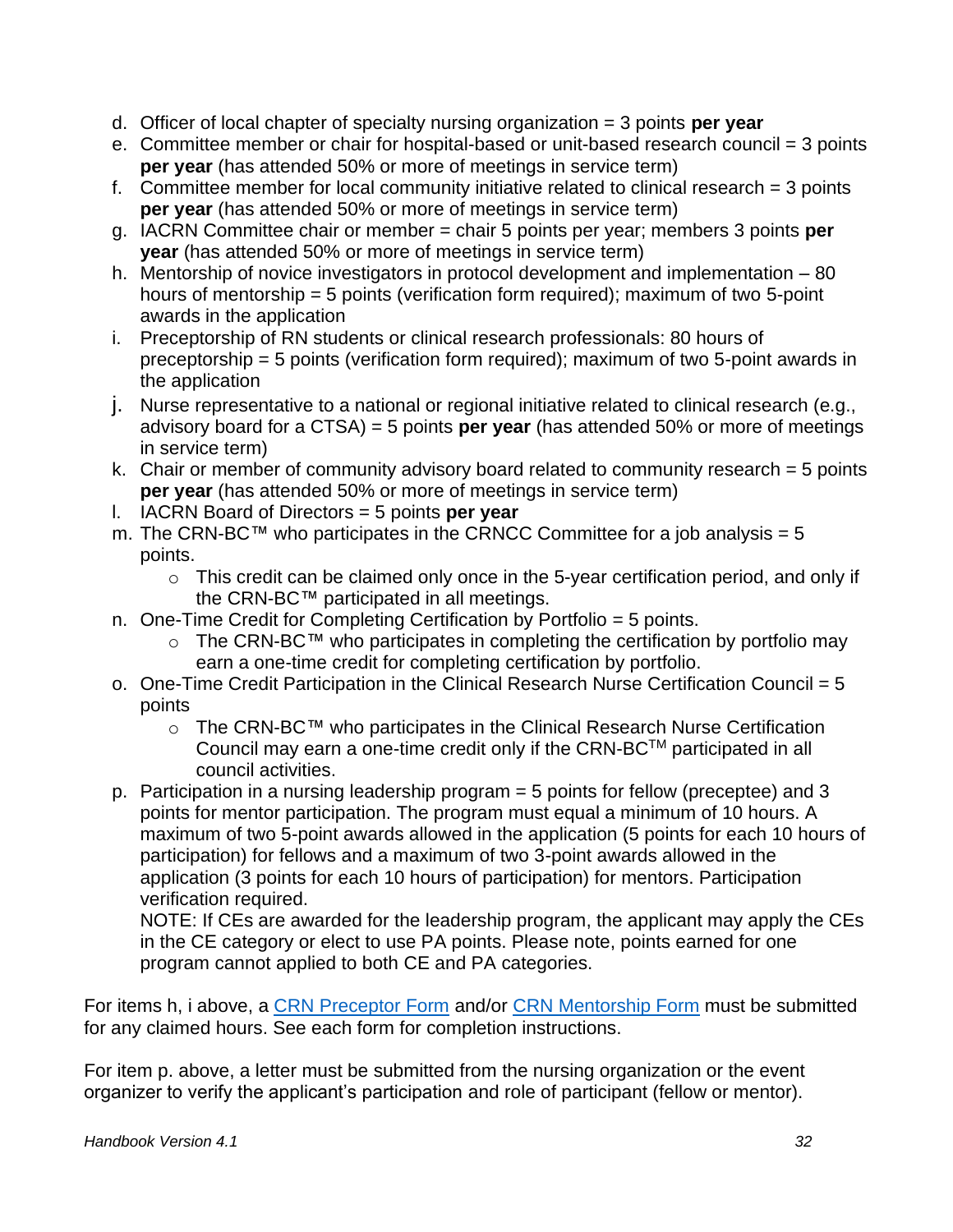If the applicant is audited, a letter must be submitted from the nursing organization or the event organizer to verify the applicant's role for any of the above activities upon request.

## <span id="page-32-0"></span>5.3.3.5 CATEGORY 5: ACADEMIC EDUCATION

Academic education (personal study) in the following courses only will be allowed: Methods, Statistics, Research, Translational Science. Credit will not be given for general education or other nursing courses. A **maximum of 25 points** is allowed.

Scoring of academic education

- Semester work 1 academic credit  $= 15$  points
- Quarter work 1 academic credit  $= 12.5$  points
- $5\frac{1}{2}$  week term 1 academic credit = 6.25 points

To be used in the portfolio, education must be beyond the applicant's initial nursing degree (e.g., applicant with ADN returns to school for BSN; MSN returns to school for PhD). Please provide a separate statement of the course's specific application to clinical research nursing and your current nursing role. If the applicant is audited, a course description and transcripts may be requested.

**Note:** Academic teaching as part of a paid position is used to meet experiential requirement; it is not a separate professional activity.

## <span id="page-32-1"></span>**5.4 SUBMISSION INSTRUCTIONS**

- Review qualification and submission requirements
- Complete the following documents:
	- [Certification/Recertification](https://www.crncc.org/apply-renew) Application
		- o Indicate IACRN Member or Non-member status.
		- $\circ$  Title is the title given to your current position by your organization.
		- $\circ$  Role describes what you do (e.g., manager, educator, direct care provider, study coordinator, etc.).
		- $\circ$  Complete attestation statements of RN licensure and clinical research practice hours in previous 5 years (excluding orientation or residency).
	- [CE Documentation Record](https://960da0ef-eb17-4a12-a84c-8fde372d4cfa.filesusr.com/ugd/e60c5c_c527cdd7ffca41ae96c6495a0af7aaf5.xlsx?dn=Continuing%20Education%20Record%20(1).xlsx) and CE certificates earned
	- PA [Documentation Record](https://960da0ef-eb17-4a12-a84c-8fde372d4cfa.filesusr.com/ugd/e60c5c_74c9b5a7a23a4dd69112d3f8c8945254.xlsx?dn=Professional%20Development%20Record%20(V2)%20(1).xlsx) (only if choosing Option 3 process of renewal)

If Applicable, include:

- [CRN Preceptor Form](https://www.crncc.org/_files/ugd/e60c5c_c962cc859f314774b656e0dbae5bd62e.pdf)
- [CRN Mentorship Form](https://www.crncc.org/_files/ugd/e60c5c_06b6282738a8440e9f078f3100f96a79.pdf)
- Use the Recertification Checklist for instructions on file naming and submission process
- Go to CRNCC.org to submit a recertification application and required documents and fees
	- Please follow the naming convention instructions for documents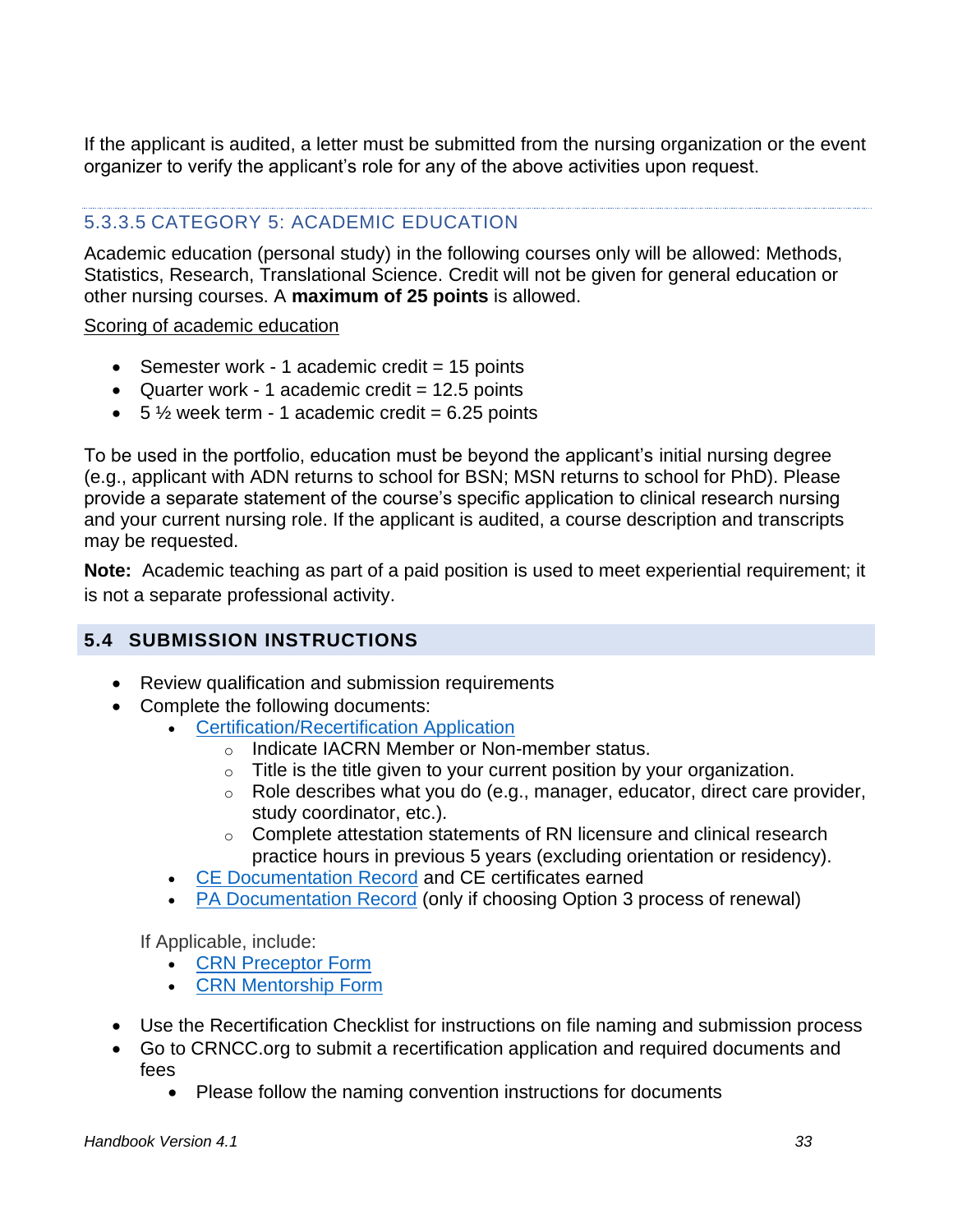- Include the recertification application fees (See website for fee structure) by the renewal deadline (See [section 4.2\)](#page-21-0)
- Applications received after the deadline will expire after December 31 of the  $5<sup>th</sup>$ year of certification, unless the late filing option is used (See [section 4.2.1\)](#page-21-1).

For questions, contact [https://www.crncc.org/contact.](https://www.crncc.org/contact)

See website for submission.

## <span id="page-33-0"></span>**5.5 CRNCC REVIEW PROCESS FOR RECERTIFICATION**

Upon receipt of the recertification application for renewal, the CRNCC will proceed as follows:

#### **Administrative Intake and Review**

- A confirmation email is sent to the applicant upon receipt of the candidate's application
- An administrative review is conducted
	- o Confirm all documents have been received
	- o Confirm submission of appropriate payment (IACRN member or nonmember fee)
	- o Confirm applicant meets license and practice hour qualifications
	- $\circ$  Confirm submission of CE and PA documents, based on the certificant's choice for renewal, and dates are within the immediate, previous 5 years:
		- o Confirm CE Documentation Record and corresponding CE certificates have been submitted
		- o If Option 3 renewal was selected, confirm submission of PA Documentation Record and any required corresponding documents
- Certificants will be notified of any deficiencies above and provided a deadline for resubmission of any required information/corrections/documentation
- Complete applications are blinded and forwarded to peer reviewers

#### **Peer-Review**

- CE and PA hours/points are reviewed to determine if they meet requirements outlined in the CRN Candidate Handbook depending on the option chosen for renewal of certification, either option 1, 2, or 3 (See sections 5.3.1 and 5.3.3).
- CEs and PAs are reviewed to ensure recertification requirements are met.
- Approved CEs and PAs, if selecting option 3, are calculated to confirm the 75-point requirement
- Reviewer scores are submitted electronically to determine renewal status
- Applicants are notified of their renewal status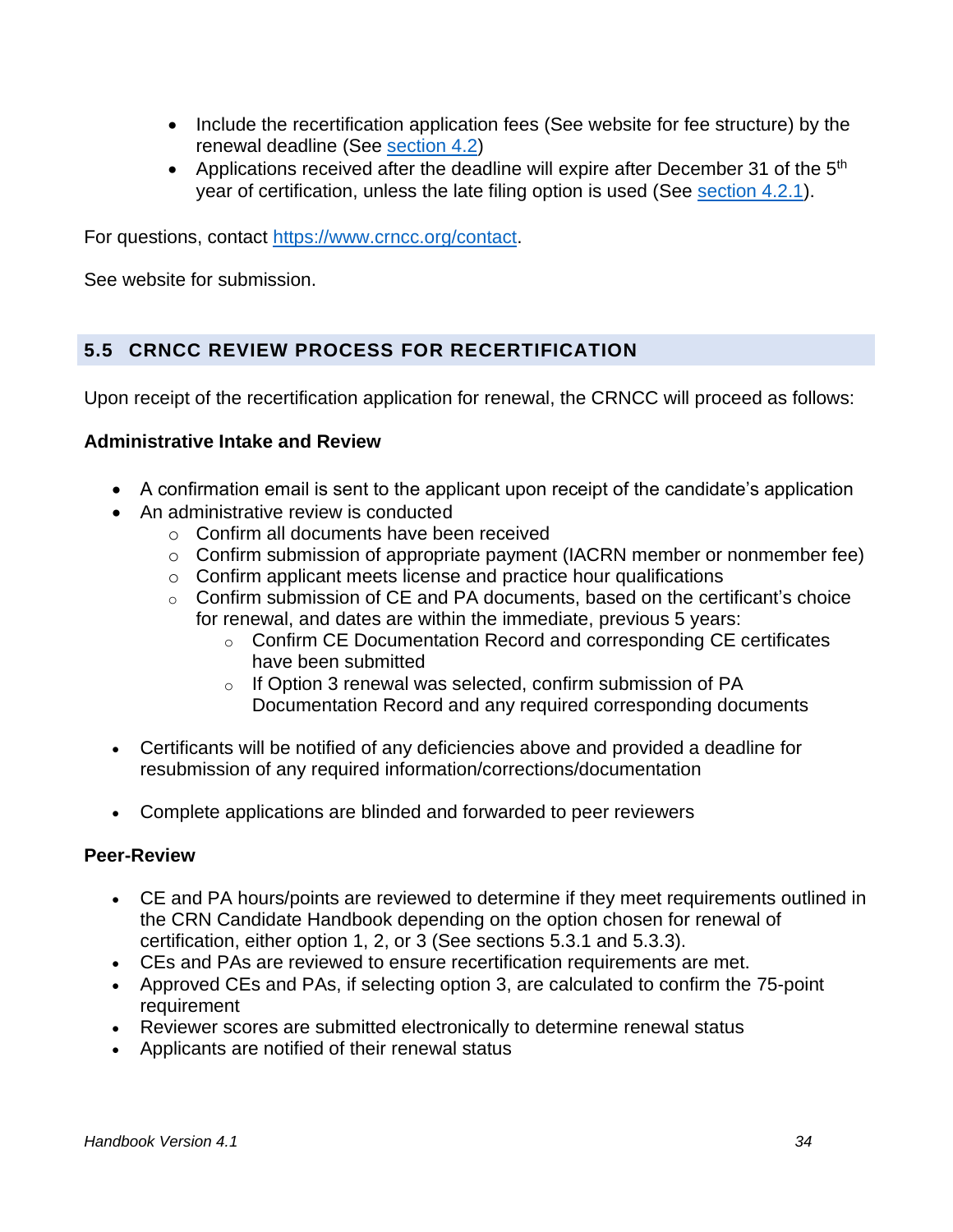## <span id="page-34-0"></span>**6 APPEALS PROCESS FOR CERTIFICATION AND RECERTIFICATION**

Applicants/certificants may initiate an appeal regarding CRNCC's decisions and/or action to deny or revoke certification.

The following are primary categories of appeals that can be requested of the CRNCC:

- Initial Certification appeal
- Recertification appeal
- Revocation appeal

Regardless of category of appeal, submit the Appeal of Certification Status form and a letter outlining the reason for appeal and any supporting documentation to CRNCC.org. Documentation shall be submitted to the CRNCC within 30 days after notification of the official decision to deny certification or recertification, or revocation of an existing certification. Letters and documents (if applicable) should be submitted to [https://www.crncc.org/contact.](https://www.crncc.org/contact).

Evaluation of the appeal will be based on certification criteria in place at the time of the appellant's most recent application. Under no circumstances will certification criteria be modified to accommodate an appeal.

Exceptions to the right to appeal shall include the following:

- Actions taken against an individual's certification as a result of revocation of the RN license by a licensing authority.
- Failure to receive recertification notice. The certificant is responsible to notify CRNCC of any name and/or email address change.
- Failure to apply for recertification by the deadline. Certification expiration dates are printed on certificates and can be verified through the CRNCC.
- Failure to request an appeal within 30 days of notification of the CRNCC decision.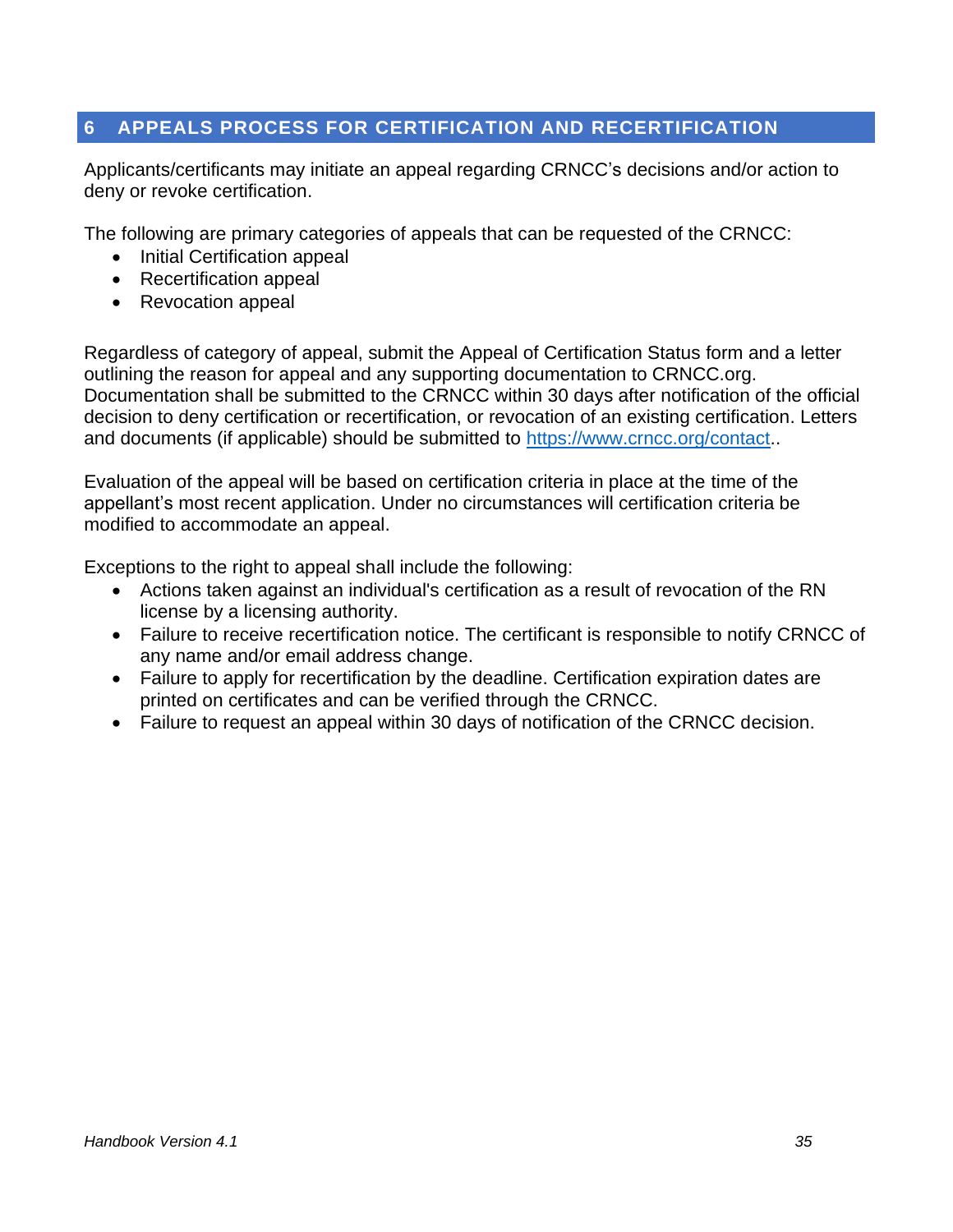## <span id="page-35-2"></span><span id="page-35-0"></span>**7 APPENDICES**

#### <span id="page-35-1"></span>**7.1 APPENDIX A: SAMPLES OF CE CERTIFICATE LANGUAGE**

The CE certificate must contain language that supports the activity is from an **accredited** or **approved provider** or an **accredited approver**. For example:

- *The Ohio Nurses Association is accredited as a provider of nursing continuing professional development by the American Nurses Credentialing Center's Commission on Accreditation (OBN-001-91)*
- *This nursing continuing professional development activity was approved by the Ohio Nurses Association, an accredited approver by the American Nurses Credentialing Center's Commission on Accreditation (OBN-001-91)*
- *In support of improving patient care, Medscape, LLC is jointly accredited by the Accreditation Council for Continuing Medical Education (ACCME), the Accreditation Council for Pharmacy Education (ACPE), and the American Nurses Credentialing Center (ANCC) to provide continuing education for the Healthcare team.*
- *The University of California, San Francisco School of Medicine (USCF) is accredited by the Accreditation Council for Continuing Medical Education to provide continuing medical education for physicians.*
- *Society of Clinical Research Associates is accredited as a provider of continuing nursing education by the American Nurses Credentialing Center's Commission on Accreditation.*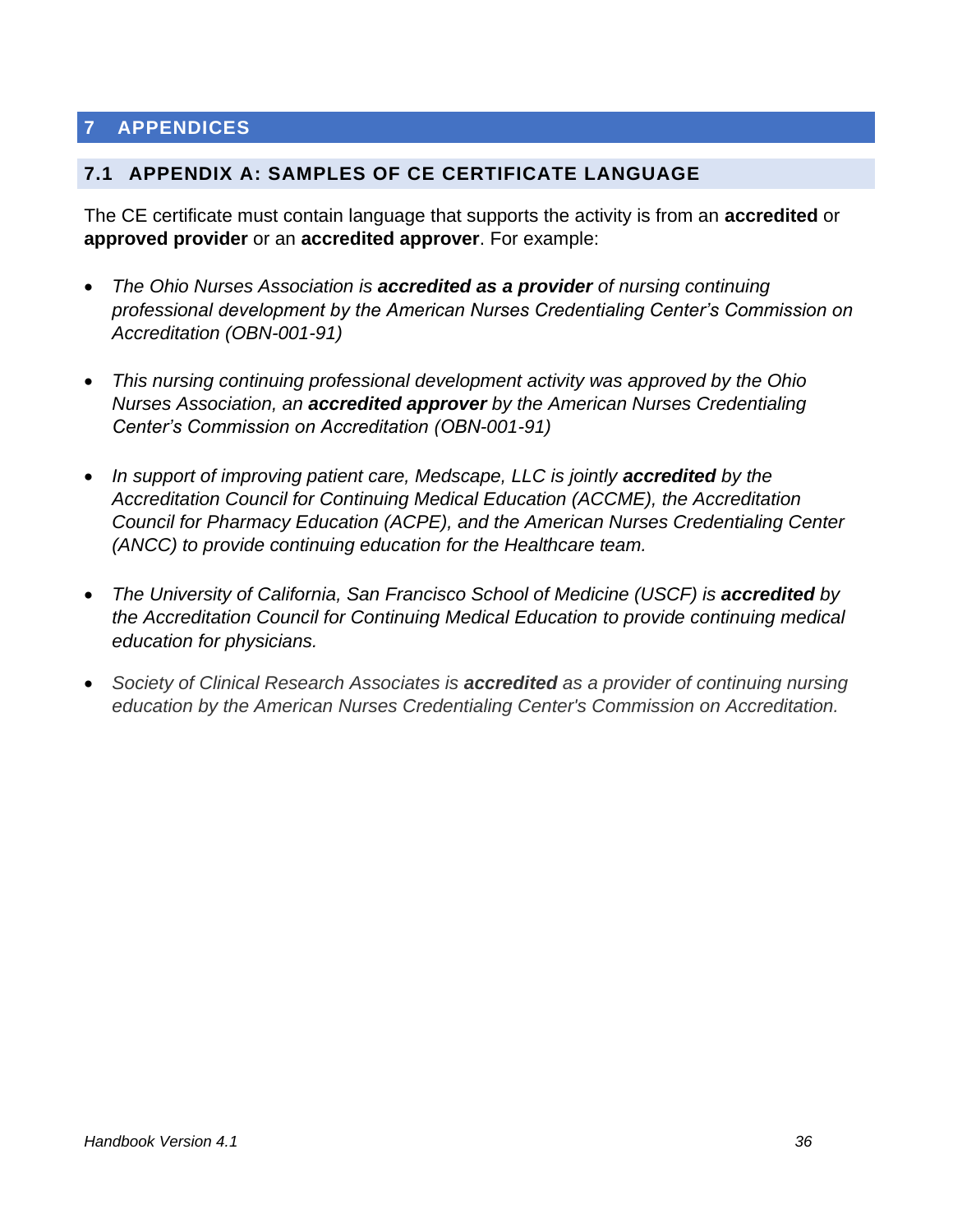## <span id="page-36-1"></span><span id="page-36-0"></span>**7.2 APPENDIX B: SAMPLE CE RECORD**

| <b>Program Title</b>                                                                                                                                              | Date of Earned CE       | <b>Number of</b><br>Earned<br>hours/units | <b>Comments</b>                                   |
|-------------------------------------------------------------------------------------------------------------------------------------------------------------------|-------------------------|-------------------------------------------|---------------------------------------------------|
| <b>Results Reporting to</b><br>ClinicalTrials.gov                                                                                                                 | 2/8/2021                | $\mathbf{1}$                              |                                                   |
| Role of the CRN During the<br>COVID-19 Pandemic                                                                                                                   | 12/16/2020              | $\mathbf{1}$                              |                                                   |
| <b>IACRN 12th Annual</b><br>Conference                                                                                                                            | 10/19/2020 - 10/21/2020 | 8.5                                       |                                                   |
| <b>IACRN 11th Annual</b><br>Conference                                                                                                                            | 10/21/2019 - 10/23/2019 | 10.5                                      |                                                   |
| <b>Ethics Grand Rounds:</b><br>Vaccine trials for COVID-19:<br>is there an obligation to offer<br>the first vaccine shown to be<br>effective to all participants? | 10/7/2020               | $\mathbf{1}$                              |                                                   |
| <b>Ethical Considerations in</b><br><b>Precision Health and Omics</b><br>Science                                                                                  | 6/19/2019               | 1                                         |                                                   |
| <b>Study Intensity Tool for</b><br><b>Clinical Research</b>                                                                                                       | 4/24/2019               | 1                                         |                                                   |
| <b>Oral Medication Adherence</b><br>in a Clinical Trials                                                                                                          | 12/19/2018              | $\mathbf{1}$                              |                                                   |
| <b>IACRN 10th Annual</b><br>Conference                                                                                                                            | 10/15/2018 - 10/17/2018 | 14.25                                     |                                                   |
| <b>Enhancing Quality in</b><br><b>Translational Research</b><br>Workforce (EQuaTR)<br>Conference                                                                  | 5/4/2018                | $6\phantom{1}6$                           |                                                   |
| <b>ONS Congress</b>                                                                                                                                               | April 29-May 3, 2020    | 20                                        | Only 5 contact hours were specific to<br>research |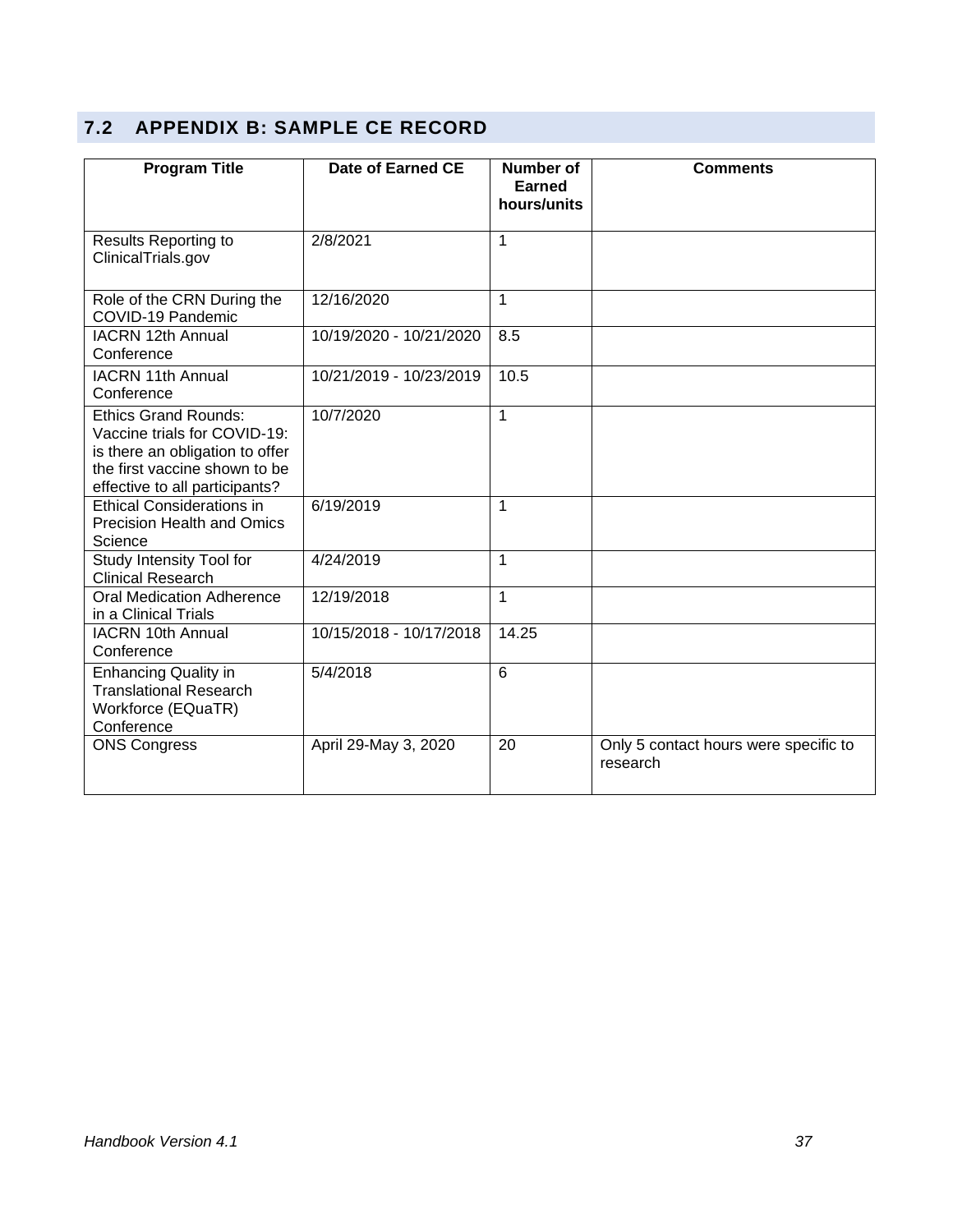#### <span id="page-37-0"></span>**7.3 APPENDIX C: EXAMPLES OF PROFESSIONAL ACTIVITY POINTS ACCRUAL**

#### **50-64 points required based on amount of continuing education submitted**

#### **Example 1: 75 total points submitted**

Year 1 (12 points) *Category 1* 1-hour unit presentation (not for CE credit) = 2 points *Category 2* Editor, ONS chapter newsletter  $= 5$  points *Category 3* Hospital IRB/IEC member = 5 points

Year 2 (43 points) *Category 2* Author, five hospital policies  $= 5$  points Guest column in IACRN newsletter = 1 point *Category 4* Chair, weekly protocol team meeting = 2 points *Category 5* Completed 3-semester credit "Methods" course as part of MSN program = 45 points (35 maximum accepted in this category)

Year 3 (4 points) *Category 1* Poster presentation, IACRN = 2 points *Category 4* Chair, weekly protocol team meeting = 2 points

Year 4 (6 points) *Category 1* 1-hour podium presentation, IACRN = 4 points *Category 4* Chair, weekly protocol team meeting = 2 points

Year 5 (10 points) *Category 3* Master's thesis  $= 8$  points *Category 4* Chair, weekly protocol team meeting = 2 points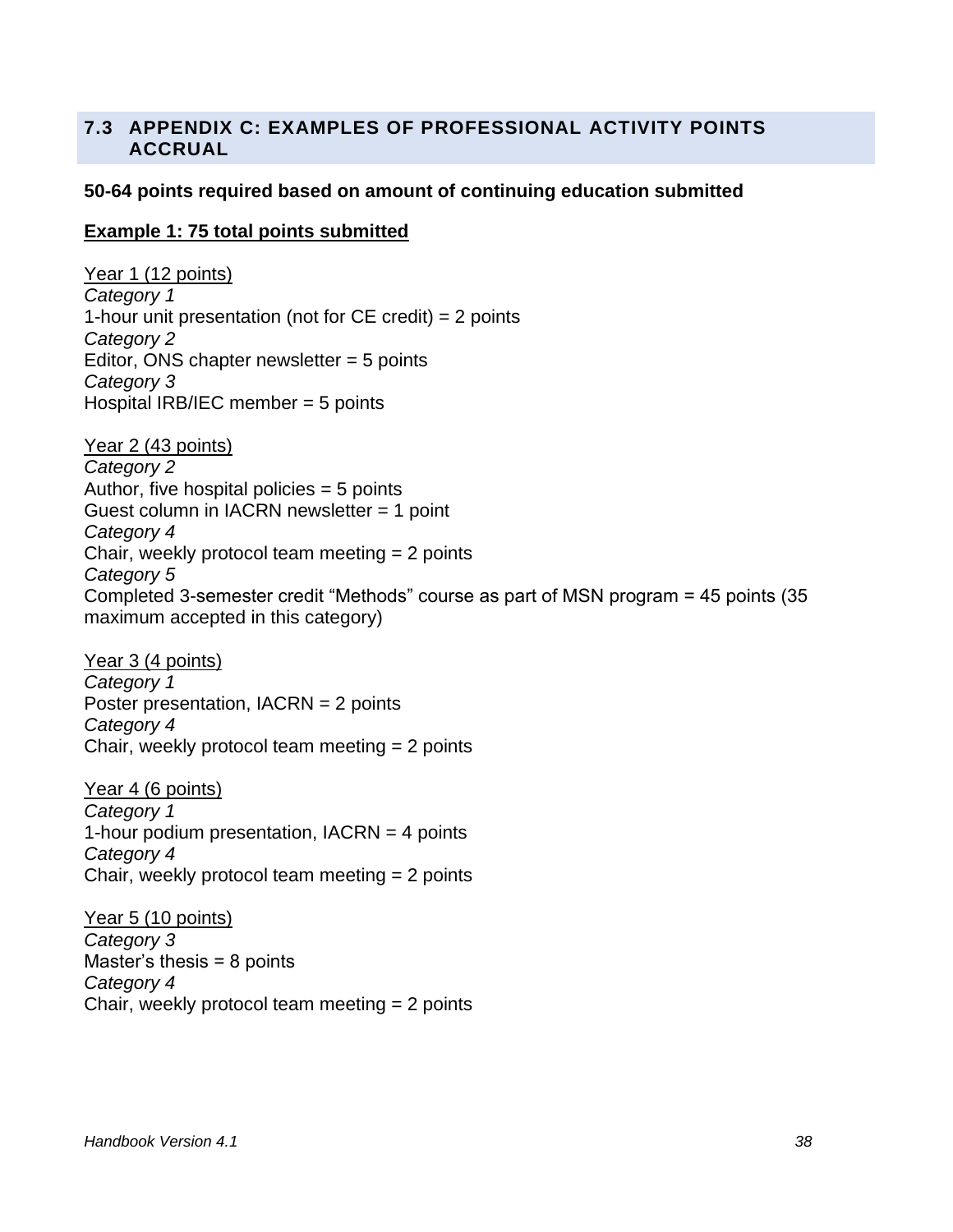#### **Example 2: 55 total points submitted**

Year 1 (8 points) *Category 1* 1-hour unit presentation (not for  $CE$  credit) = 2 points Poster development = 1 point Round table leadership = 1 point *Category 2* Editor, research department newsletter  $= 1$  point Hospital unit research SOP (one point for each) = 3 points

Year 2 (11 points) *Category 1* Podium presentation  $= 2$  points *Category 2* Author, five hospital policies  $= 5$  points *Category 4* Chair, weekly protocol team meeting = 2 points *Category 1* Poster presentation, IACRN = 2 points

Year 3 (0 points)

Year 4 (22 points) *Category 4* Chair, weekly protocol team meeting = 2 points Committee member of hospital-based research council = 3 points IACRN committee member = 3 points *Category 1* 1-hour podium presentation, IACRN = 4 points *Category 4* Chair, weekly protocol team meeting = 2 points Mentorship of novice investigators = 5 points IACRN committee member = 3 points

Year 5 (14 points) *Category 1* Poster presentation, IACRN = 2 points *Category 4* Chair, weekly protocol team meeting = 2 points Preceptor of RN student in research role  $= 5$ IACRN committee Chair = 5 points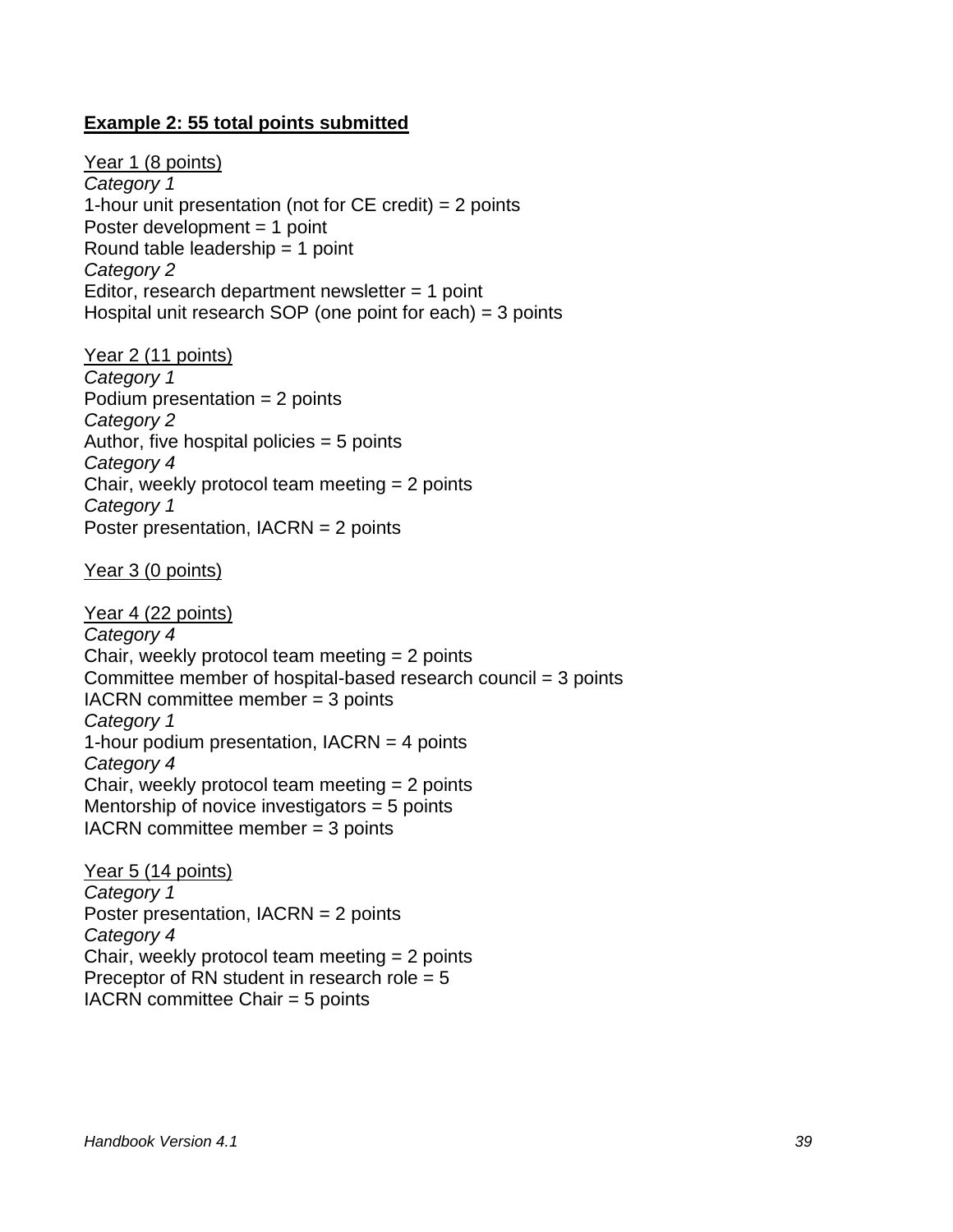## <span id="page-39-0"></span>**7.4 APPENDIX D SAMPLE PROFESSIONAL ACTIVITY (PA) RECORD**

| (1)<br><b>Activity Title</b>                                                             | (2)<br>Date of<br><b>Professional</b><br><b>Activity (PA)</b> | (3)<br>PA<br>Category<br>(select<br>one) | (4)<br><b>Activity</b><br><b>Description</b><br>(See<br>category<br>description<br>tab) | (5)<br><b>Number</b><br><b>of</b><br><b>Earned</b><br><b>PA</b><br>points | (6)<br><b>Accredited</b><br><b>Provider</b><br>(NA if not<br>applicable) | (7)<br><b>Comments</b>                             |
|------------------------------------------------------------------------------------------|---------------------------------------------------------------|------------------------------------------|-----------------------------------------------------------------------------------------|---------------------------------------------------------------------------|--------------------------------------------------------------------------|----------------------------------------------------|
| Webinar: Being a<br><b>Clinical Research Nurse</b>                                       | 11/11/2020                                                    | Category<br>2                            | PR/Pod/Orig<br>/CE 2pt/30<br>min                                                        | $\overline{4}$                                                            | <b>Ohio Nurses</b><br>Association                                        | 60-minute<br>presentation                          |
| Mentorship of novice<br>clinical research<br>personnel                                   | 7/15/2020-<br>10/11/2020                                      | Category<br>5                            | Mentor<br>5 points/80<br>hours                                                          | 5                                                                         | <b>NA</b>                                                                |                                                    |
| <b>IACRN Board Member</b>                                                                | 2019                                                          | Category<br>5                            | <b>IACRN BoD</b><br>5<br>points/year                                                    | 5                                                                         | <b>NA</b>                                                                |                                                    |
| <b>IACRN Board Member</b>                                                                | 2018                                                          | Category<br>5                            | <b>IACRN BoD</b><br>5<br>points/year                                                    | 5                                                                         | <b>NA</b>                                                                |                                                    |
| Clinical Trials and the<br>History of Drug<br>Development in the<br><b>United States</b> | 1/29/2019                                                     | Category<br>$\overline{2}$               | PR/Pod/Orig<br>/No CE<br>1pt/30 min                                                     | $\overline{2}$                                                            | St. Anselm<br>College<br>(Oncology<br>Symposium)                         | 60-minute<br>presentation                          |
| The Clinical Research<br>Nurse: Exploring Self-<br>perceptions about the<br>Role         | 8/2019<br>publication                                         | Category<br>$\overline{2}$               | AU/articl/PRj<br>ournal 10<br>points first<br>author 8<br>points other<br>author        | 8                                                                         | <b>NA</b>                                                                | doi: 10<br>1097/01.NA<br>J.00005773<br>24.10524.c9 |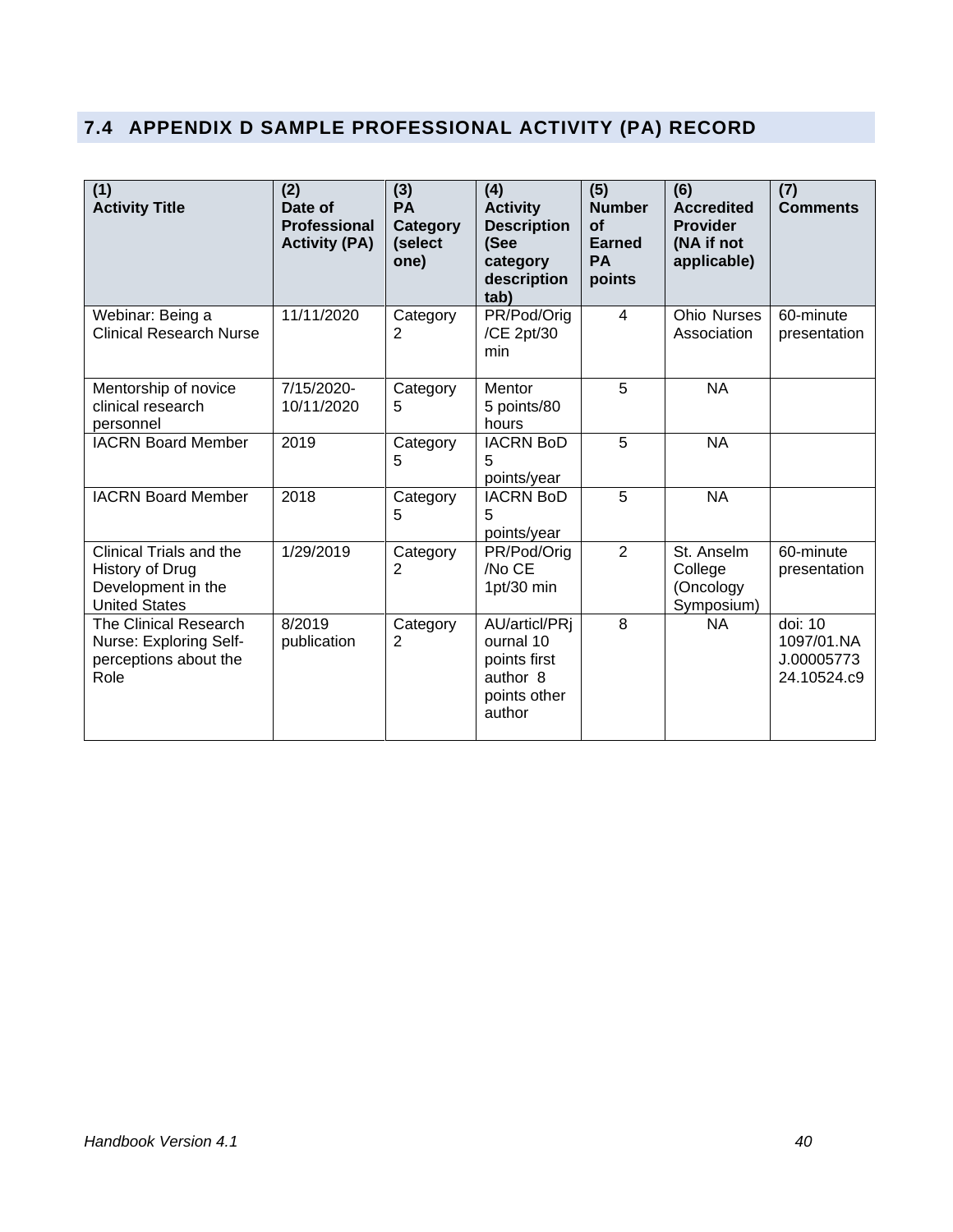## <span id="page-40-0"></span>**7.5 APPENDIX E: RESUME TEMPLATE**

## **NAME, CREDENTIALS**

Home Address/Cell or Residential Telephone Number/Email Address

#### **PROFESSIONAL GOALS**

Provide a 2-3 sentence summary of your goals as a professional nurse.

#### **EXPERIENCE**

Beginning with the most recent position, please list employer, city/state, dates of employment, position, brief description of role responsibilities *and hours worked per year***.**

#### **EDUCATION**

Beginning with the most recent degree, please list college/university, city/state, graduation date, earned degree.

#### **PROFESSIONAL AFFILIATIONS**

Please list all professional memberships (e.g., specialty nursing organizations, nursing honor society) with dates of involvement. Also identify any leadership positions and dates of service.

#### **LICENSE AND CERTIFICATIONS**

Beginning with the most recent document, please list all licenses and specialty nursing certifications. Please do not include certificates such as BLS, ACLS, PALS, or NALS.

#### **AWARDS**

Beginning with the most recent award, please identify local, state, and national awards received as a professional nurse.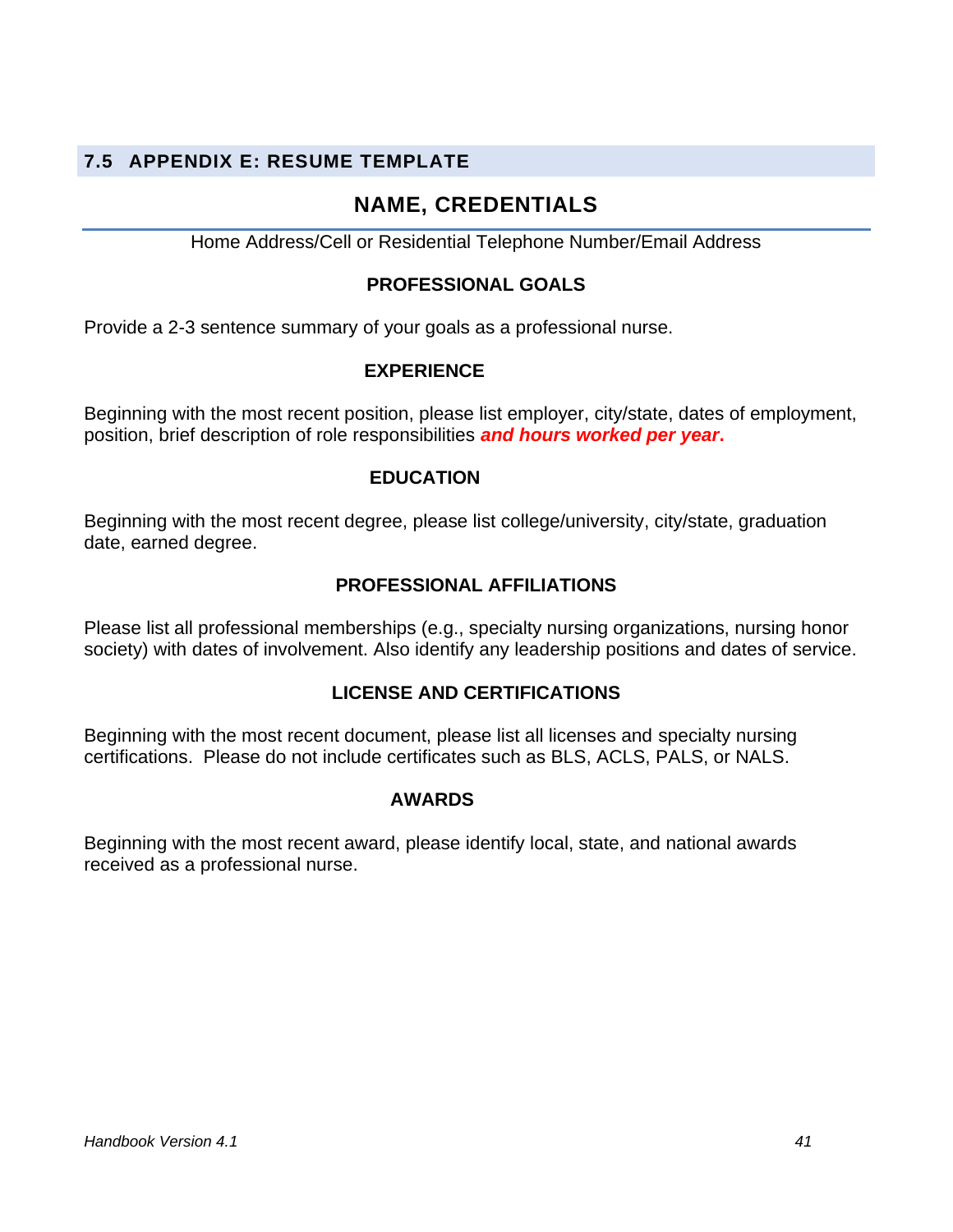## <span id="page-41-0"></span>**7.6 APPENDIX F: EXEMPLAR RUBRICS**

|                                                                      | <b>Exemplar Rubric: Professional Growth</b>                                                                                                                |                                                                                                                                                                                       |                                                                                                                                                                |                                                                                                                                     |  |  |  |
|----------------------------------------------------------------------|------------------------------------------------------------------------------------------------------------------------------------------------------------|---------------------------------------------------------------------------------------------------------------------------------------------------------------------------------------|----------------------------------------------------------------------------------------------------------------------------------------------------------------|-------------------------------------------------------------------------------------------------------------------------------------|--|--|--|
|                                                                      | 1                                                                                                                                                          | $\mathbf{2}$                                                                                                                                                                          | 3                                                                                                                                                              | $\boldsymbol{4}$                                                                                                                    |  |  |  |
| <b>Demonstrates</b>                                                  | <b>Unacceptable</b><br>Degree of expertise                                                                                                                 | <b>Marginal</b><br>Minimal                                                                                                                                                            | Good<br>Acceptable                                                                                                                                             | <b>Excellent</b><br>Clear,                                                                                                          |  |  |  |
| higher level of<br>expertise                                         | unclear from<br>evidence                                                                                                                                   | demonstration of<br>expertise                                                                                                                                                         | evidence of high<br>level of expertise                                                                                                                         | compelling<br>evidence of<br>higher level of<br>expertise                                                                           |  |  |  |
| <b>Relevance to</b><br>domain/<br>thoroughness of<br>discussion      | Minimal discussion<br>of how identified<br>activities developed<br>the applicant as a<br>professional                                                      | Very limited<br>discussion of how<br>identified<br>activities<br>developed the<br>applicant as a<br>professional                                                                      | Acceptable level<br>of detail in<br>discussion of<br>how identified<br>activities<br>developed the<br>applicant as a<br>professional                           | Substantive<br>discussion with<br>rich detail of how<br>identified<br>activities<br>developed the<br>applicant as a<br>professional |  |  |  |
| <b>Reflects best</b><br>practices in<br>clinical research<br>nursing | Minimal or no<br>evidence of current<br>best practices in<br>clinical research<br>nursing                                                                  | Very limited<br>evidence of<br>current best<br>practices in<br>clinical research<br>nursing                                                                                           | Acceptable<br>evidence of<br>current best<br>practices in<br>clinical research<br>nursing                                                                      | Clear,<br>compelling<br>evidence of<br>current best<br>practices in<br>clinical research<br>nursing                                 |  |  |  |
| <b>Presentation of</b><br>content                                    | Poorly written with<br>many errors in<br>grammar, spelling,<br>sentence structure;<br>no apparent<br>attempt to organize<br>content based on<br>directions | Limited clarity in<br>writing with<br>frequent errors in<br>grammar,<br>spelling, sentence<br>structure; all<br>elements of<br>directions<br>addressed but<br>organization<br>lacking | Generally good<br>writing with few<br>errors in<br>grammar,<br>spelling,<br>sentence<br>structure;<br>generally good<br>organization<br>based on<br>directions | Well written with<br>minimal errors in<br>grammar,<br>spelling,<br>sentence<br>structure; well<br>organized based<br>on directions  |  |  |  |

| <b>Exemplar Rubric: Professional Practice</b> |                     |                  |                    |                  |  |
|-----------------------------------------------|---------------------|------------------|--------------------|------------------|--|
|                                               |                     |                  |                    |                  |  |
|                                               | Unacceptable        | <b>Marginal</b>  | Good               | <b>Excellent</b> |  |
| <b>Demonstrates</b>                           | Degree of expertise | Minimal          | Acceptable         | Clear,           |  |
| higher level of                               | unclear from        | demonstration of | evidence of high   | compelling       |  |
| expertise                                     | evidence            | expertise        | level of expertise | evidence of      |  |
|                                               |                     |                  |                    | higher level of  |  |
|                                               |                     |                  |                    | expertise        |  |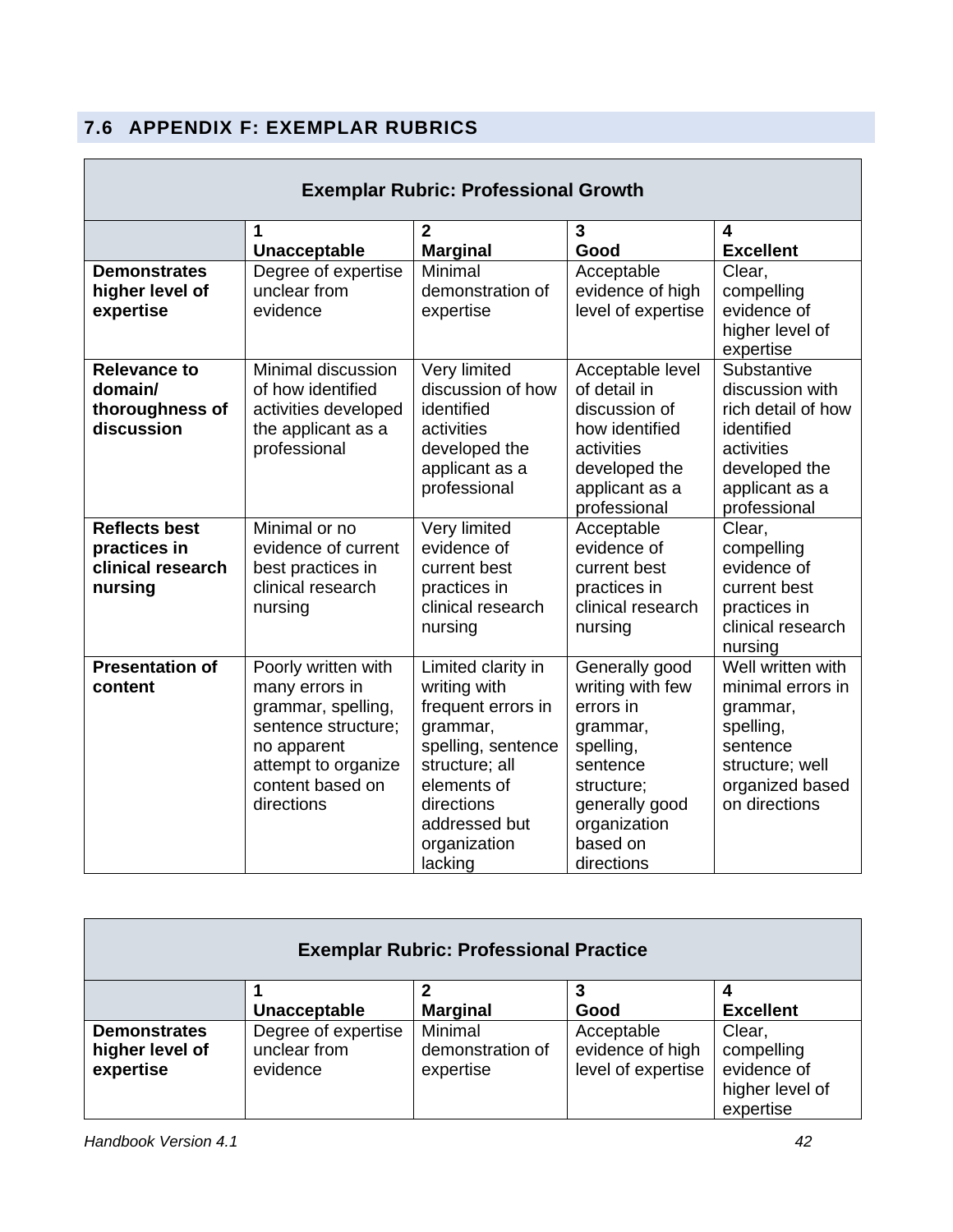| <b>Relevance to</b><br>domain/<br>thoroughness of<br>discussion      | Minimal discussion<br>of how identified<br>activities developed<br>the applicant as a<br>professional                                                      | Very limited<br>discussion of how<br>identified<br>activities<br>developed the<br>applicant as a<br>professional                                                                      | Acceptable level<br>of detail in<br>discussion of<br>how identified<br>activities<br>developed the<br>applicant as a<br>professional                           | Substantive<br>discussion with<br>rich detail of how<br>identified<br>activities<br>developed the<br>applicant as a<br>professional |
|----------------------------------------------------------------------|------------------------------------------------------------------------------------------------------------------------------------------------------------|---------------------------------------------------------------------------------------------------------------------------------------------------------------------------------------|----------------------------------------------------------------------------------------------------------------------------------------------------------------|-------------------------------------------------------------------------------------------------------------------------------------|
| <b>Reflects best</b><br>practices in<br>clinical research<br>nursing | Minimal or no<br>evidence of current<br>best practices in<br>clinical research<br>nursing                                                                  | Very limited<br>evidence of<br>current best<br>practices in<br>clinical research<br>nursing                                                                                           | Acceptable<br>evidence of<br>current best<br>practices in<br>clinical research<br>nursing                                                                      | Clear,<br>compelling<br>evidence of<br>current best<br>practices in<br>clinical research<br>nursing                                 |
| <b>Presentation of</b><br>content                                    | Poorly written with<br>many errors in<br>grammar, spelling,<br>sentence structure;<br>no apparent<br>attempt to organize<br>content based on<br>directions | Limited clarity in<br>writing with<br>frequent errors in<br>grammar,<br>spelling, sentence<br>structure; all<br>elements of<br>directions<br>addressed but<br>organization<br>lacking | Generally good<br>writing with few<br>errors in<br>grammar,<br>spelling,<br>sentence<br>structure;<br>generally good<br>organization<br>based on<br>directions | Well written with<br>minimal errors in<br>grammar,<br>spelling,<br>sentence<br>structure; well<br>organized based<br>on directions  |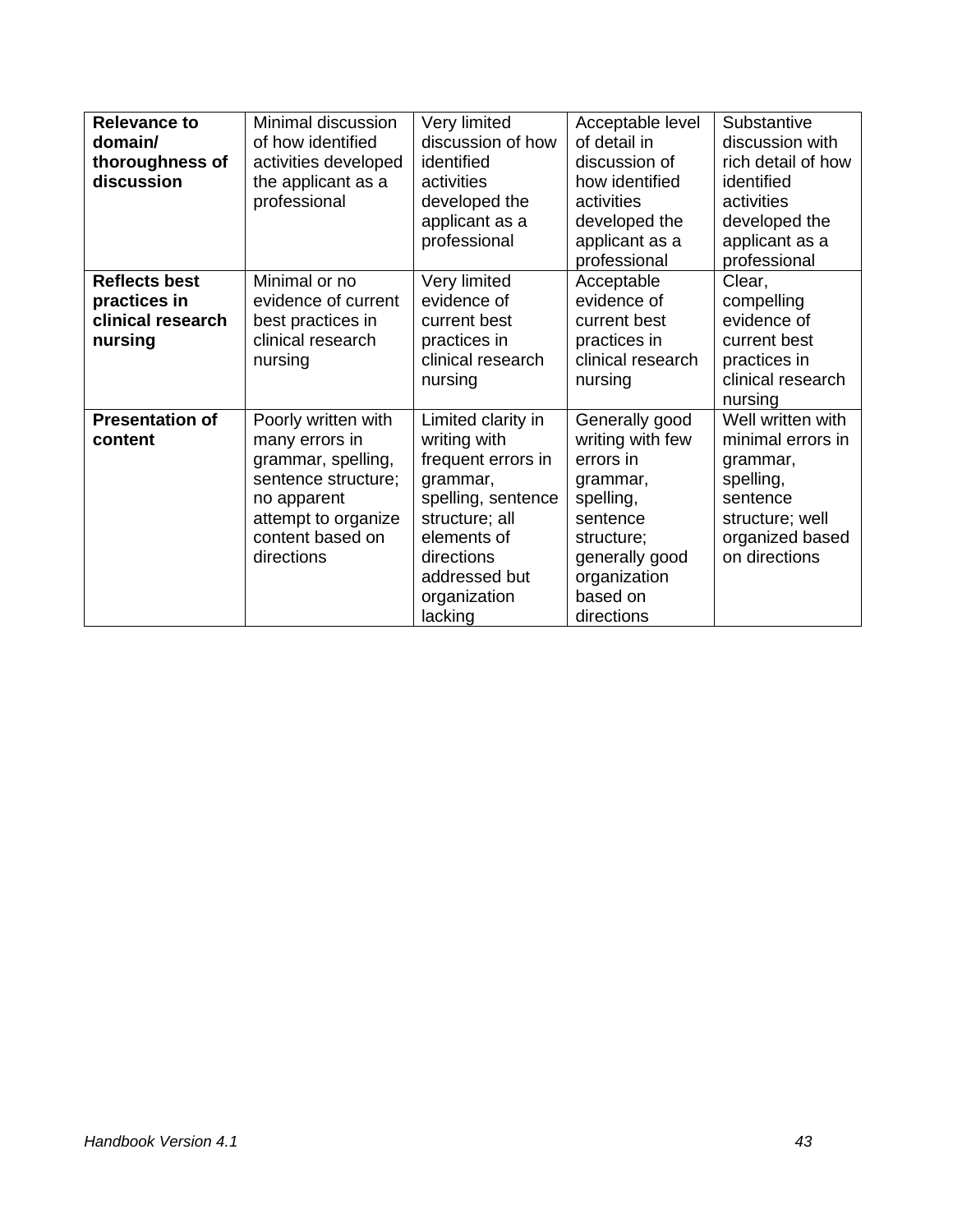| <b>Exemplar Rubric: Team Focus and Interprofessional Collaboration</b> |                                                                                                                                                                        |                                                                                                                                                                                       |                                                                                                                                                                |                                                                                                                                     |
|------------------------------------------------------------------------|------------------------------------------------------------------------------------------------------------------------------------------------------------------------|---------------------------------------------------------------------------------------------------------------------------------------------------------------------------------------|----------------------------------------------------------------------------------------------------------------------------------------------------------------|-------------------------------------------------------------------------------------------------------------------------------------|
|                                                                        | 1<br>Unacceptable                                                                                                                                                      | 2<br><b>Marginal</b>                                                                                                                                                                  | $\overline{3}$<br>Good                                                                                                                                         | 4<br><b>Excellent</b>                                                                                                               |
| <b>Demonstrates higher</b><br>level of expertise                       | Degree of<br>expertise<br>unclear from<br>evidence                                                                                                                     | Minimal<br>demonstration of<br>expertise                                                                                                                                              | Acceptable<br>evidence of high<br>level of expertise                                                                                                           | Clear,<br>compelling<br>evidence of<br>higher level of<br>expertise                                                                 |
| Relevance to domain/<br>thoroughness of<br>discussion                  | Minimal<br>discussion of<br>how identified<br>activities<br>developed the<br>applicant as a<br>professional                                                            | Very limited<br>discussion of how<br>identified<br>activities<br>developed the<br>applicant as a<br>professional                                                                      | Acceptable level<br>of detail in<br>discussion of<br>how identified<br>activities<br>developed the<br>applicant as a<br>professional                           | Substantive<br>discussion with<br>rich detail of how<br>identified<br>activities<br>developed the<br>applicant as a<br>professional |
| <b>Reflects best</b><br>practices in clinical<br>research nursing      | Minimal or no<br>evidence of<br>current best<br>practices in<br>clinical<br>research<br>nursing                                                                        | Very limited<br>evidence of<br>current best<br>practices in<br>clinical research<br>nursing                                                                                           | Acceptable<br>evidence of<br>current best<br>practices in<br>clinical research<br>nursing                                                                      | Clear,<br>compelling<br>evidence of<br>current best<br>practices in<br>clinical research<br>nursing                                 |
| <b>Presentation of</b><br>content                                      | Poorly written<br>with many<br>errors in<br>grammar,<br>spelling,<br>sentence<br>structure; no<br>apparent<br>attempt to<br>organize<br>content based<br>on directions | Limited clarity in<br>writing with<br>frequent errors in<br>grammar,<br>spelling, sentence<br>structure; all<br>elements of<br>directions<br>addressed but<br>organization<br>lacking | Generally good<br>writing with few<br>errors in<br>grammar,<br>spelling,<br>sentence<br>structure;<br>generally good<br>organization<br>based on<br>directions | Well written with<br>minimal errors in<br>grammar,<br>spelling,<br>sentence<br>structure; well<br>organized based<br>on directions  |